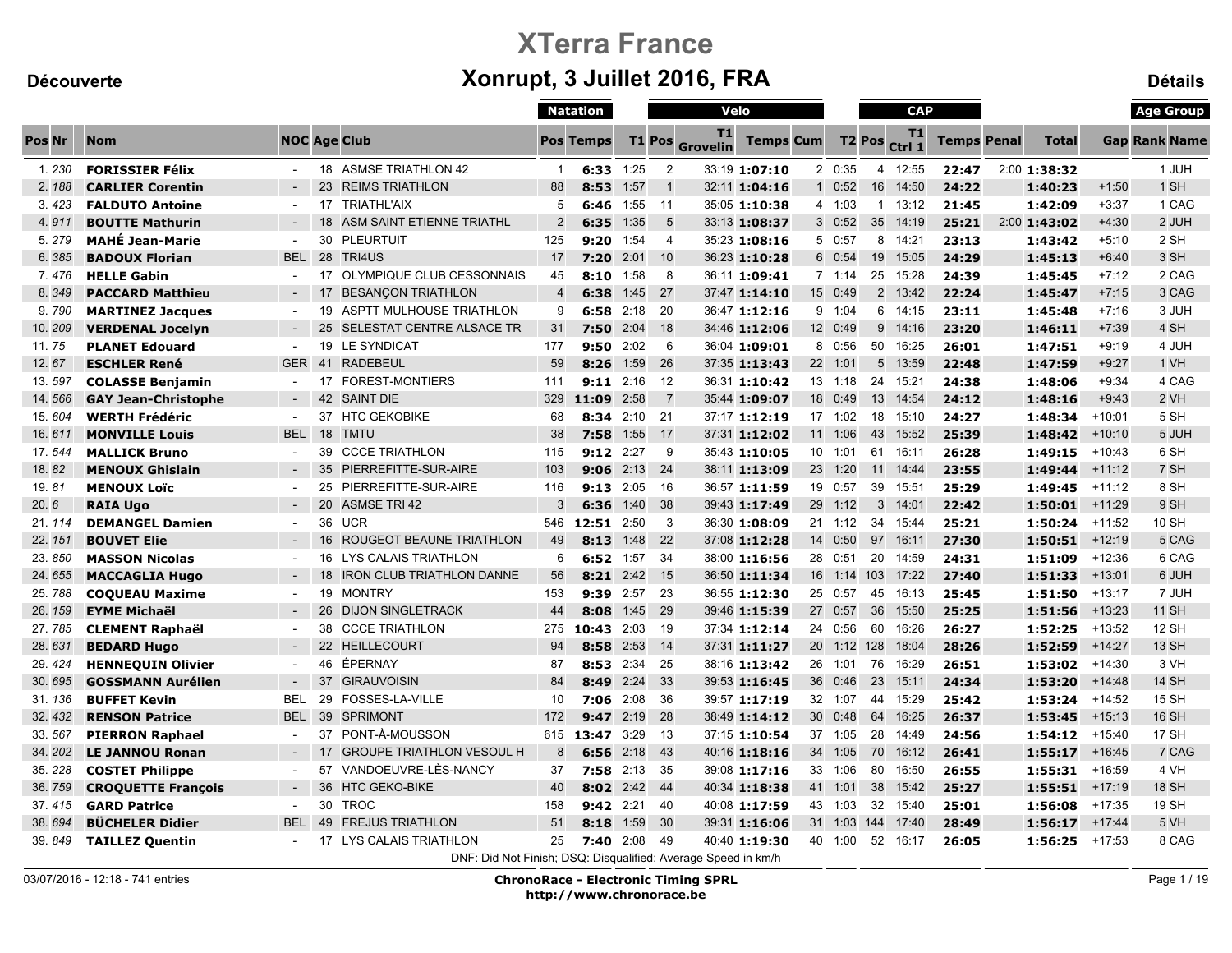|         |                                |                     |    |                                                               |     | <b>Natation</b>  |              |               | Velo                  |                  |          |                | <b>CAP</b>        |                    |              |          | <b>Age Group</b>     |
|---------|--------------------------------|---------------------|----|---------------------------------------------------------------|-----|------------------|--------------|---------------|-----------------------|------------------|----------|----------------|-------------------|--------------------|--------------|----------|----------------------|
| Pos Nr  | <b>Nom</b>                     | <b>NOC Age Club</b> |    |                                                               |     | <b>Pos Temps</b> |              | <b>T1 Pos</b> | T1<br><b>Grovelin</b> | <b>Temps Cum</b> |          | <b>T2 Pos</b>  | T1<br>Ctrl 1      | <b>Temps Penal</b> | <b>Total</b> |          | <b>Gap Rank Name</b> |
| 40.857  | <b>COURNAULT Sébastien</b>     | $\sim$              |    | 19 BAR-LE-DUC                                                 | 13  | $7:11$ 1:56      |              | 45            |                       | 41:25 1:18:45    |          |                | 35 1:12 110 17:26 | 27:52              | 1:56:58      | $+18:25$ | 8 JUH                |
| 41.755  | <b>THOMAS Charlie</b>          |                     | 26 | <b>VITTEL TRIATHLON</b>                                       | 24  | 7:39             | 2:01         | - 48          |                       | 41:01 1:19:27    | 39 0:57  | 81             | 16:57             | 26:59              | 1:57:04      | $+18:32$ | <b>20 SH</b>         |
| 42.95   | <b>SALARI PECCICA Stéphane</b> | $\sim$              | 45 | TGV54                                                         | 23  | 7:39             | 2:14         | - 53          |                       | 41:12 1:19:48    | 42 1:00  | 73             | 16:18             | 26:43              | 1:57:27      | $+18:54$ | 6 VH                 |
| 43.872  | <b>PATTARD Luc</b>             |                     | 44 | A.N.S.A                                                       | 62  | 8:28             | 2:11         | 55            |                       | 41:00 1:20:23    | 46 0:54  | 41             | 15:36             | 25:34              | 1:57:33      | $+19:01$ | 7 VH                 |
| 44.684  | <b>HACQUIN Roman</b>           |                     | 19 | BAR-LE-DUC                                                    | 147 | 9:36             | 2:22         | -54           |                       | 42:17 1:20:22    | 52 1:15  | 15             | 15:21             | 24:14              | 1:57:52      | $+19:19$ | 9 JUH                |
| 45.91   | <b>BAILLY Aurélien</b>         |                     |    | 19 LES TRITONS MELDOIS                                        | 11  | 7:06             | 1:41         | 83            |                       | 40:34 1:24:11    | 60 0:57  |                | 12 14:38          | 24:05              | 1:58:02      | $+19:30$ | 10 JUH               |
| 46.606  | <b>WERTH Olivier</b>           |                     |    | 36 HTC-GEKOBIKE                                               | 58  |                  | 8:26 2:24 73 |               |                       | 41:55 1:22:28    | 63 1:03  |                | 14 15:04          | 24:13              | 1:58:37      | $+20:05$ | 21 SH                |
| 47.724  | <b>DELFOSSE David</b>          | $\sim$              |    | 32 CHAUMONT                                                   | 308 | 10:58 2:30       |              | 56            |                       | 41:16 1:20:28    | 65 1:05  |                | 10 14:44          | 23:40              | 1:58:43      | $+20:11$ | <b>22 SH</b>         |
| 48.871  | <b>LAMONEYRIE Matthieu</b>     |                     |    | 27 ALBI TRIATHLON                                             | 54  | 8:20             | 2:55         | 62            |                       | 40:31 1:21:39    | 58 1:05  | 31             | 15:17             | 24:59              | 1:58:59      | $+20:27$ | 23 SH                |
| 49.614  | <b>DELWAL Thierry</b>          | $\sim$              |    | 48 LES PAROCHES                                               | 191 |                  | $9:59$ 2:47  | - 37          |                       | 40:47 1:17:22    | 44 0:56  |                | 117 17:32         | 28:07              | 1:59:13      | $+20:40$ | 8 VH                 |
| 50.74   | <b>GROSDIDIER Vivien</b>       | $\sim$              | 27 | TEC                                                           | 67  | 8:33             | 2:50         | -52           |                       | 41:28 1:19:45    | 47 1:21  | 87             | 16:52             | 27:10              | 1:59:40      | $+21:08$ | 24 SH                |
| 51.72   | <b>LESNE Florian</b>           | SUI                 | 37 | <b>BIEL/BIENNE</b>                                            | 413 | 11:48            | 2:21         | - 46          |                       | 40:05 1:18:49    | 59 0:51  | 49             | 15:51             | 25:58              | 1:59:49      | $+21:16$ | 25 SH                |
| 52.514  | <b>POIROT Stéphane</b>         |                     | 49 | <b>LA BRESSE</b>                                              | 455 | 12:08            | 2:52         | -32           |                       | 40:13 1:16:43    | 48 0:58  | 91             | 16:56             | 27:14              | 1:59:58      | $+21:25$ | 9 VH                 |
| 53.104  | <b>GUICHARD Robin</b>          |                     |    | 16 VITTEL TRIATHLON                                           | 36  |                  | $7:55$ 2:06  | 72            |                       | 42:08 1:22:27    | 55 0:45  | 75             | 16:26             | 26:48              | 2:00:02      | $+21:30$ | 9 CAG                |
| 54.741  | <b>ROUSSIAUX Loic</b>          |                     |    | 24 DIJON SINGLETRACK                                          | 81  |                  | 8:48 2:17 57 |               |                       | 41:23 1:20:46    | 49 0:46  | 94             | 16:46             | 27:23              | 2:00:02      | $+21:30$ | 26 SH                |
| 55.743  | <b>CHRÉTIEN Mathieu</b>        |                     |    | 19 LES MESNEUX                                                | 123 | 9:18             | 2:52         | 31            |                       | 39:24 1:16:36    | 38 1:23  | 223            | 18:38             | 30:24              | 2:00:35      | $+22:03$ | 11 JUH               |
| 56.815  | <b>ROCHAT Theo</b>             |                     |    | 17 XONRUPT-LONGEMER                                           | 197 | $10:02$ 2:29     |              | -67           |                       | 41:38 1:22:10    | 72 1:05  | 27             | 15:10             | 24:53              | 2:00:39      | $+22:07$ | 10 CAG               |
| 57.117  | <b>SIMONET Benoit</b>          |                     | 30 | LAXOU                                                         | 280 | 10:44            | 3:52         | 39            |                       | 41:06 1:17:50    | 54 1:25  | 77             | 16:29             | 26:51              | 2:00:44      | $+22:11$ | 27 SH                |
| 58.662  | <b>ROBERT Jérôme</b>           | $\sim$              | 41 | <b>REIMS TRIATHLON</b>                                        | 151 | 9:38             | 2:53         | -50           |                       | 41:31 1:19:33    |          |                | 50 1:13 115 17:04 | 28:02              | 2:01:22      | $+22:49$ | 10 VH                |
| 59.110  | <b>HENRY Alban</b>             |                     | 35 | AUVILLERS-LES-FORGES                                          | 230 | 10:23            | 2:26         | - 77          |                       | 37:37 1:23:08    | 80 0:56  | 21             | 15:06             | 24:33              | 2:01:27      | $+22:55$ | 28 SH                |
| 60.851  | <b>BARTHELEMY Killian</b>      |                     |    | 16 LYS CALAIS TRIATHLON                                       | 15  |                  | $7:14$ 1:49  | - 88          |                       | 42:57 1:24:59    | 66 1:06  |                | 55 16:33          | 26:19              | 2:01:29      | $+22:57$ | 11 CAG               |
| 61.160  | <b>SOLIMINE David</b>          |                     | 26 | <b>THIONVILLE</b>                                             | 190 | 9:59             | $3:14$ 47    |               |                       | 41:43 1:19:11    | 53 2:12  | 78             | 17:14             | 26:55              | 2:01:32      | $+23:00$ | 29 SH                |
| 62.725  | <b>BOCH Franck</b>             | $\sim$              | 38 | <b>HEILIGENSTEIN</b>                                          | 69  |                  | 8:34 2:14 81 |               |                       | 43:00 1:23:54    | 73 1:06  | 46             | 16:21             | 25:48              | 2:01:37      | $+23:05$ | 30 SH                |
| 63.65   | <b>LIOTARD Maxence</b>         |                     | 28 | <b>STRASBOURG</b>                                             | 143 | 9:33             | 2:23         | 69            |                       | 42:04 1:22:17    | 69 0:51  | 65             | 16:49             | 26:38              | 2:01:44      | $+23:12$ | 31 SH                |
| 64.131  | <b>PARIS Jean-Marc</b>         |                     | 50 | SAINTE-MARIE-AUX-CHÊNES                                       | 65  | 8:32             | 2:21         | - 51          |                       | 41:18 1:19:34    | 45 1:07  | 221            | 18:45             | 30:18              | 2:01:53      | $+23:21$ | <b>11 VH</b>         |
| 65, 852 | <b>PERARD Marin</b>            |                     | 16 | LYS CALAIS TRIATHLON                                          | 18  | 7:22             | 1:41 138     |               |                       | 38:51 1:28:38    | 89 1:05  | $\overline{7}$ | 14:10             | 23:12              | 2:02:00      | $+23:27$ | 12 CAG               |
| 66.777  | <b>BIANCHI Eric</b>            |                     | 40 | <b>ANNECY</b>                                                 | 418 | 11:52            | 2:37         | - 41          |                       | 41:13 1:18:01    | 56 1:53  | 105            | 17:01             | 27:44              | 2:02:08      | $+23:36$ | <b>12 VH</b>         |
| 67.294  | <b>VAROQUIER Jérémy</b>        |                     | 30 | <b>REIMS TRIATHLON</b>                                        | 96  |                  | $9:00$ 2:17  | 96            |                       | 44:12 1:25:46    | 88 0:38  | 22             | 15:09             | 24:33              | 2:02:16      | $+23:43$ | 32 SH                |
| 68.395  | <b>OUHICHI Mounir</b>          | $\sim$              | 41 | <b>CROCO D'AIRAIN</b>                                         | 259 | 10:38 3:03       |              | 65            |                       | 42:08 1:21:48    | 75 1:12  |                | 42 16:13          | 25:39              | 2:02:23      | $+23:50$ | <b>13 VH</b>         |
| 69.120  | <b>LICINI Baptiste</b>         | $\sim$              | 26 | <b>COMMERCY</b>                                               | 91  | 8:56             | 3:18         | - 60          |                       | 41:35 1:21:24    |          |                | 64 1:11 100 17:12 | 27:34              | 2:02:25      | $+23:52$ | 33 SH                |
| 70.328  | <b>MARCHAL Benjamin</b>        |                     | 31 | <b>NANCY</b>                                                  | 85  | 8:50             | 2:23         | 64            |                       | 41:26 1:21:48    |          |                | 61 0:56 133 17:23 | 28:37              | 2:02:36      | $+24:04$ | 34 SH                |
| 71.261  | <b>VIGNOLLES Louis</b>         | $\sim$              |    | 16 AMIENS TRIATHLON                                           | 20  |                  | $7:28$ 2:01  | 89            |                       | 39:57 1:25:07    | 71 1:22  | 71             | 16:38             | 26:43              | 2:02:43      | $+24:11$ | 13 CAG               |
| 72.61   | <b>CARFANTAN Mathieu</b>       |                     | 32 | <b>RENNES</b>                                                 | 279 | 10:44            | 2:34         | 58            |                       | 42:21 1:21:08    | 70 1:22  | 93             | 16:50             | 27:19              | 2:03:08      | $+24:36$ | 35 SH                |
| 73.699  | <b>CRAMATTE Florian</b>        |                     |    | 35 HTC GEKOBIKE                                               | 48  | 8:12             | 2:55         | 87            |                       | 42:48 1:24:37    | 77 1:31  | 53             | 15:58             | 26:11              | 2:03:27      | $+24:54$ | 36 SH                |
| 74.26   | <b>ABEL Francis</b>            |                     |    | 53 LA BAFFE                                                   | 171 | 9:47             | 2:06         | 68            |                       | 42:42 1:22:11    | 67 1:00  | 142            | 18:00             | 28:48              | 2:03:55      | $+25:22$ | <b>14 VH</b>         |
| 75.162  | <b>KOSTUR Alexandre</b>        |                     |    | 28 NANCY                                                      | 194 | 10:00            | 3:18         | - 70          |                       | 42:17 1:22:20    | 76 1:06  | 89             | 16:26             | 27:12              | 2:03:57      | $+25:25$ | 37 SH                |
| 76.278  | <b>GOULIER Jérémy</b>          |                     |    | 32 ÉPERNAY                                                    | 32  | $7:50$ 2:43      |              | - 80          |                       | 42:15 1:23:37    |          |                | 68 1:21 147 17:47 | 28:53              | 2:04:26      | $+25:54$ | 38 SH                |
| 77.817  | <b>BASTIEN Benoît</b>          |                     | 33 | <b>NANCY</b>                                                  | 110 | 9:10             |              | 2:22 123      |                       | 45:13 1:28:02    | 110 0:49 | 17             | 15:25             | 24:25              | 2:04:51      | $+26:18$ | 39 SH                |
| 78.630  | <b>CLAUDEL Marcellin</b>       |                     | 26 | VILLERS-LÈS-NANCY                                             | 309 | 10:59 3:11 82    |              |               |                       | 43:39 1:23:59    | 94 1:20  | 40             | 16:00             | 25:32              | 2:05:03      | $+26:30$ | 40 SH                |
|         |                                |                     |    | DNF: Did Not Finish; DSQ: Disqualified; Average Speed in km/h |     |                  |              |               |                       |                  |          |                |                   |                    |              |          |                      |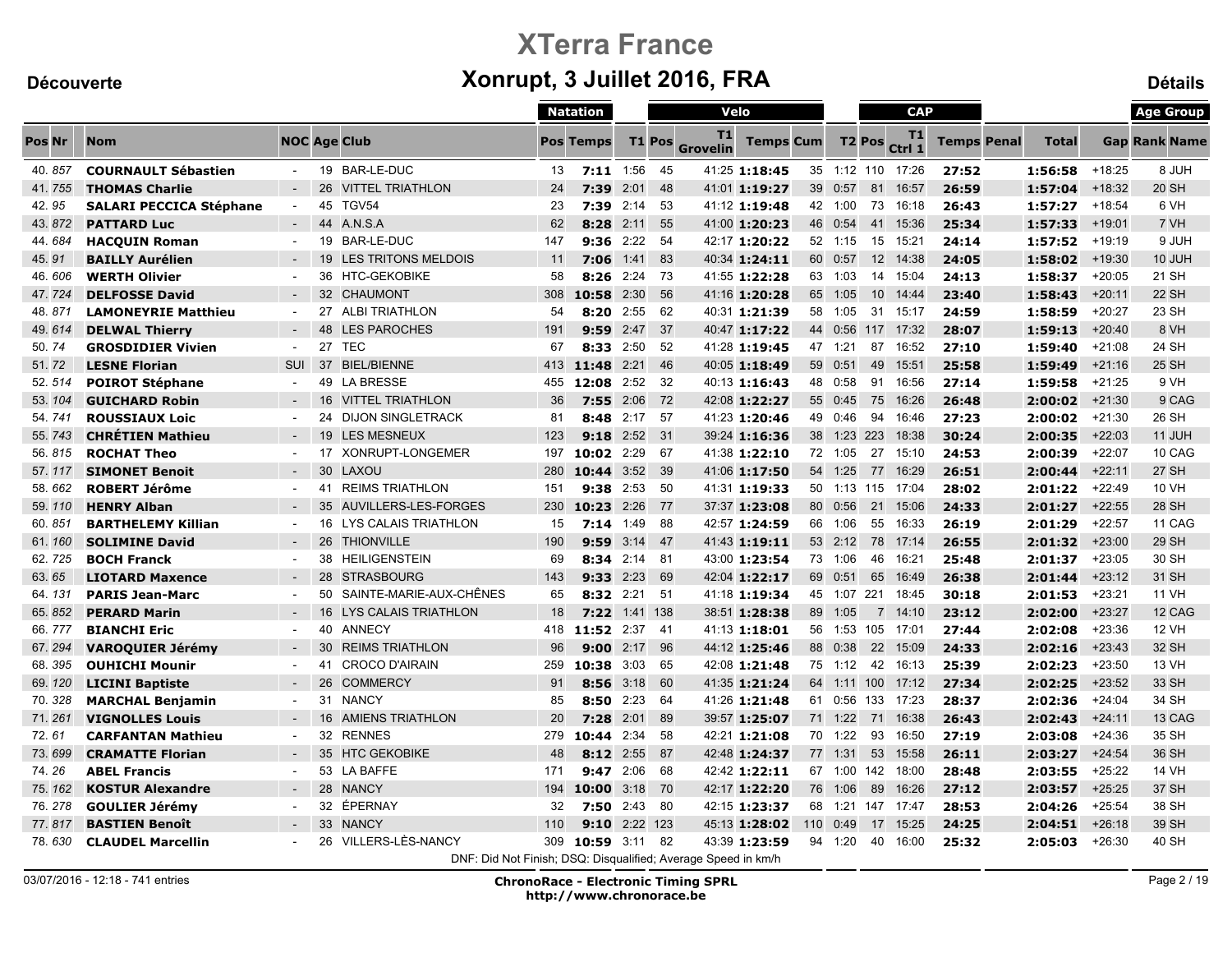|          |                                  |            |                                                               |     | <b>Natation</b>  |               |        | Velo                  |                        |          |              |                    | <b>CAP</b>         |                    |              |          | <b>Age Group</b>     |
|----------|----------------------------------|------------|---------------------------------------------------------------|-----|------------------|---------------|--------|-----------------------|------------------------|----------|--------------|--------------------|--------------------|--------------------|--------------|----------|----------------------|
| Pos Nr   | <b>Nom</b>                       |            | <b>NOC Age Club</b>                                           |     | <b>Pos Temps</b> |               | T1 Pos | T1<br><b>Grovelin</b> | <b>Temps Cum</b>       |          |              | T <sub>2</sub> Pos | T1<br>Ctrl 1       | <b>Temps Penal</b> | <b>Total</b> |          | <b>Gap Rank Name</b> |
| 79.884   | <b>DIDELOT Antoine</b>           |            | 32 COLLONGES-SOUS-SALÈVE                                      | 61  |                  | $8:28$ 2:48   | 92     |                       | 44:22 1:25:19          | 84       | 1:21         | 86                 | 16:22              | 27:09              | 2:05:07      | $+26:35$ | 41 SH                |
| 80.55    | <b>MAURICE Stéphane</b>          |            | 47 VTCA FALCK                                                 | 385 | 11.35            | 2:45          | - 79   |                       | 43:54 1:23:25          |          | 90 1:01      | 59                 | 16:28              | 26:27              | 2:05:15      | $+26:43$ | <b>15 VH</b>         |
| 81.543   | <b>DUCHANOY Nicolas</b>          |            | <b>TROC REMIREMONT</b><br>26                                  | 124 | 9:20             | 3:04          | 85     |                       | 43:52 1:24:26          |          | 87 1:30      |                    | 82 16:43           | 27:01              | 2:05:22      | $+26:50$ | 42 SH                |
| 82.639   | <b>BOCCARD Xavier</b>            |            | 35<br><b>DACHSTEIN</b>                                        | 132 | 9:23             | 2:47          | 95     |                       | 45:37 1:25:39          |          | 91 1:09      | 62                 | 16:38              | 26:30              | 2:05:30      | $+26:57$ | 43 SH                |
| 83.237   | <b>ARNOULD Alexis</b>            | $\sim$     | 18 BASSE-SUR-LE-RUPT                                          | 43  | 8:07             | 2:38          | -61    |                       | 43:25 1:21:25          |          | 51 0:59      |                    | 339 21:15          | 32:29              | 2:05:40      | $+27:08$ | 12 JUH               |
| 84.819   | <b>THIRIET Johan</b>             |            | 34 LE SYNDICAT                                                | 142 | 9:32             | 3:53          | - 78   |                       | 44:32 1:23:20          |          | 86 1:13      |                    | 112 17:14          | 27:53              | 2:05:53      | $+27:21$ | 44 SH                |
| 85.152   | <b>BARBELIN Francis</b>          | $\sim$     | 54 NANCY                                                      | 150 |                  | 9:37 2:37 75  |        |                       | 42:53 1:22:55          |          |              |                    | 74 1:13 180 17:51  | 29:34              | 2:05:59      | $+27:27$ | 16 VH                |
| 86.8     | <b>SIMONIN Thibaut</b>           |            | 28<br><b>GOVILLER</b>                                         | 195 | 10:01            | 2:18 108      |        |                       | 45:32 1:26:50          |          | 101 0:42     | 54                 | 16:12              | 26:17              | 2:06:10      | $+27:38$ | 45 SH                |
| 87.100   | <b>BREUIL Jérémy</b>             | $\sim$     | 17 VITTEL TRIATHLON                                           | 42  | 8:03             | 2:16          | 97     |                       | 44:03 1:25:51          |          |              |                    | 82 1:22 158 17:28  | 29:07              | 2:06:41      | $+28:08$ | 14 CAG               |
| 88.210   | <b>L'HÔTE Quentin</b>            |            | <b>GERARDMER TRIATHLON</b><br>16                              | 241 | 10:31            | $2:42$ 74     |        |                       | 45:44 1:22:33          |          | 79 0:58 208  |                    | 18:45              | 30:08              | 2:06:53      | $+28:21$ | 15 CAG               |
| 89.786   | <b>LECOCQ Pierre</b>             |            | <b>CUINCY TRIATHLON</b><br>36                                 | 53  | 8:19             | 2:19          | - 99   |                       | 44:49 1:26:05          |          |              |                    | 85 1:13 149 18:02  | 28:57              | 2:06:56      | $+28:24$ | 46 SH                |
| 90.298   | <b>SALLAFRANQUE Bastien</b>      |            | <b>SAINTES TRIATHLON</b><br>21                                | 63  |                  | 8:29 2:32 131 |        |                       | 45:40 1:28:27          | 105      | 1:09         | 57                 | 16:24              | 26:21              | 2:07:00      | $+28:27$ | <b>47 SH</b>         |
| 91.130   | <b>GIRAUD Benjamin</b>           |            | 28<br>FESSENHEIM                                              | 98  | 9:01             | 2:55 134      |        |                       | 44:41 1:28:33          | 117 1:31 |              | 30                 | 15:28              | 24:58              | 2:07:00      | $+28:27$ | 48 SH                |
| 92.386   | <b>OLEJNICZAK Fabian</b>         | $\sim$     | 35 CHARDOGNE                                                  | 341 | 11:15 3:41       |               | - 59   |                       | 42:50 1:21:10          |          | 81 1:13      | 191                | 18:26              | 29:50              | 2:07:12      | $+28:39$ | 49 SH                |
| 93.377   | <b>FAIVRE Philippe</b>           |            | 48 METZ TRIATHLON                                             | 105 | 9:07             | 3:10          | -84    |                       | 43:32 1:24:16          |          |              |                    | 83 1:20 166 17:56  | 29:21              | 2:07:15      | $+28:43$ | <b>17 VH</b>         |
| 94.656   | <b>DUFOSSE Francois</b>          |            | <b>HUCHENNEVILLE</b><br>47                                    | 488 | 12:24            | 3:07          | - 71   |                       | 42:23 1:22:25          |          | 92 1:21      |                    | 120 17:29          | 28:08              | 2:07:26      | $+28:54$ | <b>18 VH</b>         |
| 95.173   | <b>ARNOULD Emmanuel</b>          |            | VAGNEY<br>36                                                  | 226 | 10:21            | 3:59          | -91    |                       | 44:24 1:25:12          |          | 109 1:08     | 79                 | 16:56              | 26:55              | 2:07:37      | $+29:05$ | 50 SH                |
| 96.912   | <b>COSTES Hugo</b>               |            | <b>TRIATHLON NANCY LORRAINE</b><br>17                         | 89  | 8:53             | 2:30          | 63     |                       | 41:59 1:21:46          |          | 62 1:17      |                    | 400 20:18          | 33:44              | 2:08:13      | $+29:41$ | 16 CAG               |
| 97.37    | <b>VANDENBEMPT Gaëtan</b>        | <b>BEL</b> | 46<br>AYWAILLE                                                | 208 | 10:08            | 2:53          | - 94   |                       | 44:34 1:25:31          |          |              |                    | 97 1:09 132 17:44  | 28:35              | 2:08:20      | $+29:47$ | 19 VH                |
| 98.494   | <b>LACROIX Pascal</b>            |            | 48<br>AQUACYCLOPEDUS PROVINS TR                               | 95  | 8:59             | 2:16 121      |        |                       | 44:23 1:27:53          | 100      | 1:15         | 114                | 16:53              | 28:00              | 2:08:25      | $+29:53$ | <b>20 VH</b>         |
| 99.886   | <b>CRUPEL Dominique</b>          |            | 43 WESTHALTEN                                                 | 304 | 10:56 3:17 90    |               |        |                       | 43:30 1:25:07          |          | 103 1:25 107 |                    | 17:05              | 27:45              | 2:08:32      | $+29:59$ | 21 VH                |
| 100.678  | <b>BOCHENEK Jérémy</b>           |            | 29<br>ASPTT MULHOUSE TRIATHLON                                | 34  |                  | 7:52 3:27 117 |        |                       | 45:30 1:27:43          | 99       | 1:03         | 135                | 17:38              | 28:38              | 2:08:45      | $+30:13$ | 51 SH                |
| 101.783  | <b>DUMAS Jérémy</b>              | $\sim$     | <b>CURIENNE</b><br>39                                         | 417 | 11:51 2:57 109   |               |        |                       | 46:23 1:26:54          |          | 137 1:22     | 48                 | 16:08              | 25:54              | 2:09:00      | $+30:28$ | 52 SH                |
|          | 102. 482 F MARTINEZ Julie        |            | <b>GERARDMER TRIATHLON</b><br>36                              | 16  | 7:17             | 2:33 156      |        |                       | 46:04 1:30:49          | 120      | 0:54         | 98                 | 16:54              | 27:33              | 2:09:06      | $+30:34$ | 1 SF                 |
| 103.324  | <b>ALEXANDRE Ghislain</b>        |            | LIMEY-REMENAUVILLE<br>33                                      | 76  | 8:44             | 2:11 146      |        |                       | 45:59 1:29:41          |          |              |                    | 119 0:41 111 17:37 | 27:52              | 2:09:12      | $+30:39$ | 53 SH                |
| 104.760  | <b>TOURNANT David</b>            |            | <b>REIMS TRIATHLON</b><br>50                                  | 710 | 16:47            | 3:29          | 66     |                       | 43:29 1:22:03          |          | 143 1:08     | 47                 | 15:53              | 25:54              | 2:09:23      | $+30:50$ | <b>22 VH</b>         |
| 105.642  | <b>DERMINE Arnaud</b>            | BEL        | 34<br>NAMUR                                                   | 610 | 13:44            | 2:44 76       |        |                       | 44:08 1:23:00          | 106      | 1:10 137     |                    | 18:16              | 28:43              | 2:09:23      | $+30:51$ | 54 SH                |
| 106.246  | <b>FUNFSCHILLING Florent</b>     |            | 28<br><b>COLMAR</b>                                           | 126 | 9:20             | 2:47 114      |        |                       | 45:28 1:27:22          | 107      | 0:47         | 154                | 18:04              | 29:06              | 2:09:24      | $+30:52$ | 55 SH                |
| 107.98   | <b>CHILDZ Kevin</b>              |            | 28 VAGNEY                                                     | 60  |                  | 8:28 2:23 157 |        |                       | 47:50 1:30:49 135 1:09 |          |              | 63                 | 16:19              | 26:35              | 2:09:25      | $+30:53$ | 56 SH                |
| 108.739  | <b>COLLIN William</b>            |            | 28<br><b>DIJON SINGLE TRACK</b>                               | 234 | 10:26            | 2:43 118      |        |                       | 46:25 1:27:47          | 125      | 1:15         | 99                 | 17:08              | 27:34              | 2:09:47      | $+31:14$ | 57 SH                |
|          | 109. 538 F DEBROUX Marie         |            | <b>TRIATHLON VALENCIENNES</b><br>54                           | 117 | 9:13             | 2:31 125      |        |                       | 45:49 1:28:17          |          |              |                    | 114 1:25 125 17:35 | 28:20              | 2:09:47      | $+31:15$ | 1 VF                 |
| 110.686  | <b>MAURICE Arthur</b>            |            | 17 ROUEN TRIATHLON                                            | 73  |                  | 8:41 2:25 158 |        |                       | 42:51 1:30:54          | 139      | 1:07         | 67                 | 16:40              | 26:40              | 2:09:49      | $+31:16$ | 17 CAG               |
| 111.57   | <b>GEORGE Mathias</b>            | <b>BEL</b> | 17<br>BATSTH                                                  | 39  | 7:59             | 2:43 140      |        |                       | 43:05 1:28:42          |          |              |                    | 104 1:29 148 17:50 | 28:54              | 2:09:49      | $+31:17$ | 18 CAG               |
| 112.303  | <b>PERROY Maxime</b>             | $\sim$     | 17 TEC                                                        | 86  |                  | 8:51 2:20 113 |        |                       | 44:29 1:27:20          | 96       | 1:14         | 203                | 19:05              | 30:03              | 2:09:50      | $+31:17$ | 19 CAG               |
| 113, 157 | <b>CAMMI Cédric</b>              |            | 41 METZ TRIATHLON                                             | 232 | 10:24            | 3:39 104      |        |                       | 45:43 1:26:27          |          | 118 1:55     | 96                 | 16:50              | 27:25              | 2:09:52      | $+31:20$ | 23 VH                |
|          | 114. 225 F <b>BEDARD Morgane</b> | $\sim$     | 26 HEILLECOURT                                                | 203 | 10:06 2:47 112   |               |        |                       | 44:57 1:27:04          |          | 113 0:54 153 |                    | 18:10              | 29:05              | 2:09:57      | $+31:25$ | 2 SF                 |
| 115.323  | <b>PEREZ Geoffroy</b>            | $\sim$     | 37 DIJON SINGLE TRACK                                         | 162 | 9:43             | 2:49          | - 93   |                       | 44:51 1:25:26          |          |              |                    | 93 1:46 212 18:56  | 30:11              | 2:09:57      | $+31:25$ | 58 SH                |
| 116, 454 | <b>CAPERLIN Mathieu</b>          |            | <b>ISSOIRE TRI AVENTURE</b><br>28                             | 26  | 7:43             | 3:28          | - 86   |                       | 43:25 1:24:33          |          |              |                    | 78 1:25 374 20:10  | 33:11              | 2:10:21      | $+31:49$ | 59 SH                |
| 117.564  | <b>KOWALINSKI Maxime</b>         |            | TRIATHLON CLUB DE L'OMOIS<br>26                               | 175 | 9:49             | 2:34 133      |        |                       | 46:26 1:28:32          |          |              |                    | 124 1:03 127 17:21 | 28:25              | 2:10:24      | $+31:52$ | 60 SH                |
|          |                                  |            | DNF: Did Not Finish: DSQ: Disqualified: Average Speed in km/h |     |                  |               |        |                       |                        |          |              |                    |                    |                    |              |          |                      |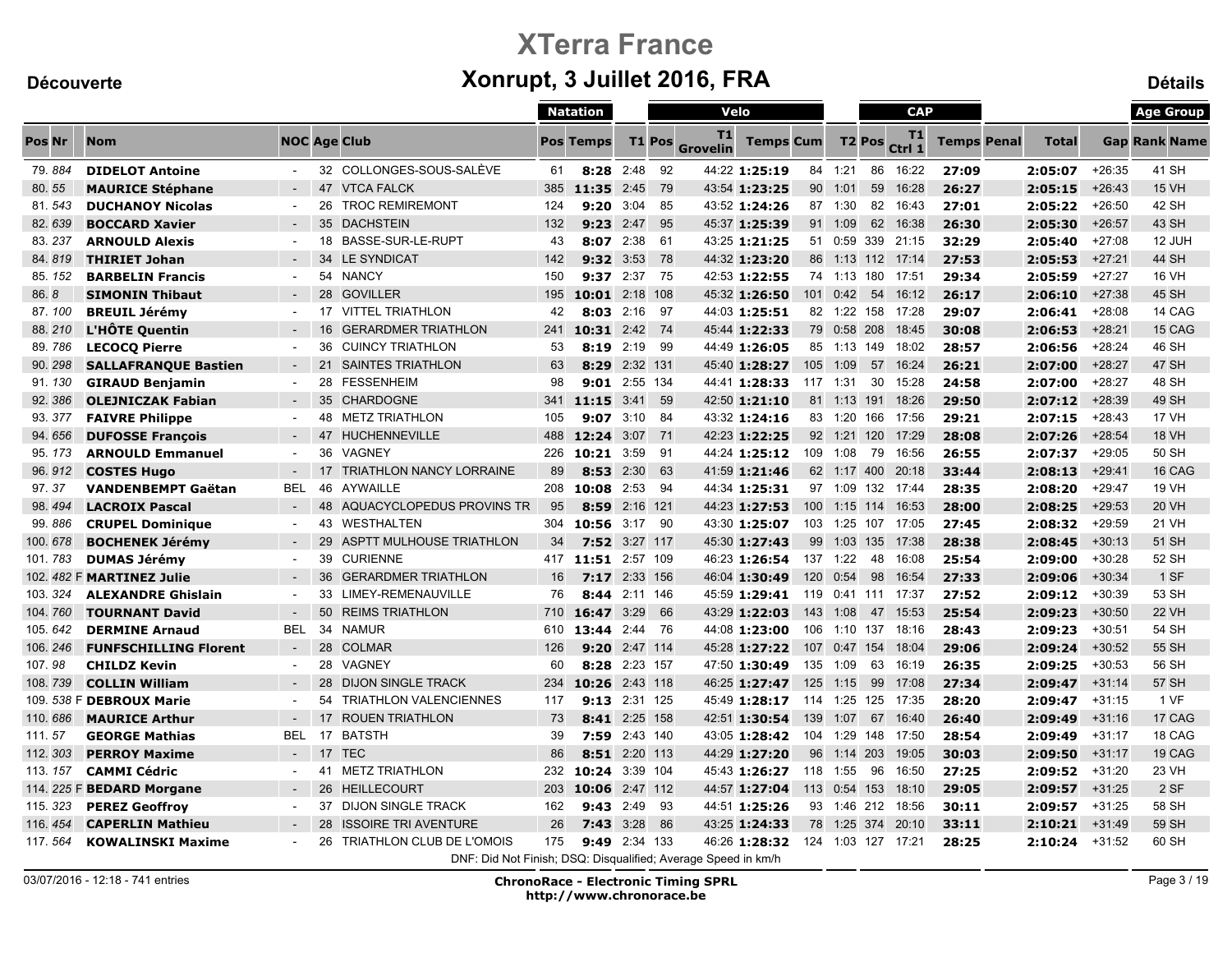|          |                                  |                     |    |                                                               |     | <b>Natation</b>    |               |    | Velo           |                        |     |              |                    | <b>CAP</b>         |                    |              |          | <b>Age Group</b>     |
|----------|----------------------------------|---------------------|----|---------------------------------------------------------------|-----|--------------------|---------------|----|----------------|------------------------|-----|--------------|--------------------|--------------------|--------------------|--------------|----------|----------------------|
| Pos Nr   | <b>Nom</b>                       | <b>NOC Age Club</b> |    |                                                               |     | <b>Pos Temps</b>   | <b>T1 Pos</b> |    | T1<br>Grovelin | <b>Temps Cum</b>       |     |              | T <sub>2</sub> Pos | T1<br>Ctrl 1       | <b>Temps Penal</b> | <b>Total</b> |          | <b>Gap Rank Name</b> |
| 118.714  | <b>RACOUSSOT Emmanuel</b>        | $\sim$              |    | 41 BICQUELEY                                                  |     | 316 11:02 2:34 151 |               |    |                | 46:16 1:30:05 155 1:15 |     |              | 37                 | 15:41              | 25:26              | 2:10:25      | $+31:53$ | 24 VH                |
| 119.71   | <b>CHAUSSALET Loic</b>           | $\sim$              | 28 | <b>TROC</b>                                                   | 90  | 8:54               | 2:43 136      |    |                | 45:52 1:28:38          | 116 | 1:29         | 141                | 17:43              | 28:47              | 2:10:32      | $+32:00$ | 61 SH                |
| 120.269  | <b>GUNIA Gabriel</b>             | $\sim$              | 18 | <b>METZ TRIATHLON</b>                                         | 29  |                    | 7:47 2:33 154 |    |                | 47:09 1:30:38          |     |              |                    | 127 0:55 139 17:10 | 28:45              | 2:10:40      | $+32:08$ | 13 JUH               |
| 121.191  | <b>LARGENTIER Arthur</b>         | $\sim$              | 16 | <b>VAGNEY</b>                                                 | 333 | 11:10              | $3:12$ 42     |    |                | 42:01 1:18:10          |     | 57 1:01      |                    | 546 21:46          | 37:36              | 2:11:12      | $+32:40$ | 20 CAG               |
| 122.347  | <b>TOMASZEWSKI Theo</b>          | $\sim$              | 18 | <b>KRONOS TRIATHLON</b>                                       | 21  |                    | 7:31 2:25 137 |    |                | 47:03 1:28:38          |     |              |                    | 98 1:13 287 19:18  | 31:33              | 2:11:21      | $+32:49$ | 14 JUH               |
| 123.821  | <b>WEBER Alexandre</b>           | $\sim$              |    | 32 VITTEL TRIATHLON                                           | 118 |                    | 9:14 2:59 132 |    |                | 45:52 1:28:28          |     | 121 1:20     | 183                | 18:45              | 29:36              | 2:11:40      | $+33:08$ | 62 SH                |
| 124.111  | <b>BERGEROT Valentin</b>         | $\blacksquare$      |    | <b>16 VITTEL TRIATHLON</b>                                    | 28  |                    | 7:45 2:39 153 |    |                | 47:16 1:30:23          |     |              |                    | 123 1:06 187 18:55 | 29:46              | 2:11:41      | $+33:08$ | 21 CAG               |
| 125.116  | <b>PIERRAT Corentin</b>          |                     | 17 | <b>XONRUPT-LONGEMER</b>                                       | 160 |                    | 9:42 3:06 106 |    |                | 45:31 1:26:42          |     | 108 1:14 253 |                    | 19:17              | 30:56              | 2:11:42      | $+33:10$ | 22 CAG               |
| 126.784  | <b>DAWID Sylvain</b>             | $\blacksquare$      |    | 49 ONNION                                                     | 251 | 10:35              | 3:06 100      |    |                | 45:05 1:26:14          |     | 112 2:23 173 |                    | 18:22              | 29:26              | 2:11:46      | $+33:13$ | <b>25 VH</b>         |
| 127.346  | <b>AMICE William</b>             | $\sim$              |    | 45 BPC NANCY                                                  | 225 | 10:20 2:13 129     |               |    |                | 47:11 1:28:24          |     | 126 0:52 195 |                    | 18:31              | 29:56              | 2:11:48      | $+33:15$ | <b>26 VH</b>         |
| 128.69   | <b>PIERRET Jean-Marie</b>        | $\blacksquare$      |    | 42 TGV54                                                      |     | 476 12:20 2:48 147 |               |    |                | 47:00 1:29:43          |     | 165 0:53     | 51                 | 16:11              | 26:05              | 2:11:51      | $+33:18$ | <b>27 VH</b>         |
| 129.477  | <b>SCHREIBER Julien</b>          | $\sim$              | 29 | AMMERSCHWIHR                                                  | 156 |                    | 9:41 2:24 115 |    |                | 45:33 1:27:33          | 111 |              |                    | 1:25 246 18:47     | 30:51              | 2:11:55      | $+33:23$ | 63 SH                |
| 130.58   | <b>TAMINIAUX François-Xavier</b> | <b>BEL</b>          | 27 | SHARKS TRIATHLON CHIMAY C                                     | 633 | 14:02 3:08 103     |               |    |                | 44:59 1:26:23          | 152 | 1:18         |                    | 85 17:07           | 27:04              | 2:11:56      | $+33:23$ | 64 SH                |
| 131.121  | <b>JACQUOT André</b>             | $\sim$              | 16 | AMANCE                                                        | 182 |                    | 9:52 3:27 126 |    |                | 45:23 1:28:18          |     |              |                    | 133 1:32 150 17:41 | 28:59              | 2:12:11      | $+33:38$ | 23 CAG               |
| 132.736  | <b>TOUROUDE Anthony</b>          | $\sim$              | 19 | TRINOSAURE                                                    | 75  |                    | 8:43 2:38 199 |    |                | 46:12 1:34:28          |     | 176 1:18     |                    | 33 15:30           | 25:20              | 2:12:28      | $+33:56$ | 15 JUH               |
| 133.77   | <b>CUNIN Mickael</b>             | $\sim$              |    | 34 LAXOU                                                      | 330 | 11:09              | 3:05 144      |    |                | 47:38 1:29:20          |     |              |                    | 153 0:54 113 17:26 | 27:59              | 2:12:29      | $+33:56$ | 65 SH                |
| 134, 63  | <b>SINDT Lionel</b>              | $\sim$              |    | 39 OBERNAI                                                    | 74  |                    | 8:43 3:37 110 |    |                | 46:46 1:26:56          |     | 102 1:24 298 |                    | 19:03              | 31:47              | 2:12:29      | $+33:57$ | 66 SH                |
| 135.796  | <b>FRANCOIS Alexandre</b>        |                     | 27 | <b>DIJON SINGLETRACK</b>                                      | 244 | 10:32 2:33 152     |               |    |                | 48:18 1:30:14          | 148 |              |                    | 1:08 126 17:54     | 28:24              | 2:12:54      | $+34:22$ | 67 SH                |
| 136.382  | <b>DES VALLIERES Gabriel</b>     | $\sim$              |    | 32 COURBEVOIE                                                 | 207 | 10:08 3:32 168     |               |    |                | 46:53 1:31:39          |     | 168 1:15     | 56                 | 16:19              | 26:21              | 2:12:56      | $+34:24$ | 68 SH                |
| 137.42   | <b>CLAUDE Frédéric</b>           | $\sim$              |    | 40 METZERVISSE                                                | 604 | 13:38              | 2:30          | 98 |                | 45:21 1:26:04          | 140 | 1:24 169     |                    | 18:23              | 29:23              | 2:13:02      | $+34:29$ | <b>28 VH</b>         |
| 138.289  | <b>LECLERC Bertrand</b>          | $\sim$              |    | 41 RAON-AUX-BOIS                                              | 359 | 11:24 3:53 102     |               |    |                | 45:17 1:26:22          |     | 134 1:13 214 |                    | 18:59              | 30:12              | 2:13:06      | $+34:33$ | 29 VH                |
| 139.186  | <b>GROSJEAN Aurélien</b>         | $\sim$              | 30 | SAINT-NABORD                                                  | 634 | 14:02 4:11 111     |               |    |                | 46:11 1:27:00          |     | 167 1:16     |                    | 72 16:26           | 26:43              | 2:13:15      | $+34:43$ | 69 SH                |
| 140.84   | <b>GERVAISE Pierre</b>           | $\sim$              | 25 | PIERREFITTE-SUR-AIRE                                          | 240 | 10:28 2:57 120     |               |    |                | 47:30 1:27:51          |     | 128 1:36 231 |                    | 18:54              | 30:30              | 2:13:25      | $+34:53$ | 70 SH                |
| 141.595  | <b>BERINGER Luc</b>              | $\sim$              | 16 | <b>TGV54 VILLERUPT</b>                                        | 35  |                    | 7:53 2:22 148 |    |                | 44:49 1:29:49          | 115 | 1:28 301     |                    | 19:36              | 31:52              | 2:13:26      | $+34:53$ | 24 CAG               |
| 142. 102 | <b>URZEDOWSKI Thomas</b>         | $\blacksquare$      | 25 | TRI CLUB NARBONNE                                             | 324 | 11:06 2:47 130     |               |    |                | 47:33 1:28:24          |     |              |                    | 142 1:07 216 18:55 | 30:13              | 2:13:40      | $+35:08$ | 71 SH                |
| 143.62   | <b>GOUSY Mickael</b>             | $\sim$              | 27 | CHENIMÉNIL                                                    | 148 |                    | 9:36 2:54 124 |    |                | 46:38 1:28:14          |     |              |                    | 122 1:31 278 19:22 | 31:28              | 2:13:45      | $+35:12$ | <b>72 SH</b>         |
| 144.41   | <b>WEBER Bruno</b>               | $\blacksquare$      |    | 42 AYDOILLES                                                  | 167 | 9:47               | 2:21 163      |    |                | 45:20 1:31:21          |     |              |                    | 150 1:23 157 17:35 | 29:06              | 2:14:00      | $+35:28$ | 30 VH                |
| 145.44   | <b>POIROT Romain</b>             | $\sim$              |    | 30 LÉPANGES-SUR-VOLOGNE                                       | 326 | 11:07 2:39 122     |               |    |                | 45:19 1:27:55          |     | 136 0:48 280 |                    | 19:29              | 31:30              | 2:14:01      | $+35:29$ | 73 SH                |
| 146.600  | <b>LHEUREUX Jean-Christophe</b>  | $\sim$              |    | 50 BELLEAU                                                    | 133 |                    | 9:24 2:50 143 |    |                | 47:02 1:29:06          |     |              |                    | 129 1:48 263 19:07 | 31:07              | 2:14:17      | $+35:45$ | 31 VH                |
| 147.336  | <b>DETOURBET Antoine</b>         | $\sim$              |    | 29 BANNES                                                     | 200 | 10:03 3:35 150     |               |    |                | 47:13 1:30:04          |     |              |                    | 156 0:52 185 18:00 | 29:41              | 2:14:17      | $+35:45$ | <b>74 SH</b>         |
| 148.877  | <b>NARBONNE Bertrand</b>         | $\blacksquare$      |    | 39 DOMONT                                                     | 394 | 11:39              | 3:14 107      |    |                | 46:17 1:26:43          |     |              |                    | 131 1:34 262 19:05 | 31:07              | 2:14:18      | $+35:46$ | 75 SH                |
| 149.480  | <b>GAVEAU Maxime</b>             | $\sim$              |    | 17 LOUPIAN TRINATURE                                          | 320 | 11:04 2:32 127     |               |    |                | 45:56 1:28:20          |     |              |                    | 138 1:32 244 20:02 | 30:49              | 2:14:19      | $+35:47$ | 25 CAG               |
| 150, 271 | <b>ROBERT Fabrice</b>            | $\sim$              |    | 52 SAINT-MARTIN-LE-BEAU                                       | 295 | 10:51 2:08 159     |               |    |                | 48:01 1:30:55          |     |              |                    | 158 1:05 182 18:23 | 29:35              | 2:14:36      | $+36:04$ | 32 VH                |
| 151.471  | <b>WUWER Thomas</b>              | $\sim$              |    | 32 VTCA FALCK                                                 | 500 | 12:28 3:35 119     |               |    |                | 46:25 1:27:49          |     | 157 1:28 168 |                    | 18:17              | 29:22              | 2:14:44      | $+36:12$ | 76 SH                |
| 152.834  | <b>HESTIN Cyril</b>              | $\blacksquare$      | 33 | ÉPINAL                                                        | 206 | 10:08              | 3:21 192      |    |                | 49:17 1:33:44          | 187 | 0:53         | 68                 | 16:41              | 26:40              | 2:14:47      | $+36:15$ | 77 SH                |
|          | 153. 728 F WITZMANN Amandine     | $\sim$              |    | 25 DIJON SINGLETRACK                                          | 407 | 11:44 2:45 141     |               |    |                | 46:45 1:28:46          |     |              |                    | 147 1:24 220 19:05 | 30:16              | 2:14:59      | $+36:26$ | 3 SF                 |
| 154, 215 | <b>HUMBERT Frédéric</b>          | $\sim$              |    | 37 BAR-LE-DUC                                                 | 449 | 12:05 3:29 105     |               |    |                | 46:33 1:26:41          |     |              |                    | 141 1:21 274 19:14 | 31:23              | 2:15:01      | $+36:29$ | 78 SH                |
| 155.233  | <b>THUAYRE Alexis</b>            | $\sim$              |    | 25 CHANGEY                                                    | 82  | 8:49               | 3:52 183      |    |                | 49:35 1:33:07          | 175 | 1:04 121     |                    | 17:58              | 28:09              | 2:15:03      | $+36:31$ | 79 SH                |
| 156.222  | <b>JOHNEN Antoine</b>            | <b>BEL</b>          |    | 26 PLOMBIÈRES                                                 | 145 |                    | 9:34 2:34 191 |    |                | 47:33 1:33:29          |     |              |                    | 171 1:06 124 18:11 | 28:19              | 2:15:04      | $+36:32$ | 80 SH                |
|          |                                  |                     |    | DNF: Did Not Finish; DSQ: Disqualified; Average Speed in km/h |     |                    |               |    |                |                        |     |              |                    |                    |                    |              |          |                      |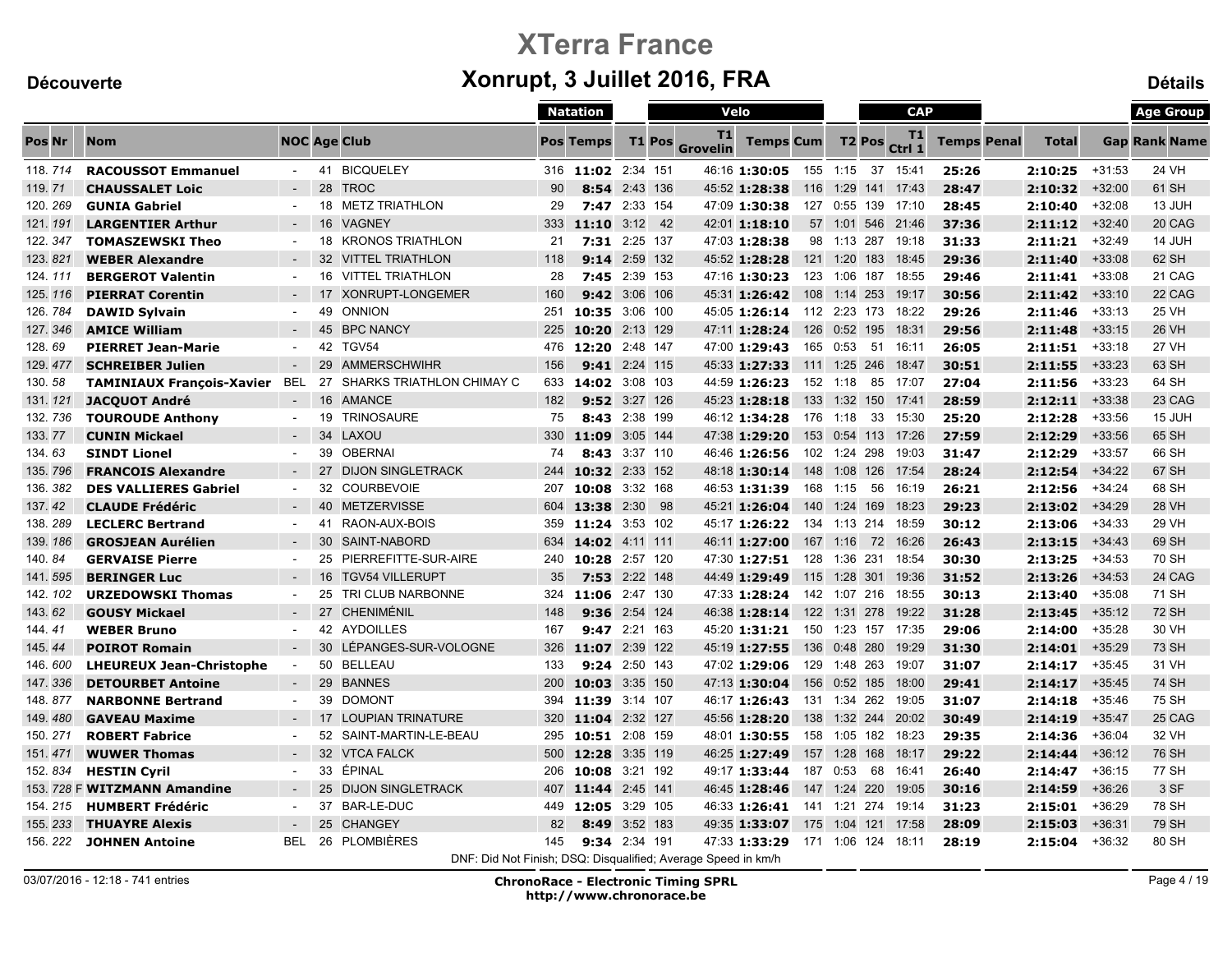|               |                              |                |                                       |                                                               | <b>Natation</b>    |               |               |                       | Velo                             |     |                    |     | <b>CAP</b>         |                    |              |          | <b>Age Group</b>     |
|---------------|------------------------------|----------------|---------------------------------------|---------------------------------------------------------------|--------------------|---------------|---------------|-----------------------|----------------------------------|-----|--------------------|-----|--------------------|--------------------|--------------|----------|----------------------|
| <b>Pos Nr</b> | <b>Nom</b>                   |                | <b>NOC Age Club</b>                   |                                                               | <b>Pos Temps</b>   |               | <b>T1 Pos</b> | T1<br><b>Grovelin</b> | <b>Temps Cum</b>                 |     | T <sub>2</sub> Pos |     | T1<br>Ctrl 1       | <b>Temps Penal</b> | <b>Total</b> |          | <b>Gap Rank Name</b> |
| 157.708       | <b>POIREL Jean-Claude</b>    |                | <b>48 SEZANNE TRIATHLON</b>           | 335                                                           | 11:12 3:19 170     |               |               |                       | 46:23 1:31:53 183 1:23           |     |                    | 92  | 16:28              | 27:17              | 2:15:06      | $+36:34$ | 33 VH                |
|               | 158. 337 F EVRARD Françoise  | <b>BEL</b>     | 26<br><b>PEPINSTER</b>                | 131                                                           | 9:23               | 1:58 190      |               |                       | 48:03 1:33:29                    |     | 164 0:59           | 165 | 18:58              | 29:20              | 2:15:11      | $+36:39$ | 4 SF                 |
|               | 159. 537 F GOLDMAN Perrine   |                | 22 TRIATHLON VALENCIENNES             | 41                                                            |                    | 8:02 1:58 178 |               |                       | 47:57 1:32:40                    |     | 144 1:10 272 20:03 |     |                    | 31:22              | 2:15:13      | $+36:41$ | 5 SF                 |
| 160, 208      | <b>FRANCOIS Victor</b>       |                | <b>TRIATHLON TOUL TEAM</b><br>16      | 136                                                           | 9:27               | 2:43 209      |               |                       | 46:29 1:35:02                    | 188 | 1:13               | 84  | 15:41              | 27:03              | 2:15:31      | $+36:58$ | 26 CAG               |
| 161.79        | <b>MASSE Frédéric</b>        | $\blacksquare$ | COIN-LÈS-CUVRY<br>40                  | 217                                                           | 10:14 4:14 145     |               |               |                       | 47:34 1:29:33                    |     | 161 1:11 243       |     | 19:24              | 30:47              | 2:16:02      | $+37:29$ | 34 VH                |
| 162.771       | <b>HEISSER Benjamin</b>      |                | 29 WATTWILLER                         | 130                                                           |                    | 9:22 3:53 181 |               |                       | 48:51 1:32:58                    |     | 181 1:19 140       |     | 18:06              | 28:46              | 2:16:20      | $+37:47$ | 81 SH                |
| 163.588       | <b>DOUILLET Robin</b>        | $\sim$         | 18<br>TEC                             | 185                                                           |                    | 9:54 3:14 200 |               |                       | 49:48 1:34:28                    |     | 189 1:03 104 17:03 |     |                    | 27:40              | 2:16:22      | $+37:49$ | 16 JUH               |
| 164.709       | <b>SCHÜLLER Tom</b>          | <b>GER</b>     | O-SEE SPORTS E.V.<br>27               | 250                                                           | 10:34 3:00 172     |               |               |                       | 47:34 1:32:15 177 1:49 136 18:42 |     |                    |     |                    | 28:43              | 2:16:22      | $+37:50$ | 82 SH                |
| 165.892       | <b>KUEHN François</b>        | $\sim$         | 24 ALSTING                            | 301                                                           | 10:55              | 3:23 164      |               |                       | 47:46 1:31:24                    |     | 172 1:33 160       |     | 18:28              | 29:08              | 2:16:25      | $+37:52$ | 83 SH                |
| 166.489       | <b>MARTIN Pierre-Laurent</b> | <b>BEL</b>     | 32 NAMUR                              |                                                               | 422 11:53 3:48 116 |               |               |                       | 46:28 1:27:40                    |     | 149 1:44 277 19:43 |     |                    | 31:26              | 2:16:33      | $+38:01$ | 84 SH                |
| 167.206       | <b>GERMAIN Romary</b>        |                | LA BRESSE TRIATHLON HAUTE<br>45       |                                                               | 216 10:14 3:03 162 |               |               |                       | 50:39 1:31:16                    |     | 163 1:10 245 19:00 |     |                    | 30:50              | 2:16:35      | $+38:02$ | 35 VH                |
| 168.274       | <b>ROBERT Jordan</b>         | $\sim$         | 24 SAINT-MARTIN-LE-BEAU               | 77                                                            | 8:45               | 2:22 186      |               |                       | 47:48 1:33:12                    |     | 162 2:11 206       |     | 19:26              | 30:07              | 2:16:38      | $+38:05$ | 85 SH                |
| 169.190       | <b>LACHUT Jérôme</b>         | $\sim$         | 38 REIMS                              | 228                                                           | 10:21 2:55 128     |               |               |                       | 46:34 1:28:21                    |     | 132 1:26 395 21:17 |     |                    | 33:34              | 2:16:38      | $+38:06$ | 86 SH                |
| 170, 804      | <b>DÉMOULIN Sylvain</b>      | $\sim$         | 36 REIMS                              | 645                                                           | 14:12 3:02 101     |               |               |                       | 45:22 1:26:18                    |     | 151 0:57 324 21:08 |     |                    | 32:15              | 2:16:46      | $+38:13$ | 87 SH                |
| 171.811       | <b>RUND Kevin</b>            |                | 29<br><b>DIJON SINGLETRACK</b>        | 356                                                           | 11:22 2:36 171     |               |               |                       | 48:45 1:31:55 178 0:57 196       |     |                    |     | 18:46              | 29:57              | 2:16:48      | $+38:15$ | 88 SH                |
| 172, 196      | <b>BOITO Samuel</b>          |                | 36 XAMONTARUPT                        | 218                                                           | 10:14 2:40 161     |               |               |                       | 49:34 1:31:05                    |     | 160 1:56 250       |     | 19:07              | 30:55              | 2:16:52      | $+38:19$ | 89 SH                |
| 173.89        | <b>FREPPEL Charly</b>        |                | <b>ES THAON TRIATHLON</b><br>26       | 344                                                           | 11:16 2:25 206     |               |               |                       | 50:07 1:34:51                    |     | 198 1:09 108 17:14 |     |                    | 27:46              | 2:17:28      | $+38:56$ | 90 SH                |
| 174.455       | <b>VITRY Christopher</b>     |                | 28 ES THAON TRIATHLON                 | 137                                                           | 9:28               | 3:23 213      |               |                       | 50:59 1:35:12                    |     | 193 1:38 109 17:32 |     |                    | 27:46              | 2:17:29      | $+38:56$ | 91 SH                |
| 175.103       | <b>BLANCK Alain</b>          | $\sim$         | 33 MONSWILLER                         | 161                                                           |                    | 9:42 3:42 214 |               |                       | 49:37 1:35:15 202 2:03           |     |                    | 74  | 16:28              | 26:48              | 2:17:32      | $+38:59$ | 92 SH                |
| 176.207       | <b>CHENE Rémi</b>            |                | ASPTT MULHOUSE TRIATHLON<br>29        | 64                                                            |                    | 8:31 2:57 149 |               |                       | 48:15 1:29:56                    | 130 | 1:41 441           |     | 20:56              | 34:38              | 2:17:46      | $+39:13$ | 93 SH                |
| 177.285       | <b>MANCOSU Maxime</b>        | $\sim$         | <b>UNTERHACHING</b><br>29             | 180                                                           |                    | 9:51 4:57 193 |               |                       | 48:47 1:33:45                    |     | 200 1:34 101 17:11 |     |                    | 27:37              | 2:17:47      | $+39:14$ | 94 SH                |
| 178.827       | <b>CHALANDRE Cédric</b>      |                | 32<br><b>TEAM SEDAN TRIATHLON</b>     |                                                               | 446 12:03          | 2:55 195      |               |                       | 49:28 1:33:50                    |     | 207 1:20 102 17:07 |     |                    | 27:37              | 2:17:48      | $+39:15$ | 95 SH                |
|               | 179. 400 F HAVERLANT Chloe   | $\sim$         | 17 DIETWILLER                         | 93                                                            | 8:58               | 3:23 155      |               |                       | 47:10 1:30:44                    |     |                    |     | 145 1:36 372 20:52 | 33:10              | 2:17:53      | $+39:21$ | 1 CAF                |
| 180, 288      | <b>HURTH Benoit</b>          |                | LYON-3E-ARRONDISSEMENT<br>28          | 7                                                             | 6:55               | 2:34 250      |               |                       | 51:38 1:38:09                    |     | 190 1:00 163       |     | 18:29              | 29:17              | 2:17:57      | $+39:25$ | 96 SH                |
| 181, 749      | <b>GUIBERT Lionel</b>        | $\sim$         | <b>TRIATHLON NANCY LORRAINE</b><br>44 | 149                                                           |                    | 9:37 1:55 232 |               |                       | 50:29 1:36:43                    |     | 196 0:53 145 18:20 |     |                    | 28:50              | 2:17:59      | $+39:27$ | 36 VH                |
| 182.706       | <b>LEY Yannick</b>           |                | <b>TRI TEAM PULLY</b><br>30           | 92                                                            |                    | 8:57 3:08 187 |               |                       | 47:23 1:33:18                    |     | 169 1:24 271 19:31 |     |                    | 31:21              | 2:18:11      | $+39:38$ | 97 SH                |
| 183.509       | <b>ZELL Eric</b>             | $\sim$         | 40<br><b>VTCA FALCK</b>               | 144                                                           | 9:34               | 2:41 219      |               |                       | 48:17 1:35:29                    |     | 191 1:08 172       |     | 18:30              | 29:25              | 2:18:19      | $+39:46$ | 37 VH                |
| 184, 392      | <b>JEANNELLE Norman</b>      |                | 34<br><b>LES MAZURES</b>              | 371                                                           | 11:30              | 3:28 169      |               |                       | 48:05 1:31:49                    |     | 184 2:07 176       |     | 18:33              | 29:31              | 2:18:26      | $+39:54$ | 98 SH                |
| 185.530       | <b>CHENIN Vincent</b>        | $\blacksquare$ | SAINT-MIHIEL<br>47                    | 205                                                           | 10:07 2:55 179     |               |               |                       | 48:08 1:32:41 174 1:15 288       |     |                    |     | 19:48              | 31:35              | 2:18:36      | $+40:03$ | 38 VH                |
| 186.244       | <b>FUNFSCHILLING Fabien</b>  | $\sim$         | 26<br><b>COLMAR</b>                   | 119                                                           |                    | 9:15 2:39 207 |               |                       | 49:53 1:34:54                    |     | 185 0:53 249       |     | 19:23              | 30:54              | 2:18:37      | $+40:05$ | 99 SH                |
| 187.205       | <b>CLAUDE Laurent</b>        | $\sim$         | DOMBASLE-SUR-MEURTHE<br>46            | 312                                                           | 11:00              | 2:26 166      |               |                       | 48:05 1:31:34                    |     | 166 1:28 328       |     | 20:02              | 32:17              | 2:18:47      | $+40:15$ | 39 VH                |
| 188.751       | <b>BAHLAU Julien</b>         | $\sim$         | 31 STRASBOURG                         | 140                                                           |                    | 9:31 6:45 208 |               |                       | 49:33 1:35:02                    |     | 227 2:29           | 29  | 15:26              | 24:57              | 2:18:47      | $+40:15$ | 100 SH               |
| 189.738       | <b>FIATTE Paul-Antoine</b>   | $\sim$         | <b>DIJON SINGLETRACK</b><br>27        | 264                                                           | 10:39 4:29 142     |               |               |                       | 49:50 1:28:48                    |     | 159 3:11 307       |     | 19:56              | 31:58              | 2:19:07      | $+40:34$ | 101 SH               |
| 190.858       | <b>CHEVALLEY Dylan</b>       | $\sim$         | 27 TRITYC                             | 146                                                           |                    | 9:34 3:37 176 |               |                       | 46:48 1:32:31                    |     | 173 1:54 291 19:49 |     |                    | 31:40              | 2:19:18      | $+40:46$ | 102 SH               |
| 191.453       | <b>GREFF Arnaud</b>          |                | SARREGUEMINES TRIATHLON C<br>28       | 336                                                           | 11:13              | 2:43 220      |               |                       | 49:43 1:35:32                    |     | 213 1:30 123       |     | 17:47              | 28:19              | 2:19:19      | $+40:46$ | 103 SH               |
| 192.641       | <b>GARNIER Michael</b>       | $\sim$         | 42 NSTT                               | 221                                                           | 10:16 3:26 211     |               |               |                       | 48:42 1:35:03                    |     | 205 1:12 170       |     | 18:30              | 29:23              | 2:19:22      | $+40:50$ | 40 VH                |
| 193.355       | <b>CAVILLON Thomas</b>       | $\sim$         | 27 BUCY-LE-LONG                       | 178                                                           |                    | 9:50 2:35 201 |               |                       | 48:56 1:34:30                    |     | 186 1:17 264       |     | 19:20              | 31:13              | 2:19:28      | $+40:55$ | 104 SH               |
| 194, 374      | <b>FICHTER Paul</b>          |                | GÉRARDMER<br>16                       | 277                                                           | 10:43              | 3:47 160      |               |                       | 48:41 1:30:56                    |     | 170 1:20 348 20:26 |     |                    | 32:42              | 2:19:31      | $+40:58$ | 27 CAG               |
| 195.277       | <b>LAMBOLEZ Michael</b>      |                | 45 OFFEMONT                           |                                                               | 202 10:05 3:19 180 |               |               |                       | 49:21 1:32:52                    |     | 182 2:00 265 19:31 |     |                    | 31:13              | 2:19:32      | +40:59   | 41 VH                |
|               |                              |                |                                       | DNF: Did Not Finish; DSQ: Disqualified; Average Speed in km/h |                    |               |               |                       |                                  |     |                    |     |                    |                    |              |          |                      |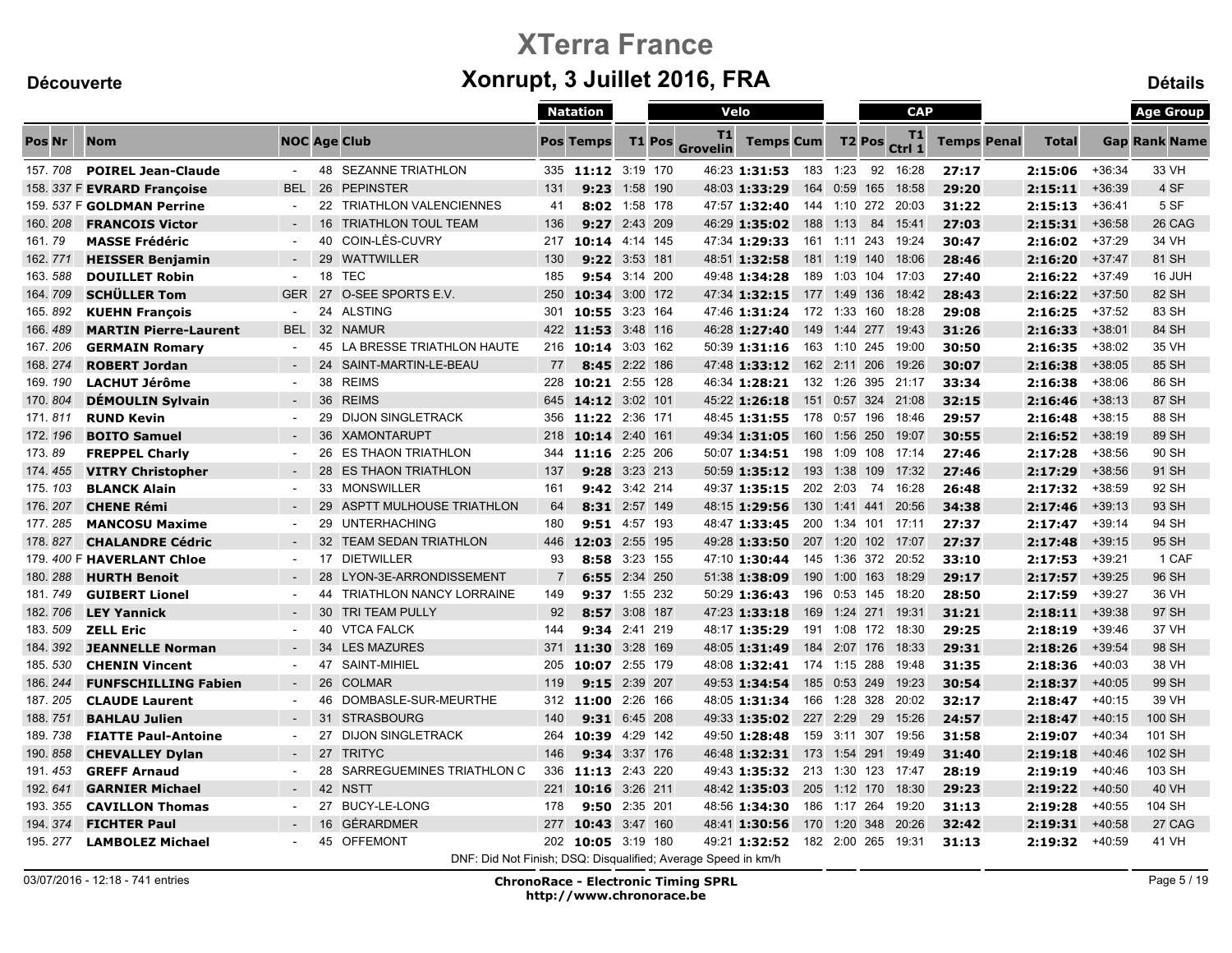|          |                             |                |    |                                                               |     | <b>Natation</b>      |          |                       | Velo                             |     |          |              | <b>CAP</b>         |                    |              |          | <b>Age Group</b>     |
|----------|-----------------------------|----------------|----|---------------------------------------------------------------|-----|----------------------|----------|-----------------------|----------------------------------|-----|----------|--------------|--------------------|--------------------|--------------|----------|----------------------|
| Pos Nr   | <b>Nom</b>                  |                |    | <b>NOC Age Club</b>                                           |     | <b>Pos Temps</b>     |          | T1<br>T1 Pos Grovelin | <b>Temps Cum</b>                 |     |          |              | T2 Pos Ctrl 1      | <b>Temps Penal</b> | <b>Total</b> |          | <b>Gap Rank Name</b> |
| 196.92   | <b>FRANCISCO Isaque</b>     | <b>POR</b>     |    | 36 RODANGE                                                    |     | 430 11:56 3:19 189   |          |                       | 48:22 1:33:24 203 1:06 194 18:03 |     |          |              |                    | 29:55              | 2:19:43      | $+41:10$ | 105 SH               |
| 197.555  | <b>CORDIER Arnaud</b>       |                | 46 | SAINTE-MARIE-AUX-CHÊNES                                       | 294 | 10:50                | 3:45 135 |                       | 47:07 1:28:33                    | 146 |          |              | 1:29 466 21:22     | 35:17              | 2:19:56      | $+41:23$ | <b>42 VH</b>         |
| 198.187  | <b>FRANCOIS Grégory</b>     | $\blacksquare$ |    | 34 REIMS TRIATHLON                                            | 80  | 8:48 3:24 274        |          |                       | 49:56 1:39:49 236                |     | 1:15     | 66           | 16:59              | 26:39              | 2:19:57      | $+41:25$ | 106 SH               |
| 199.59   | <b>MULLER Maxime</b>        |                | 32 | POURNOY-LA-GRASSE                                             | 134 | 9:25                 | 2:50 165 |                       | 48:04 1:31:25                    |     |          |              | 154 1:16 463 22:27 | 35:13              | 2:20:11      | $+41:38$ | 107 SH               |
| 200.540  | <b>PAUCHARD Philippe</b>    | $\blacksquare$ |    | 40 BAYON                                                      | 297 | 10:52 5:17 173       |          |                       | 48:48 1:32:24 199 1:23 217 19:14 |     |          |              |                    | 30:13              | 2:20:11      | $+41:39$ | 43 VH                |
|          | 201. 234 F BAILLEUX Marie   | <b>BEL</b>     | 27 | <b>NAMUR</b>                                                  | 274 | 10:42 2:30 240       |          |                       | 50:31 1:37:13 218 1:15 129 18:05 |     |          |              |                    | 28:29              | 2:20:13      | $+41:41$ | 6 SF                 |
| 202.60   | <b>GNOS Loic</b>            | $\sim$         |    | 37 ANDLAU                                                     | 380 | 11:33 2:46 194       |          |                       | 48:39 1:33:48 194 1:19 241 19:00 |     |          |              |                    | 30:46              | 2:20:14      | +41:41   | 108 SH               |
| 203.529  | <b>DOUILLOT Stéphane</b>    |                | 42 | FRESNES-AU-MONT                                               | 213 | 10:12 3:15 174       |          |                       | 48:59 1:32:26                    |     |          |              | 179 1:29 355 20:26 | 32:51              | 2:20:15      | $+41:42$ | 44 VH                |
| 204.718  | <b>GIOP Silvère</b>         | $\blacksquare$ | 35 | <b>ISSY-LES-MOULINEAUX</b>                                    | 99  | <b>9:01</b> 3:36 233 |          |                       | 52:28 1:36:44 211 1:25 188 18:40 |     |          |              |                    | 29:47              | 2:20:36      | $+42:03$ | 109 SH               |
| 205.281  | <b>MALRAISON Fabrice</b>    | $\sim$         | 56 | <b>JARNISY TRIATHLON</b>                                      | 506 | 12:30 3:16 182       |          |                       | 49:22 1:33:02 206 2:02 189 18:21 |     |          |              |                    | 29:47              | 2:20:39      | $+42:07$ | 45 VH                |
| 206, 735 | <b>PECHENART Maxime</b>     | $\sim$         | 29 | <b>REIMS</b>                                                  | 456 | 12:09 3:46 228       |          |                       | 49:21 1:36:23 242 1:21           |     |          | 88           | 16:49              | 27:11              | 2:20:53      | +42:20   | 110 SH               |
| 207.518  | <b>MASSET Aymeric</b>       | $\sim$         | 16 | <b>TRIATHLON EPINAL CLUB</b>                                  | 273 | 10:42                | 1:59 246 |                       | 50:43 1:37:52 219 0:59 184 19:21 |     |          |              |                    | 29:37              | 2:21:12      | $+42:40$ | 28 CAG               |
| 208.218  | <b>JACQUET Mathias</b>      | <b>BEL</b>     |    | 32 METTET                                                     | 224 | 10:20 3:16 177       |          |                       | 47:52 1:32:35 180 1:59 365 21:11 |     |          |              |                    | 33:02              | 2:21:13      | $+42:41$ | 111 SH               |
| 209.908  | <b>LEMOINE Nicolas</b>      | $\sim$         | 24 | <b>GERARDMER</b>                                              | 266 | 10:40 3:21 227       |          |                       | 49:49 1:36:17 216 1:38 164 17:49 |     |          |              |                    | 29:20              | 2:21:18      | $+42:46$ | 112 SH               |
| 210, 903 | <b>TITEUX Arnaud</b>        | $\sim$         |    | 52 CONSEIL DEPARTEMENTAL 88                                   | 121 | 9:17 3:01 223        |          |                       | 48:32 1:35:51 195 1:48 273 19:34 |     |          |              |                    | 31:23              | 2:21:22      | $+42:49$ | 46 VH                |
| 211.450  | <b>THIRIET Arnaud</b>       |                |    | 37 LA BRESSE                                                  |     | 572 13:09 4:06 196   |          |                       | 49:15 1:33:55 223 1:27 159 17:55 |     |          |              |                    | 29:07              | 2:21:46      | $+43:13$ | 113 SH               |
| 212, 823 | <b>CAUFFRIER Guillaume</b>  | $\blacksquare$ | 33 | <b>DIJON</b>                                                  | 321 | 11:05 2:30 221       |          |                       | 49:20 1:35:35 209 1:14 286 19:47 |     |          |              |                    | 31:33              | 2:21:58      | $+43:25$ | 114 SH               |
| 213.568  | <b>THOMAS Vincent</b>       |                | 34 | ANGLEMONT                                                     | 570 | 13:07 2:55 217       |          |                       | 50:14 1:35:23 230 1:12 167 18:14 |     |          |              |                    | 29:21              | 2:22:00      | $+43:28$ | 115 SH               |
| 214, 179 | <b>REY Jean-Marc</b>        | $\sim$         |    | 45 AMANVILLERS                                                | 436 | 11:59 3:08 215       |          |                       | 50:27 1:35:16 217 1:39 218 18:51 |     |          |              |                    | 30:14              | 2:22:17      | $+43:45$ | 47 VH                |
| 215.623  | <b>ALVES Carlos</b>         | POR            |    | 48 LINGOLSHEIM                                                | 603 | 13:38 4:40 184       |          |                       | 49:15 1:33:08 231 1:06 190 18:39 |     |          |              |                    | 29:47              | 2:22:21      | $+43:48$ | 48 VH                |
| 216, 142 | <b>DANCER Théo</b>          |                | 16 | ROUGEOT BEAUNE TRIATHLON                                      | 83  | 8:49 2:27 277        |          |                       | 49:57 1:39:55 224 1:22 192 18:23 |     |          |              |                    | 29:52              | 2:22:27      | $+43:54$ | 29 CAG               |
| 217.125  | <b>CEZARD Bertrand</b>      | $\sim$         | 43 | <b>VIVIERS</b>                                                | 358 | 11:23 4:21 226       |          |                       | 49:36 1:36:12 235 2:00 134 18:00 |     |          |              |                    | 28:37              | 2:22:36      | $+44:03$ | 49 VH                |
| 218, 862 | <b>REMLINGER Jean-Louis</b> | $\sim$         |    | 35 LUXEMBOURG                                                 |     | 474 12:19            | 4:37 167 |                       | 49:26 1:31:38 201 2:06 317 20:18 |     |          |              |                    | 32:07              | 2:22:49      | $+44:16$ | 116 SH               |
| 219.688  | <b>THOMAS Steven</b>        | $\sim$         | 31 | VANDŒUVRE-LÈS-NANCY                                           | 267 | 10:40 3:12 265       |          |                       | 50:28 1:39:07 248 1:19 131 17:41 |     |          |              |                    | 28:34              | 2:22:54      | $+44:21$ | <b>117 SH</b>        |
| 220.30   | <b>BOUDINET Jérémy</b>      | $\sim$         | 26 | ÉPINAL                                                        |     | 444 12:02 2:49 185   |          |                       | 48:54 1:33:08 192 1:08 411 20:36 |     |          |              |                    | 33:56              | 2:23:06      | $+44:34$ | 118 SH               |
| 221.144  | <b>VALLEE Théo</b>          | $\sim$         | 16 | VALLEROY                                                      | 12  | <b>7:09</b> 4:16 276 |          |                       | 51:20 1:39:53 226                |     |          |              | 1:03 239 18:57     | 30:46              | 2:23:08      | $+44:36$ | 30 CAG               |
| 222.864  | <b>BONIN Charlie</b>        | $\sim$         | 37 | ORLÉANS                                                       | 331 | 11:09                | 3:03 234 |                       | 48:57 1:36:44                    |     |          |              | 221 1:30 240 19:16 | 30:46              | 2:23:15      | $+44:42$ | 119 SH               |
| 223.665  | <b>KURTZEMANN Gildas</b>    | $\sim$         | 40 | <b>BAN-DE-LAVELINE</b>                                        |     | 459 12:11 3:32 244   |          |                       | 50:50 1:37:49 254 1:33 118 17:52 |     |          |              |                    | 28:08              | 2:23:15      | $+44:43$ | 50 VH                |
| 224.399  | <b>DIDIER Romain</b>        | $\sim$         | 25 | <b>TRIATHLON EPINAL CLUB</b>                                  | 503 | 12:29 3:55 237       |          |                       | 49:18 1:36:56 251 1:49 119 17:13 |     |          |              |                    | 28:08              | 2:23:19      | $+44:47$ | 120 SH               |
| 225.402  | <b>CHENIN Jérémy</b>        | $\sim$         | 34 | BONCOURT-SUR-MEUSE                                            | 401 | 11:41 3:16 242       |          |                       | 50:09 1:37:23                    |     |          |              | 244 0:47 219 18:05 | 30:15              | 2:23:23      | $+44:51$ | 121 SH               |
| 226.700  | <b>HARDOUIN Jean-Yves</b>   |                | 49 | NOUZONVILLE                                                   | 492 | 12:26 2:47 188       |          |                       | 49:29 1:33:18                    |     |          |              | 197 1:45 369 20:30 | 33:08              | 2:23:26      | $+44:54$ | 51 VH                |
| 227.390  | <b>MEREAUX Luc</b>          | $\blacksquare$ | 38 | <b>VERZENAY</b>                                               | 263 | 10:39 3:42 210       |          |                       | 51:53 1:35:03 212 2:01 319 20:14 |     |          |              |                    | 32:09              | 2:23:36      | $+45:03$ | 122 SH               |
| 228.809  | <b>TISSERAND François</b>   | $\sim$         |    | 34 FOUGEROLLES                                                | 112 | 9:11 2:48 345        |          |                       | 52:45 1:43:55 285 0:40           |     |          | 83           | 16:45              | 27:02              | 2:23:38      | $+45:06$ | 123 SH               |
| 229.4    | <b>SPIESER Thibault</b>     | $\sim$         | 26 | <b>COLMAR</b>                                                 | 513 | 12:32 4:31 205       |          |                       | 49:52 1:34:45                    |     |          |              | 233 2:19 175 17:53 | 29:30              | 2:23:39      | $+45:06$ | 124 SH               |
| 230.410  | <b>PAQUIN Emmanuel</b>      | $\sim$         | 45 | <b>VERDUN MEUSE TRIATHLON</b>                                 | 79  | 8:47 3:10 266        |          |                       | 50:17 1:39:09                    |     |          | 222 1:56 269 | 19:14              | 31:15              | 2:24:19      | $+45:46$ | 52 VH                |
| 231.601  | <b>WAHRHEIT Cyrille</b>     |                | 44 | <b>TRIATHLON CLUB MUSSIPONTA</b>                              | 334 | 11:11 2:58 314       |          |                       | 52:38 1:42:10                    |     | 290 0:44 | 95           | 16:59              | 27:23              | 2:24:28      | $+45:55$ | 53 VH                |
| 232.841  | <b>CLOOS Aubin</b>          | $\sim$         | 17 | TRI TOUL TEAM                                                 | 198 | 10:02 2:59 225       |          |                       | 51:07 1:36:06 208 1:03 428 21:35 |     |          |              |                    | 34:23              | 2:24:35      | $+46:02$ | 31 CAG               |
| 233.513  | <b>GANDY Boris</b>          |                | 30 | <b>TNL</b>                                                    | 170 | 9:47                 | 3:04 280 |                       | 49:51 1:40:09                    |     |          |              | 249 1:13 226 19:41 | 30:26              | 2:24:41      | $+46:09$ | 125 SH               |
|          | 234. 696 F GREGOIRE Marie   | <b>BEL</b>     |    | 25 BLÉGNY                                                     | 109 | 9:09 2:20 332        |          |                       | 51:39 1:43:13 270 1:09 143 18:01 |     |          |              |                    | 28:49              | 2:24:43      | $+46:11$ | 7 SF                 |
|          |                             |                |    | DNF: Did Not Finish; DSQ: Disqualified; Average Speed in km/h |     |                      |          |                       |                                  |     |          |              |                    |                    |              |          |                      |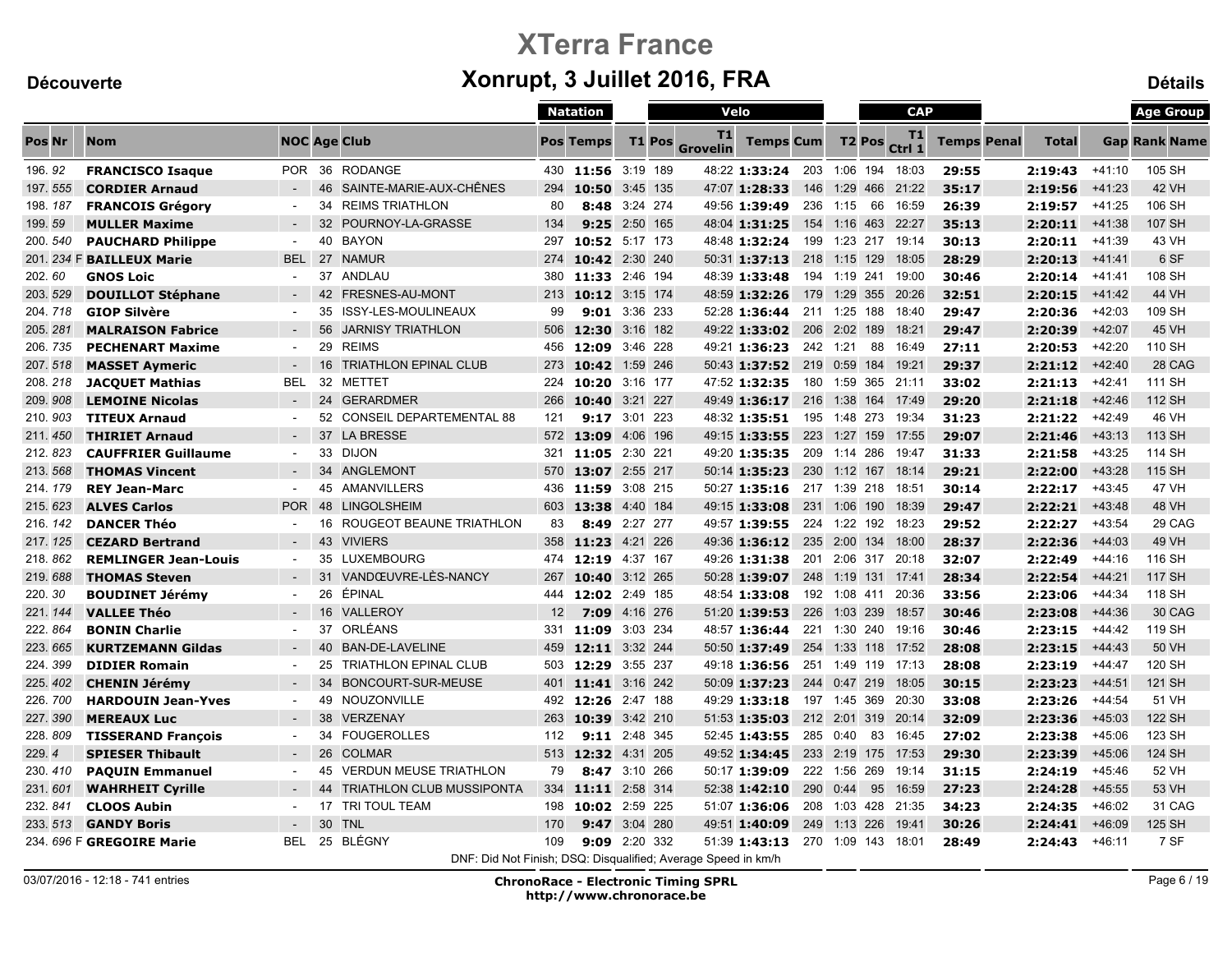|          |                              |                |    |                                                               |     | <b>Natation</b>      |          |               | Velo                  |                                  |                    | <b>CAP</b>         |                    |              |          | <b>Age Group</b>     |
|----------|------------------------------|----------------|----|---------------------------------------------------------------|-----|----------------------|----------|---------------|-----------------------|----------------------------------|--------------------|--------------------|--------------------|--------------|----------|----------------------|
| Pos Nr   | <b>Nom</b>                   |                |    | <b>NOC Age Club</b>                                           |     | <b>Pos Temps</b>     |          | <b>T1 Pos</b> | T1<br><b>Grovelin</b> | <b>Temps Cum</b>                 | T <sub>2</sub> Pos | T1<br>Ctrl 1       | <b>Temps Penal</b> | <b>Total</b> |          | <b>Gap Rank Name</b> |
| 235.147  | <b>NEDJAI Cédric</b>         | $\sim$         |    | 42 VILLERS-LA-MONTAGNE                                        |     | 192 10:00 3:14 238   |          |               |                       | 50:41 1:36:58 214 1:07 390 21:12 |                    |                    | 33:29              | 2:24:50      | $+46:17$ | 54 VH                |
| 236.176  | <b>MARCHAND Christian</b>    |                |    | 57 PETIT-RÉDERCHING                                           |     | 419 11:52 4:49 203   |          |               |                       | 49:14 1:34:33                    | 225 2:00 293       | 19:43              | 31:43              | 2:25:00      | $+46:27$ | 55 VH                |
|          | 237. 331 F NOEL Alexandra    |                | 42 | <b>THIONVILLE</b>                                             | 620 | 13:50 4:23 197       |          |               |                       | 50:14 1:34:07                    | 243 1:15 281       | 19:30              | 31:31              | 2:25:08      | $+46:36$ | 2 VF                 |
| 238.876  | <b>JACQUES Adrien</b>        |                | 37 | <b>SMAC TRIATHLON</b>                                         | 559 | 13:00 5:04 198       |          |               |                       | 49:40 1:34:08                    | 240 1:43 268       | 19:28              | 31:15              | 2:25:12      | +46:40   | 126 SH               |
| 239.764  | <b>KLEIN Julien</b>          |                | 31 | <b>POUXEUX</b>                                                | 353 | 11:19 3:47 239       |          |               |                       | 51:31 1:37:00                    |                    | 239 1:35 285 19:43 | 31:32              | 2:25:17      | $+46:45$ | 127 SH               |
| 240.577  | <b>POIROT Régis</b>          |                |    | 49 XONRUPT-LONGEMER                                           | 433 | 11:58 4:00 231       |          |               |                       | 51:00 1:36:41                    | 246 1:24 267       | 19:38              | 31:14              | 2:25:19      | $+46:46$ | 56 VH                |
| 241.636  | <b>PERRIN Guillaume</b>      | $\blacksquare$ | 33 | <b>NSTT</b>                                                   |     | 450 12:05 4:00 218   |          |               |                       | 50:58 1:35:23                    |                    | 232 1:38 327 19:57 | 32:16              | 2:25:24      | $+46:52$ | 128 SH               |
| 242.670  | <b>CHASLINE Sébastien</b>    | $\sim$         | 41 | <b>TRINAY</b>                                                 | 102 | 9:05 3:32 243        |          |               |                       | 49:55 1:37:38                    |                    | 215 1:53 384 20:56 | 33:20              | 2:25:30      | $+46:58$ | <b>57 VH</b>         |
| 243.13   | <b>FRANCOIS Frédéric</b>     |                | 39 | <b>DELME</b>                                                  | 327 | 11:08 4:11 230       |          |               |                       | 49:58 1:36:35                    |                    | 234 1:31 335 20:12 | 32:23              | 2:25:50      | $+47:18$ | 129 SH               |
| 244.618  | <b>DURAND Frédéric</b>       |                |    | 40 SÉLESTAT                                                   |     | 372 11:30 3:07 279   |          |               |                       | 51:07 1:40:05                    | 269 1:50 178       | 18:48              | 29:33              | 2:26:06      | $+47:34$ | 58 VH                |
| 245, 894 | <b>RABILLOUD Karl</b>        |                | 46 | VILLEURBANNE                                                  |     | 448 12:04 4:25 236   |          |               |                       | 49:52 1:36:46                    | 250 2:22 236       | 18:00              | 30:37              | 2:26:16      | $+47:43$ | 59 VH                |
| 246.710  | <b>RICHARD Olivier</b>       |                |    | 44 TNL                                                        | 166 | 9:45                 | 4:03 288 |               |                       | 51:43 1:40:44                    | 266 2:06 186       | 18:19              | 29:43              | 2:26:22      | +47:50   | 60 VH                |
| 247.713  | <b>STEIB Edouard</b>         |                |    | 27 COLMAR                                                     |     | 375 11:32 3:39 264   |          |               |                       | 51:04 1:38:51                    | 260 1:44 232       | 18:59              | 30:35              | 2:26:24      | $+47:51$ | 130 SH               |
| 248.164  | <b>LAPOINTE Jean-Yves</b>    |                |    | 51 LE BAN-SAINT-MARTIN                                        | 181 | 9:52 3:05 245        |          |               |                       | 51:34 1:37:52                    |                    | 220 1:57 396 21:14 | 33:36              | 2:26:24      | $+47:52$ | 61 VH                |
| 249.300  | <b>BORVON Dom</b>            |                |    | 43 GÉRARDMER                                                  |     | 464 12:13 5:10 204   |          |               |                       | 50:19 1:34:38                    | 237 1:45 346       | 19:57              | 32:39              | 2:26:28      | $+47:55$ | 62 VH                |
| 250.113  | <b>CHESNEAU Guillaume</b>    |                |    | 29 NOMENY                                                     | 498 | 12:27                | 4:40 241 |               |                       | 51:54 1:37:19                    | 264 1:45 224       | 19:03              | 30:24              | 2:26:37      | $+48:04$ | 131 SH               |
| 251, 795 | <b>DIDIER Loïc</b>           |                |    | 17 SAINT-LÉONARD                                              | 325 | 11:06 3:44 229       |          |               |                       | 49:55 1:36:32                    |                    | 229 1:50 388 22:02 | 33:26              | 2:26:41      | $+48:08$ | 32 CAG               |
| 252.345  | <b>SAINT-GEORGES Romuald</b> |                | 31 | <b>REIMS TRAITHLON</b>                                        | 164 | 9:44 2:56 310        |          |               |                       | 51:13 1:42:04                    | 271 0:57 257       | 19:51              | 30:59              | 2:26:41      | $+48:09$ | 132 SH               |
| 253.404  | <b>BAUDART Eric</b>          | $\sim$         | 49 | HETTANGE-GRANDE                                               | 278 | 10:44 4:03 202       |          |               |                       | 51:01 1:34:32 210 1:26 491       |                    | 22:35              | 35:55              | 2:26:42      | $+48:10$ | 63 VH                |
| 254.879  | <b>RAVONINJATOVO Bruno</b>   | $\sim$         | 54 | <b>REIMS TRI</b>                                              | 420 | 11:52 3:44 254       |          |               |                       | 51:35 1:38:27                    | 261 1:38 258       | 19:43              | 31:00              | 2:26:44      | $+48:12$ | 64 VH                |
|          | 255. 248 F LEDUC Gaëlle      | $\sim$         |    | 26 VION                                                       |     | 222 10:18 4:19 285   |          |               |                       | 51:16 1:40:25 277 1:21 225 19:00 |                    |                    | 30:25              | 2:26:50      | $+48:17$ | 8 SF                 |
| 256.752  | <b>BAHLAU David</b>          |                | 28 | <b>STRASBOURG</b>                                             |     | 319 11:04 5:12 269   |          |               |                       | 51:16 1:39:31                    | 283 2:11 151       | 18:07              | 29:01              | 2:27:01      | $+48:28$ | 133 SH               |
| 257, 358 | <b>LEJEUNE Julien</b>        | $\sim$         | 27 | SOISSONS                                                      | 552 | 12:56 3:14 175       |          |               |                       | 49:26 1:32:30                    |                    | 204 1:06 536 23:43 | 37:14              | 2:27:01      | $+48:29$ | 134 SH               |
| 258.842  | <b>PETITPOISSON Vincent</b>  | $\sim$         | 50 | <b>TEC EPINAL</b>                                             | 517 | 12:34 3:46 224       |          |               |                       | 49:57 1:35:58 241 1:31 376 20:38 |                    |                    | 33:12              | 2:27:03      | $+48:30$ | 65 VH                |
| 259.667  | <b>MANGEL David</b>          |                | 42 | PULNOY                                                        | 46  | 8:10 4:01 343        |          |               |                       | 53:03 1:43:53                    |                    | 287 1:24 179 18:27 | 29:34              | 2:27:05      | $+48:32$ | 66 VH                |
| 260.906  | <b>BERTRAND Renaud</b>       |                | 45 | <b>CONSEIL DEPARTEMENTAL 88</b>                               | 524 | 12:38 3:52 309       |          |               |                       | 51:07 1:42:02                    | 325 0:47 106       | 17:28              | 27:45              | 2:27:06      | $+48:34$ | 67 VH                |
| 261.431  | <b>STEBOUN Julien</b>        | $\sim$         | 32 | <b>DIJON SINGLETRACK</b>                                      | 349 | 11:19 3:51 293       |          |               |                       | 54:15 1:41:10                    | 291 1:10 181       | 19:03              | 29:35              | 2:27:06      | $+48:34$ | 135 SH               |
| 262, 319 | <b>AUBRY Pascal</b>          |                |    | 42 BRUYÈRE TRIATHLON                                          |     | 219 10:15 2:29 296   |          |               |                       | 46:03 1:41:14                    | 259 2:16 247       | 19:48              | 30:52              | 2:27:08      | $+48:36$ | 68 VH                |
| 263.335  | <b>VERECCHIA Paul</b>        | $\sim$         |    | 16 LES FORGES                                                 |     | 515 12:33 4:26 255   |          |               |                       | 51:51 1:38:28                    |                    | 279 1:45 209 18:36 | 30:10              | 2:27:24      | $+48:51$ | 33 CAG               |
| 264.56   | <b>LAMBING Patrice</b>       |                | 57 | <b>TRIATHLON NANCY LORRAINE</b>                               | 281 | 10:45 3:17 287       |          |               |                       | 51:11 1:40:34                    | 268 1:48 261       | 19:36              | 31:04              | 2:27:29      | $+48:57$ | 69 VH                |
| 265.307  | <b>BIOSSET Martin</b>        |                | 31 | TRISALEVE ANNEMASSE ANGLO                                     | 223 | 10:18 3:47 289       |          |               |                       | 52:21 1:40:51                    |                    | 276 1:07 276 19:57 | 31:26              | 2:27:31      | +48:58   | 136 SH               |
| 266.888  | <b>LEROY Pierre</b>          | $\sim$         |    | 28 PARIS                                                      |     | 252 10:36 3:31 284   |          |               |                       | 52:04 1:40:24                    |                    | 265 2:06 256 19:13 | 30:57              | 2:27:36      | $+49:03$ | 137 SH               |
| 267.559  | <b>OTT David</b>             |                | 35 | MULHOUSE                                                      | 155 | <b>9:40</b> 3:18 268 |          |               |                       | 51:14 1:39:28                    |                    | 245 1:15 408 21:41 | 33:54              | 2:27:37      | $+49:05$ | 138 SH               |
| 268, 419 | <b>DETEIX Hervé</b>          |                | 48 | <b>TGV 54</b>                                                 | 441 | 12:01 3:20 302       |          |               |                       | 53:13 1:41:34                    |                    | 301 1:12 177 18:00 | 29:32              | 2:27:40      | $+49:08$ | <b>70 VH</b>         |
| 269.379  | <b>DUBOIS Olivier</b>        | $\sim$         | 43 | AIRE-SUR-LA-LYS                                               | 270 | 10:41 4:04 303       |          |               |                       | 52:04 1:41:38                    | 292 1:21 200       | 19:01              | 29:59              | 2:27:45      | $+49:12$ | 71 VH                |
| 270.97   | NIEDERPRÜM Michael           | <b>GER</b>     |    | 49 PERL                                                       | 141 | 9:31 4:53 256        |          |               |                       | 51:45 1:38:29                    |                    | 247 1:32 382 21:31 | 33:19              | 2:27:47      | $+49:15$ | <b>72 VH</b>         |
| 271.422  | <b>KELLER Christophe</b>     | $\sim$         |    | 37 PIBLANGE                                                   | 520 | 12:35 4:10 261       |          |               |                       | 51:33 1:38:46                    |                    | 280 1:45 235 19:59 | 30:37              | 2:27:55      | $+49:22$ | 139 SH               |
| 272.11   | <b>TERRIER Raphaël</b>       |                |    | 32 VERDUN MEUSE TRIATHLON                                     | 549 | 12:54 3:51 262       |          |               |                       | 52:10 1:38:48                    | 281 1:11 270       | 19:50              | 31:20              | 2:28:06      | $+49:34$ | 140 SH               |
| 273.712  | <b>LISSY Thomas</b>          |                |    | 23 BAR-LE-DUC                                                 |     | 389 11:37 3:56 248   |          |               |                       | 51:37 1:37:56 253 1:33 379 20:51 |                    |                    | 33:14              | 2:28:18      | $+49:46$ | 141 SH               |
|          |                              |                |    | DNF: Did Not Finish; DSQ: Disqualified; Average Speed in km/h |     |                      |          |               |                       |                                  |                    |                    |                    |              |          |                      |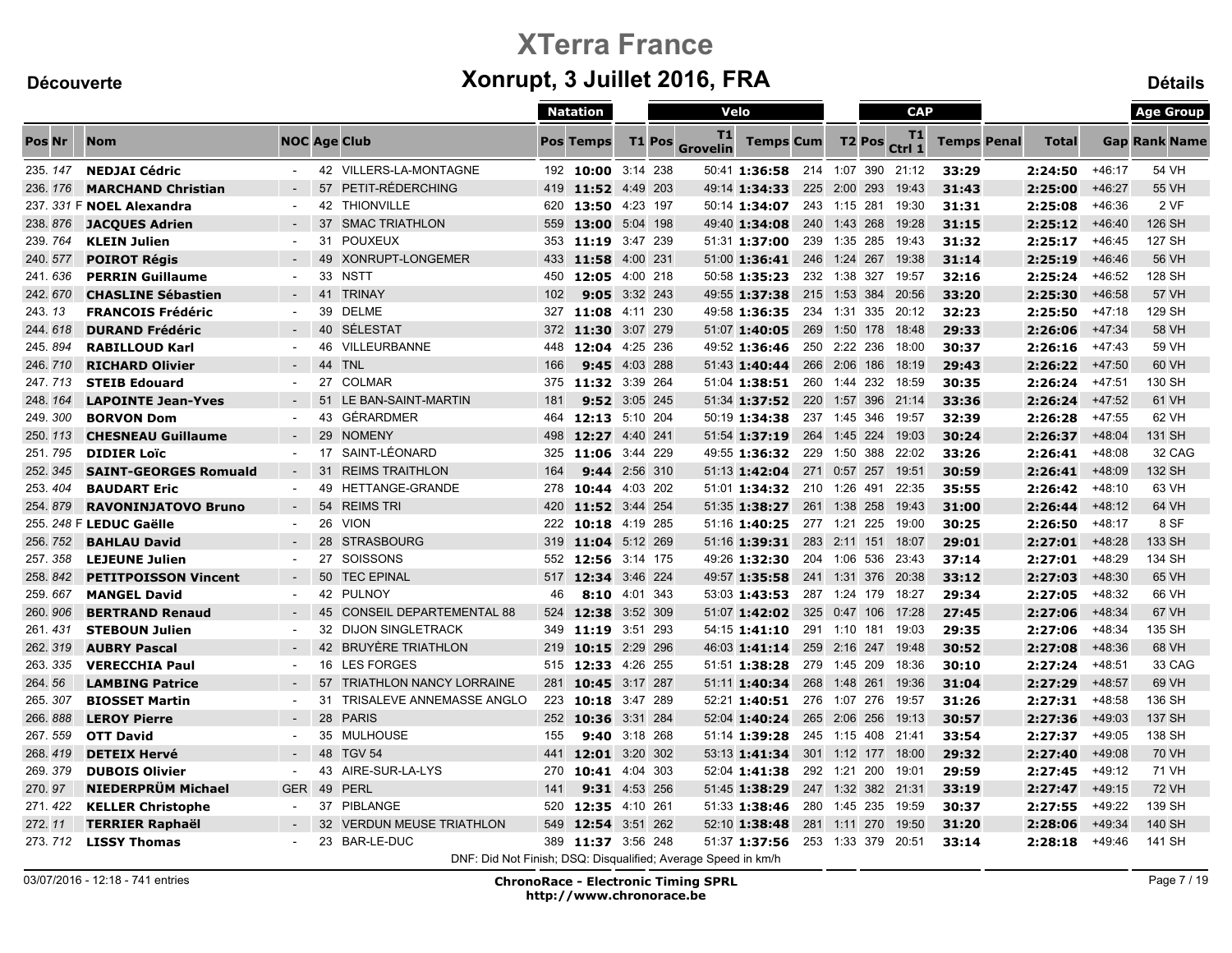|          |                                |                |    |                                                               |     | <b>Natation</b>    |          |               | Velo                  |                                  |     |                    | <b>CAP</b>         |                    |              |          | <b>Age Group</b>     |
|----------|--------------------------------|----------------|----|---------------------------------------------------------------|-----|--------------------|----------|---------------|-----------------------|----------------------------------|-----|--------------------|--------------------|--------------------|--------------|----------|----------------------|
| Pos Nr   | <b>Nom</b>                     |                |    | <b>NOC Age Club</b>                                           |     | <b>Pos Temps</b>   |          | <b>T1 Pos</b> | T1<br><b>Grovelin</b> | <b>Temps Cum</b>                 |     | T <sub>2</sub> Pos | T1<br>Ctrl 1       | <b>Temps Penal</b> | <b>Total</b> |          | <b>Gap Rank Name</b> |
| 274.260  | <b>RISSE David</b>             | $\sim$         |    | 40 LUNÉVILLE                                                  |     | 233 10:25 3:20 292 |          |               |                       | 52:06 1:41:08 274 1:26 309 19:36 |     |                    |                    | 32:00              | 2:28:20      | $+49:48$ | 73 VH                |
| 275.153  | <b>LUMIA David</b>             | $\sim$         |    | 43 METZ TRIATHLON                                             | 189 | 9:58               | 3:09 299 |               |                       | 53:45 1:41:27                    |     | 267 1:21           | 337 20:52          | 32:26              | 2:28:23      | $+49:51$ | <b>74 VH</b>         |
| 276.413  | <b>PATRAO Pedro</b>            | POR.           | 38 | <b>LOUPIAN TRI NATURE</b>                                     | 699 | 16:20 3:52 235     |          |               |                       | 50:42 1:36:45                    |     |                    | 302 1:30 198 19:25 | 29:59              | 2:28:29      | $+49:56$ | 142 SH               |
| 277.369  | <b>PRATH Julien</b>            |                | 40 | ORMES-ET-VILLE                                                | 122 | 9:17 2:56 320      |          |               |                       | 53:33 1:42:36                    |     |                    | 273 1:07 340 20:12 | 32:32              | 2:28:29      | $+49:57$ | <b>75 VH</b>         |
| 278.768  | <b>MISSE Yann</b>              |                | 37 | SAINT-AMARIN                                                  | 454 | 12:08 3:02 258     |          |               |                       | 52:19 1:38:42                    |     |                    | 256 1:48 356 20:30 | 32:52              | 2:28:33      | $+50:01$ | 143 SH               |
| 279.793  | <b>ARNOUTS Alan</b>            |                | 39 | <b>QUEIGE</b>                                                 | 288 | 10:48 4:15 259     |          |               |                       | 53:25 1:38:42                    |     |                    | 255 2:08 351 20:37 | 32:46              | 2:28:41      | $+50:08$ | 144 SH               |
| 280.461  | <b>KNUTTI Lilian</b>           | $\sim$         | 43 | <b>TRIATHLON TOUL TEAM</b>                                    |     | 318 11:02 3:32 275 |          |               |                       | 52:02 1:39:50                    |     |                    | 263 1:18 361 20:15 | 32:57              | 2:28:42      | $+50:09$ | 76 VH                |
| 281, 883 | <b>DEBROUX Sébastien</b>       | <b>BEL</b>     | 38 | <b>SPA</b>                                                    | 283 | 10:46 3:10 344     |          |               |                       | 52:55 1:43:54                    |     |                    | 306 2:21 130 17:12 | 28:30              | 2:28:43      | $+50:10$ | 145 SH               |
| 282.93   | <b>LEGRAND Sébastien</b>       |                | 17 | LES TRITONS MELDOIS                                           | 165 | 9:45 2:04 311      |          |               |                       | 53:44 1:42:04                    |     |                    | 257 1:13 412 20:48 | 33:57              | 2:29:05      | $+50:32$ | 34 CAG               |
|          | 283. 763 F GAILLARD Jérôme     |                |    | 42 ARGUEL                                                     |     | 558 12:59 4:26 301 |          |               |                       | 53:32 1:41:33                    |     |                    | 336 1:23 138 18:15 | 28:44              | 2:29:08      | $+50:35$ | 3 VF                 |
| 284, 268 | <b>VERECCHIA Yann</b>          |                | 19 | <b>LES FORGES</b>                                             | 399 | 11:41 4:11 249     |          |               |                       | 51:32 1:38:01                    |     |                    | 258 2:03 373 20:25 | 33:10              | 2:29:09      | $+50:36$ | 17 JUH               |
| 285.213  | <b>SAVOYE Pierre</b>           |                |    | 17 LUDRES                                                     | 14  | 7:12 3:09 371      |          |               |                       | 57:26 1:46:09                    |     |                    | 295 1:06 283 19:32 | 31:32              | 2:29:11      | $+50:38$ | 35 CAG               |
|          | 286. 375 F <b>BOYÉ Romane</b>  |                |    | 17 VITTEL TRIATHLON                                           | 55  | 8:20 2:12 389      |          |               |                       | 50:27 1:47:31                    |     | 311 0:59 211       | 18:41              | 30:10              | 2:29:16      | $+50:43$ | 2 CAF                |
| 287, 168 | <b>BERARD Pierre-Alain</b>     |                | 49 | SAINT-PIERRE-LA-PALUD                                         | 509 | 12:31 4:06 272     |          |               |                       | 52:33 1:39:40                    |     |                    | 289 1:16 302 20:12 | 31:53              | 2:29:26      | $+50:54$ | <b>77 VH</b>         |
|          | 288. 236 F JACQUOT Justine     |                |    | 17 LOUPIAN TRI NATURE                                         | 107 | 9:08 1:52 384      |          |               |                       | 51:35 1:47:00                    |     |                    | 310 0:57 230 19:12 | 30:28              | 2:29:26      | $+50:54$ | 3 CAF                |
| 289.774  | <b>COLASSE Frédéric</b>        |                |    | 42 FOREST-MONTIERS                                            | 555 | 12:57 3:19 270     |          |               |                       | 51:00 1:39:32                    |     | 284 1:47 303       | 19:40              | 31:55              | 2:29:33      | $+51:01$ | <b>78 VH</b>         |
| 290.287  | <b>LAMBING Xavier</b>          |                |    | 29 NANCY                                                      | 647 | 14:14 5:42 247     |          |               |                       | 52:32 1:37:53                    |     |                    | 305 1:35 210 18:58 | 30:10              | 2:29:36      | $+51:04$ | 146 SH               |
| 291.716  | <b>GIRAL Loic</b>              |                | 30 | DANNE-ET-QUATRE-VENTS                                         | 458 | 12:11 4:51 300     |          |               |                       | 52:01 1:41:32                    | 326 |                    | 1:47 162 18:17     | 29:16              | 2:29:39      | $+51:06$ | 147 SH               |
| 292.769  | <b>CAILLOUX Paul</b>           | $\sim$         |    | 27 METZ                                                       | 554 | 12:57 4:31 291     |          |               |                       | 52:19 1:41:07                    |     |                    | 327 2:04 152 18:14 | 29:03              | 2:29:44      | $+51:11$ | 148 SH               |
| 293.388  | <b>BARNOUIN Romain</b>         |                | 38 | <b>TAC COLMAR</b>                                             |     | 242 10:31 2:51 335 |          |               |                       | 52:17 1:43:30                    |     |                    | 300 0:56 318 20:11 | 32:07              | 2:29:57      | $+51:25$ | 149 SH               |
| 294.266  | <b>VIRY Nicolas</b>            | $\sim$         |    | 37 TENDON                                                     | 179 | 9:51 3:41 357      |          |               |                       | 53:56 1:45:07                    |     |                    | 330 0:48 234 18:35 | 30:36              | 2:30:04      | $+51:32$ | 150 SH               |
| 295.855  | <b>LEMARIE Louis-Baptiste</b>  | $\sim$         | 27 | LA GARENNE-COLOMBES                                           |     | 489 12:25 4:45 304 |          |               |                       | 53:04 1:41:43                    |     | 333 2:03 161       | 18:42              | 29:13              | 2:30:10      | $+51:37$ | 151 SH               |
| 296.194  | <b>HUMMEL Christophe</b>       | $\sim$         | 33 | OBERSCHAEFFOLSHEIM                                            | 528 | 12:40 4:17 294     |          |               |                       | 51:39 1:41:10                    |     |                    | 312 1:55 205 18:40 | 30:07              | 2:30:10      | +51:38   | 152 SH               |
| 297.420  | <b>GOUSSÉ Jean-Michel</b>      |                |    | 42 LUNÉVILLE                                                  |     | 644 14:09 5:57 222 |          |               |                       | 50:11 1:35:51                    |     |                    | 286 2:13 310 20:20 | 32:00              | 2:30:12      | +51:40   | <b>79 VH</b>         |
| 298.101  | <b>FINCK Nicolas</b>           |                | 31 | HOHENGCEFT                                                    | 204 | 10:07 3:27 313     |          |               |                       | 53:48 1:42:09                    |     |                    | 282 1:24 371 20:48 | 33:09              | 2:30:18      | $+51:46$ | 153 SH               |
| 299.867  | <b>SAHM Bruno</b>              |                |    | 31 ANNECY                                                     |     | 239 10:28 3:09 253 |          |               |                       | 52:03 1:38:27                    |     |                    | 238 1:16 524 23:00 | 36:58              | 2:30:20      | $+51:47$ | 154 SH               |
| 300.305  | <b>MATTLER David</b>           | $\sim$         | 45 | ALTKIRCH                                                      | 596 | 13:32 3:40 267     |          |               |                       | 51:37 1:39:22                    |     |                    | 296 1:44 312 20:08 | 32:01              | 2:30:21      | $+51:48$ | 80 VH                |
| 301.910  | <b>BERKHOUT Christophe</b>     | <b>BEL</b>     |    | 42 HABAY                                                      |     | 442 12:02 4:09 312 |          |               |                       | 53:15 1:42:05                    |     | 317 1:25 238       | 19:24              | 30:43              | 2:30:26      | $+51:53$ | 81 VH                |
|          | 302. 860 F QUENTIN Lise        | $\blacksquare$ | 30 | ASPTT TRIATHLON ORLEANS                                       | 237 | 10:28 2:26 376     |          |               |                       | 52:36 1:46:23                    |     |                    | 339 0:43 227 19:12 | 30:26              | 2:30:28      | $+51:56$ | 9 SF                 |
|          | 303. 252 F BAILLEUX Tamara     | $\sim$         |    | 24 WAVRE                                                      | 290 | 10:49 3:10 318     |          |               |                       | 53:09 1:42:28                    |     |                    | 294 1:04 363 21:03 | 32:58              | 2:30:31      | $+51:58$ | 10 SF                |
| 304.475  | <b>GELIN Jonathan</b>          | $\sim$         |    | 31 WATERMAEL-BOITSFORT                                        | 199 | 10:03 3:46 328     |          |               |                       | 52:46 1:42:58                    |     |                    | 298 1:38 320 20:10 | 32:10              | 2:30:38      | $+52:05$ | 155 SH               |
| 305.676  | <b>VUILLAUME Albin</b>         | $\sim$         |    | 29 BURNHAUPT-LE-HAUT                                          |     | 343 11:15 3:49 273 |          |               |                       | 51:49 1:39:42 272 1:26 430 21:43 |     |                    |                    | 34:24              | 2:30:39      | $+52:06$ | 156 SH               |
| 306.43   | <b>LECANTE Simon</b>           |                | 32 | <b>DIJON SINGLE TRACK</b>                                     | 238 | 10:28 3:26 282     |          |               |                       | 52:04 1:40:12 262 1:32 458 22:16 |     |                    |                    | 35:02              | 2:30:42      | $+52:09$ | 157 SH               |
| 307.229  | <b>MEYER Didier</b>            | $\sim$         |    | 22 COLMAR                                                     | 347 | 11:18 5:04 307     |          |               |                       | 53:01 1:41:58                    |     |                    | 320 2:18 207 18:48 | 30:07              | 2:30:48      | $+52:15$ | 158 SH               |
| 308.474  | <b>MATALA Romain</b>           |                |    | 44 CHEPY                                                      | 631 | 13:59 3:55 260     |          |               |                       | 51:37 1:38:46                    |     | 297 2:28 290       | 20:00              | 31:39              | 2:30:49      | $+52:16$ | 82 VH                |
|          | 309. 425 F KERAMPRAN Gabrielle |                | 45 | <b>TRIMOVAL</b>                                               | 248 | 10:34 2:49 325     |          |               |                       | 53:10 1:42:46                    |     |                    | 288 1:12 392 21:03 | 33:31              | 2:30:54      | $+52:22$ | 4 VF                 |
| 310.299  | <b>LE MEHAUTE Gael</b>         | $\sim$         | 39 | <b>DEYVILLERS</b>                                             | 427 | 11:55 5:37 271     |          |               |                       | 52:13 1:39:39                    |     |                    | 303 1:54 332 20:15 | 32:21              | 2:31:28      | $+52:55$ | 159 SH               |
| 311.322  | <b>VALENTIN Pierre-Louis</b>   |                |    | 28 VILLIERS-SUR-SUIZE                                         | 533 | 12:44 4:09 297     |          |               |                       | 52:49 1:41:20                    |     | 315 1:20 306       | 19:58              | 31:57              | 2:31:31      | $+52:59$ | 160 SH               |
| 312.558  | <b>LEFEVRE Yohan</b>           | $\sim$         |    | 29 SAVONNIÈRES                                                |     | 370 11:29 3:12 387 |          |               |                       | 54:41 1:47:26 377 1:16 122 17:44 |     |                    |                    | 28:16              | 2:31:40      | $+53:08$ | 161 SH               |
|          |                                |                |    | DNF: Did Not Finish; DSQ: Disqualified; Average Speed in km/h |     |                    |          |               |                       |                                  |     |                    |                    |                    |              |          |                      |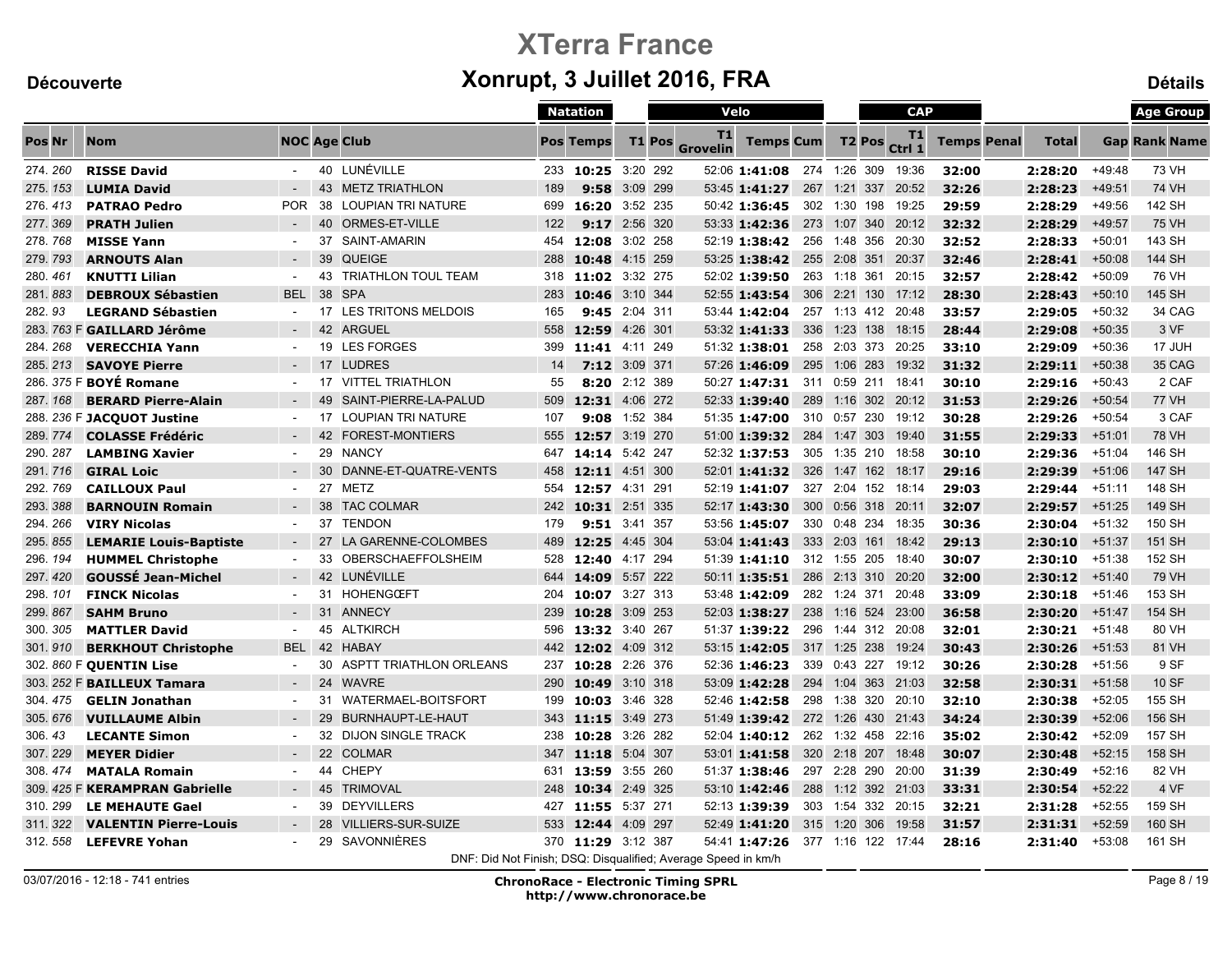|               |                                   |                |    |                                                               |     | <b>Natation</b>    |            |               | Velo                  |                                  |                    |              |               | <b>CAP</b>         |                    |              |          | <b>Age Group</b>     |
|---------------|-----------------------------------|----------------|----|---------------------------------------------------------------|-----|--------------------|------------|---------------|-----------------------|----------------------------------|--------------------|--------------|---------------|--------------------|--------------------|--------------|----------|----------------------|
| <b>Pos Nr</b> | <b>Nom</b>                        |                |    | <b>NOC Age Club</b>                                           |     | <b>Pos Temps</b>   |            | <b>T1 Pos</b> | T1<br><b>Grovelin</b> | <b>Temps Cum</b>                 |                    |              | <b>T2 Pos</b> | T1<br>Ctrl 1       | <b>Temps Penal</b> | <b>Total</b> |          | <b>Gap Rank Name</b> |
| 313.791       | <b>REMY Christophe</b>            | $\sim$         |    | 32 NANCY                                                      |     | 505 12:29 3:18 336 |            |               |                       | 53:06 1:43:32 341 1:34 242 19:22 |                    |              |               |                    | 30:46              | 2:31:42      | $+53:10$ | 162 SH               |
| 314.541       | <b>SCHWARZ Alexis</b>             |                |    | 33 SIGOLSHEIM                                                 |     | 486 12:23          | 4:57 305   |               |                       | 52:23 1:41:44                    | 338                |              |               | 1:43 252 19:43     | 30:55              | 2:31:44      | $+53:12$ | 163 SH               |
| 315, 907      | <b>MERCIER Eric</b>               | $\sim$         |    | 44 AYDOILLES                                                  | 618 | 13:49 3:36 295     |            |               |                       | $51:30$ <b>1:41:11</b>           |                    |              |               | 328 1:36 296 19:50 | 31:44              | 2:31:59      | $+53:27$ | 83 VH                |
| 316.295       | <b>DIEUDONNE Jérémy</b>           |                | 27 | <b>PARIS</b>                                                  | 697 | 16:07 4:25 251     |            |               |                       | $51:51$ 1:38:10                  |                    |              |               | 332 1:43 294 19:55 | 31:43              | 2:32:12      | $+53:39$ | 164 SH               |
|               | 317. 334 F CUNY Sarah             | $\blacksquare$ |    | 32 MULHOUSE                                                   | 120 | 9:16               | 3:18 368   |               |                       | 52:16 1:45:48                    |                    |              |               | 321 0:51 366 20:48 | 33:03              | 2:32:19      | $+53:47$ | 11 SF                |
| 318, 472      | <b>NOIRE Emmanuel</b>             | $\sim$         |    | 38 RANGUEVAUX                                                 | 261 | 10:38 5:34 212     |            |               |                       | 50:27 1:35:07                    |                    |              |               | 228 2:06 580 22:48 | 38:56              | 2:32:24      | $+53:52$ | 165 SH               |
| 319.135       | <b>PETREMENT Jean-Luc</b>         | $\blacksquare$ |    | 48 VERDUN MEUSE TRIATHLON                                     | 173 | 9:48 4:23 338      |            |               |                       | 54:10 1:43:45                    |                    |              |               | 309 1:39 360 20:32 | 32:54              | 2:32:32      | $+53:59$ | 84 VH                |
| 320, 497      | <b>PEIFFER Jean</b>               | $\sim$         |    | 32 GUNTZVILLER                                                | 393 | 11:39 5:04 252     |            |               |                       | 51:57 1:38:12 275 2:38 457 21:49 |                    |              |               |                    | 35:01              | 2:32:36      | $+54:03$ | 166 SH               |
| 321.348       | <b>CHARLE Thomas</b>              | $\blacksquare$ |    | 18 BRUYÈRES                                                   | 211 | 10:12 2:39 353     |            |               |                       | 55:58 1:44:27                    |                    |              |               | 304 1:05 423 21:04 | 34:13              | 2:32:38      | $+54:05$ | 18 JUH               |
| 322.660       | <b>RUDOLF Olivier</b>             | $\sim$         |    | 45 BARR                                                       | 183 | 9:54 4:10 352      |            |               |                       | 54:28 1:44:26                    |                    |              |               | 323 2:22 299 20:19 | 31:49              | 2:32:43      | $+54:11$ | 85 VH                |
| 323.32        | <b>RIEHL Lionel</b>               | $\sim$         | 35 | SÉLESTAT                                                      | 676 | 15:16 3:30 281     |            |               |                       | 53:50 1:40:11                    |                    |              |               | 335 1:47 314 20:07 | 32:02              | 2:32:47      | $+54:15$ | 167 SH               |
| 324.165       | <b>FRANÇOIS Cyrille</b>           | $\sim$         | 41 | <b>SPINCOURT</b>                                              | 302 | 10:55 5:45 308     |            |               |                       | 54:50 1:42:00                    |                    |              |               | 331 2:22 296 20:06 | 31:44              | 2:32:49      | $+54:17$ | 86 VH                |
| 325.40        | <b>LOEVENBRUCK François</b>       | $\sim$         |    | 59 TNL                                                        | 664 | 14:53 3:49 315     |            |               |                       | 53:32 1:42:14                    |                    | 364 1:17 254 |               | 19:32              | 30:56              | 2:33:11      | $+54:38$ | 87 VH                |
| 326, 693      | <b>PESANT Alain</b>               |                |    | 36 METZ TRIATHLON                                             | 544 | 12:50 3:26 330     |            |               |                       | 53:18 1:43:06                    |                    |              |               | 343 1:55 313 20:21 | 32:02              | 2:33:20      | $+54:47$ | 168 SH               |
| 327.28        | <b>GUICHARD - LEROY Sylvain</b>   | $\sim$         |    | 38 FLÉVILLE-DEVANT-NANCY                                      | 635 | 14:03 5:25 278     |            |               |                       | 52:20 1:39:56                    |                    |              |               | 344 2:58 259 19:20 | 31:02              | 2:33:26      | $+54:54$ | 169 SH               |
| 328.145       | <b>GUIOT Pierre</b>               | $\sim$         |    | 28 NANCY                                                      | 227 | 10:21              | $3:27$ 322 |               |                       | 52:43 1:42:37                    | 293                |              |               | 1:43 468 23:07     | 35:19              | 2:33:30      | $+54:57$ | 170 SH               |
| 329.381       | <b>MICHELET Pierre</b>            | $\sim$         |    | 27 TRITYC                                                     |     | 342 11:15 6:48 216 |            |               |                       | 50:49 1:35:21                    |                    |              |               | 252 2:50 538 22:27 | 37:18              | 2:33:34      | $+55:02$ | 171 SH               |
|               | 330. 591 F VANAUBEL Nathalie      | <b>BEL</b>     | 29 | <b>RCBT</b>                                                   | 262 | 10:39 3:59 363     |            |               |                       | 53:52 1:45:22                    |                    |              |               | 351 1:18 325 20:15 | 32:16              | 2:33:35      | $+55:03$ | <b>12 SF</b>         |
| 331.223       | <b>BASTOGNE Benoît</b>            | BEL            | 35 | <b>GANSHOREN</b>                                              | 434 | 11:58 3:32 339     |            |               |                       | 52:35 1:43:47                    |                    | 340 1:45 341 |               | 20:31              | 32:35              | 2:33:39      | $+55:07$ | 172 SH               |
| 332.598       | <b>MARMILLOD Matthieu</b>         | $\sim$         | 29 | LEMBACH                                                       | 284 | 10:46 4:30 324     |            |               |                       | 52:18 1:42:39                    | 308                | 1:59 407     |               | 20:52              | 33:51              | 2:33:47      | $+55:14$ | 173 SH               |
| 333.745       | <b>HEUSS Aurélien</b>             | $\sim$         |    | 16 TRITC                                                      | 258 | 10:38 3:07 329     |            |               |                       | 54:31 1:43:05 299 1:39 480 22:43 |                    |              |               |                    | 35:33              | 2:34:03      | $+55:31$ | 36 CAG               |
| 334.250       | <b>CHIPEAU Cyril</b>              | $\sim$         | 43 | SAINT-NABORD                                                  |     | 662 14:48 4:07 359 |            |               |                       | 53:31 1:45:13                    |                    |              |               | 396 0:50 156 18:24 | 29:06              | 2:34:06      | $+55:33$ | 88 VH                |
|               | 335. 487 F DORCKEL Nina           | $\sim$         | 44 | <b>SCY-CHAZELLES</b>                                          | 157 | 9:42 3:17 316      |            |               |                       | 52:58 1:42:23 278 1:46 528 23:29 |                    |              |               |                    | 37:05              | 2:34:15      | +55:42   | 5 VF                 |
| 336.166       | <b>BOTTA David</b>                | $\sim$         |    | 38 METZ TRIATHLON                                             |     | 402 11:42 3:37 356 |            |               |                       | 53:52 1:44:56                    |                    |              |               | 357 1:53 315 19:44 | 32:05              | 2:34:16      | $+55:43$ | 174 SH               |
|               | 337. 143 F GAY Stéphanie          | $\sim$         |    | 42 AMANVILLERS                                                |     | 571 13:07 4:13 290 |            |               |                       | 52:32 1:40:59                    |                    |              |               | 318 1:49 420 21:18 | 34:07              | 2:34:17      | $+55:45$ | 6 VF                 |
|               | 338. 133 F HUMBERTCLAUDE Charline | $\sim$         | 29 | <b>GRANDVILLERS</b>                                           | 257 | 10:38 3:48 394     |            |               |                       | 53:49 1:47:51                    | 379                |              |               | 1:25 233 18:45     | 30:35              | 2:34:18      | $+55:46$ | 13 SF                |
| 339.645       | <b>NOSS Guillaume</b>             | $\sim$         |    | 18 CA BELVAUX                                                 | 534 | 12:45              | 3:08 337   |               |                       | 53:44 1:43:34                    | 345                | 1:11 401     |               | 20:30              | 33:45              | 2:34:24      | $+55:52$ | 19 JUH               |
| 340, 775      | <b>LAMOUREUX Mathias</b>          | $\sim$         |    | 28 ÉCROUVES                                                   |     | 373 11:30 3:15 331 |            |               |                       | 52:54 1:43:10                    |                    |              |               | 307 1:56 440 22:29 | 34:37              | 2:34:29      | $+55:57$ | 175 SH               |
| 341.436       | <b>BRESSON Patrick</b>            | $\sim$         |    | 56 METZ TRIATHLON                                             |     | 477 12:20 4:28 326 |            |               |                       | 53:29 1:42:48 346 1:40 377 20:51 |                    |              |               |                    | 33:12              | 2:34:30      | $+55:57$ | 89 VH                |
| 342.691       | <b>CLAEYS Richard</b>             | $\sim$         |    | 43 BESANÇON                                                   | 493 | 12:26 3:46 342     |            |               |                       | 52:19 1:43:53                    |                    |              |               | 352 2:14 322 20:20 | 32:12              | 2:34:32      | $+56:00$ | 90 VH                |
| 343.220       | <b>GRANDMOUGIN Fabrice</b>        | $\sim$         |    | 42 TRIATHLON CLUB DÉODATIEN                                   | 212 | 10:12 3:31 355     |            |               |                       | 53:58 1:44:45                    |                    |              |               | 322 1:21 443 20:40 | 34:41              | 2:34:33      | $+56:00$ | 91 VH                |
| 344.177       | <b>CHAPELIER Laurent</b>          | $\sim$         |    | 48 SAINT-LÉONARD                                              |     | 725 17:58 3:28 257 |            |               |                       | 53:23 1:38:40                    |                    |              |               | 354 2:09 336 19:39 | 32:25              | 2:34:42      | $+56:09$ | 92 VH                |
| 345.139       | <b>CROZAT Hervé</b>               | $\sim$         |    | 35 CHARMES                                                    | 426 | 11:55 3:51 319     |            |               |                       | 53:38 1:42:35 319 1:54 435 21:28 |                    |              |               |                    | 34:28              | 2:34:44      | $+56:11$ | 176 SH               |
| 346.350       | <b>LENTENGRE Sylvain</b>          | $\sim$         |    | 39 LA BOURGONCE                                               | 350 | 11:19 3:28 333     |            |               |                       | 53:59 1:43:20                    |                    |              |               | 313 1:17 467 22:15 | 35:19              | 2:34:45      | $+56:13$ | <b>177 SH</b>        |
| 347.486       | <b>WASNIOWSKI Lionel</b>          | $\sim$         |    | 44 LES MUREAUX                                                | 303 | 10:56 3:31 364     |            |               |                       | 51:53 1:45:39                    |                    | 353 1:49 357 |               | 19:53              | 32:52              | 2:34:49      | $+56:16$ | 93 VH                |
| 348.85        | <b>DESCHAMPS Brice</b>            |                | 29 | <b>CERGY</b>                                                  | 469 | 12:16 4:02 321     |            |               |                       | 53:02 1:42:36                    |                    |              |               | 334 1:26 436 21:48 | 34:30              | 2:34:52      | $+56:20$ | 178 SH               |
| 349.545       | <b>GINISTY Manuel</b>             | $\sim$         | 34 | <b>ECKBOLSHEIM</b>                                            | 113 | 9:11 3:20 365      |            |               |                       | 55:22 1:45:39                    | 314 1:28 477 22:45 |              |               |                    | 35:25              | 2:35:05      | $+56:32$ | 179 SH               |
|               | 350. 383 F NAUWELAERTS Claire     | <b>BEL</b>     | 29 | <b>CINEY</b>                                                  | 245 | 10:33              | 3:22 375   |               |                       | 54:52 1:46:18                    |                    |              |               | 356 1:24 406 20:54 | 33:50              | 2:35:29      | $+56:56$ | 14 SF                |
|               | 351.672 LENDORMY Erwan            | $\sim$         |    | 36 LES FORGES                                                 | 188 | 9:58 4:30 354      |            |               |                       | 55:00 1:44:33 337 1:42 451 21:38 |                    |              |               |                    | 34:53              | 2:35:37      | $+57:05$ | 180 SH               |
|               |                                   |                |    | DNF: Did Not Finish; DSQ: Disqualified; Average Speed in km/h |     |                    |            |               |                       |                                  |                    |              |               |                    |                    |              |          |                      |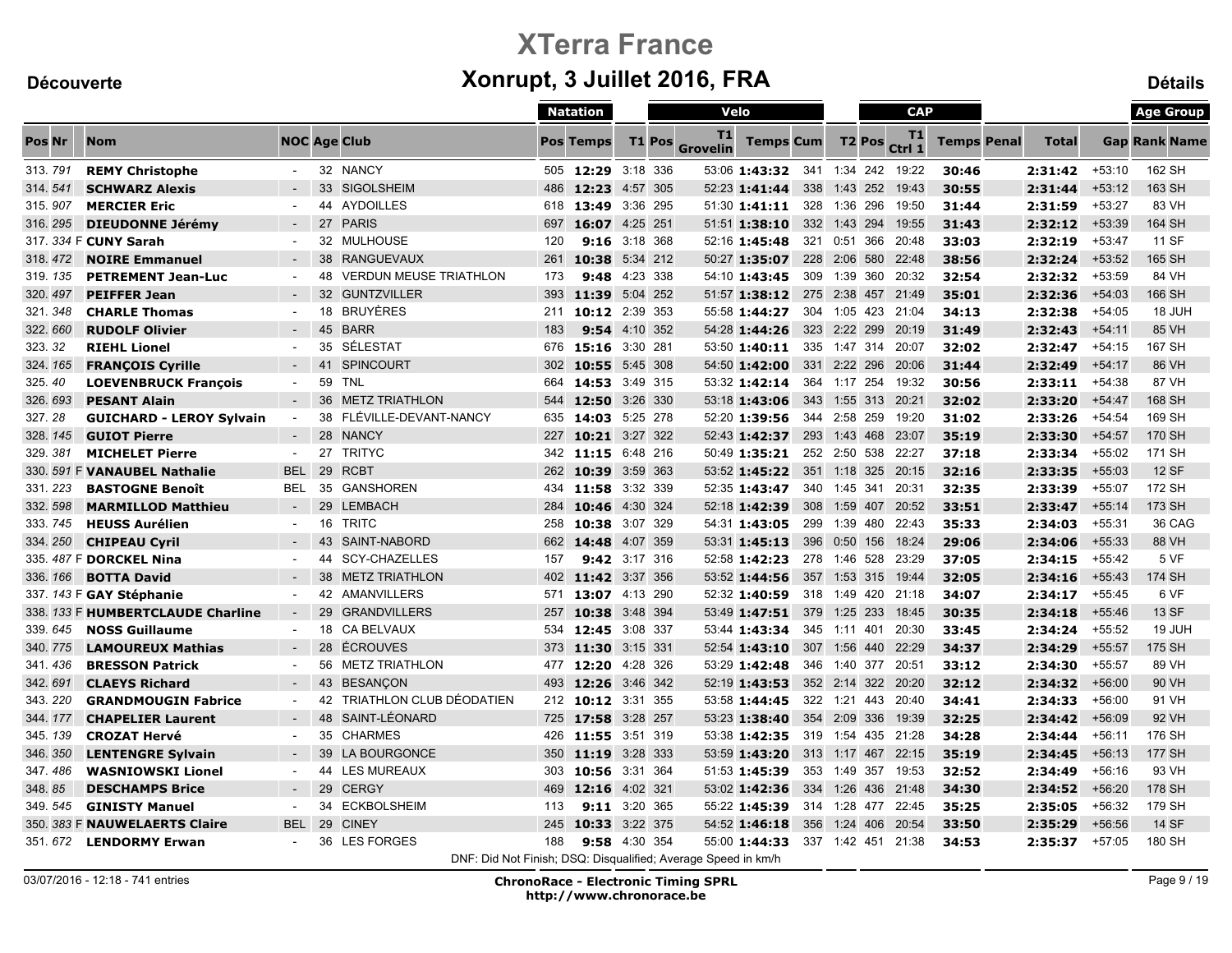|          |                             |                     |    |                                                               |     | <b>Natation</b>    |               |          | Velo                  |                                  |     |              |               | <b>CAP</b>            |                    |                     |          | <b>Age Group</b>     |
|----------|-----------------------------|---------------------|----|---------------------------------------------------------------|-----|--------------------|---------------|----------|-----------------------|----------------------------------|-----|--------------|---------------|-----------------------|--------------------|---------------------|----------|----------------------|
| Pos Nr   | <b>Nom</b>                  | <b>NOC Age Club</b> |    |                                                               |     | <b>Pos Temps</b>   |               | T1 Pos   | T1<br><b>Grovelin</b> | <b>Temps Cum</b>                 |     |              | <b>T2 Pos</b> | T1<br>Ctrl 1          | <b>Temps Penal</b> | <b>Total</b>        |          | <b>Gap Rank Name</b> |
| 352.478  | <b>BOURGOGNE Julien</b>     | $\sim$              |    | 26 FOUGEROLLES                                                |     | 429 11:56 4:47 438 |               |          |                       | 56:49 1:51:02 437 1:12           |     |              | 69            | 16:51                 | 26:40              | 2:35:38             | $+57:06$ | 181 SH               |
| 353.20   | <b>BOITEUX Thomas</b>       |                     | 36 | <b>PORTIEUX</b>                                               |     | 440 12:01 4:13 373 |               |          |                       | 52:02 1:46:17                    | 383 | 1:55 266     |               | 19:22                 | 31:14              | 2:35:41             | $+57:08$ | 182 SH               |
| 354.12   | <b>LECOANET Pascal</b>      | $\sim$              | 53 | GOLBEY                                                        |     | 557 12:58 4:30 349 |               |          |                       | 54:34 1:44:07                    |     |              |               | 369 1:44 338 20:02    | 32:28              | 2:35:50             | $+57:17$ | 94 VH                |
| 355.258  | <b>SANZEY Guillaume</b>     |                     |    | 32 REIMS                                                      |     | 717 17:16 3:07 298 |               |          |                       | 54:17 1:41:27                    |     |              |               | 373 1:25 350 20:55    | 32:44              | 2:36:00             | $+57:28$ | 183 SH               |
| 356.750  | <b>CANY Laurent</b>         | $\blacksquare$      | 46 | SAINT-AMARIN                                                  | 271 | 10:41 2:57 388     |               |          |                       | 53:24 1:47:30                    |     |              |               | 365 1:27 389 21:03    | 33:27              | 2:36:04             | $+57:32$ | 95 VH                |
| 357.53   | F PIRON Hélène              | <b>BEL</b>          |    | 27 AUBEL                                                      | 307 | 10:58 3:14 370     |               |          |                       | 54:48 1:46:06                    |     |              |               | 358 1:23 432 21:35    | 34:26              | 2:36:10             | $+57:37$ | 15 SF                |
| 358.275  | <b>DORGNIER Nicolas</b>     | $\sim$              | 39 | MONTREUX-VIEUX                                                |     | 550 12:54 3:56 348 |               |          |                       | 52:27 1:44:00                    |     |              |               | 362 1:25 416 20:54    | 34:01              | 2:36:18             | $+57:45$ | 184 SH               |
| 359.878  | <b>TRAON Steeve</b>         |                     | 44 | <b>FAUX-FRESNAY</b>                                           | 629 | 13:58 5:23 367     |               |          |                       | 55:32 1:45:48                    |     | 405 1:16 199 |               | 18:32                 | 29:59              | 2:36:25             | $+57:53$ | 96 VH                |
| 360.214  | <b>SAVOYE Eric</b>          |                     |    | 55 LUDRES                                                     | 460 | 12:11 4:37 327     |               |          |                       | 54:05 1:42:51                    |     |              |               | 347 2:22 429 21:25    | 34:24              | 2:36:27             | $+57:54$ | 97 VH                |
| 361.525  | <b>BROCHIN Boris</b>        | $\sim$              |    | 42 BAINVILLE-AUX-MIROIRS                                      |     | 649 14:19 6:34 263 |               |          |                       | 51:23 1:38:50                    |     |              |               | 348 4:09 342 20:21    | 32:37              | 2:36:31             | $+57:58$ | 98 VH                |
| 362.488  | <b>GESELL Christophe</b>    | $\sim$              |    | 42 COLMAR                                                     | 588 | 13:24 4:29 374     |               |          |                       | 54:26 1:46:17                    |     |              |               | 397 2:08 222 18:40    | 30:20              | 2:36:40             | $+58:07$ | 99 VH                |
| 363.227  | <b>PECHE Loic</b>           | $\sim$              |    | 31 NANCY                                                      | 724 | 17:46 3:31 286     |               |          |                       | 53:00 1:40:31                    |     |              |               | 372 1:40 378 20:42    | 33:13              | 2:36:43             | $+58:10$ | 185 SH               |
|          | 364. 416 F CHATRY Sophie    |                     | 29 | TROC                                                          | 249 | 10:34 3:41 447     |               |          |                       | 57:45 1:51:57 412 1:26 155 17:56 |     |              |               |                       | 29:06              | 2:36:46             | $+58:14$ | 16 SF                |
| 365.902  | <b>SICX Damien</b>          | $\sim$              |    | 42 CONSEIL DEPARTEMENTAL 88                                   |     | 377 11:32 3:42 379 |               |          |                       | 54:58 1:46:44                    |     |              |               | 375 1:31 381 20:36    | 33:16              | 2:36:47             | $+58:14$ | 100 VH               |
| 366, 742 | <b>SCHNEIDER Marc</b>       | $\sim$              | 43 | <b>DIJON SINGLETRACK</b>                                      |     | 638 14:03 4:53 306 |               |          |                       | 52:26 1:41:58                    |     |              |               | 363 1:22 437 21:23    | 34:31              | 2:36:49             | $+58:16$ | 101 VH               |
| 367.442  | <b>DUMAY Nicolas</b>        |                     | 41 | <b>DIGNE LES BAINS TRIATHLON</b>                              | 215 | 10:13              | 3:39 406      |          |                       | 57:14 1:49:05                    |     |              |               | 390 1:34 330 20:47    | 32:18              | 2:36:52             | $+58:20$ | 102 VH               |
| 368.798  | <b>DUMAY Alain</b>          |                     | 44 | <b>COSD ST DIZIER</b>                                         | 47  |                    | 8:12 3:14 386 |          |                       | 56:57 1:47:06                    |     |              |               | 324 1:54 504 22:29    | 36:25              | 2:36:52             | $+58:20$ | 103 VH               |
| 369, 773 | <b>MARBEHANT Robin</b>      | <b>BEL</b>          | 25 | LIÈGE                                                         | 391 | 11:37 3:43 378     |               |          |                       | 56:12 1:46:43                    |     |              |               | 376 1:47 375 21:34    | 33:12              | 2:37:04             | $+58:32$ | 186 SH               |
| 370.198  | <b>PARENT Thomas</b>        | $\sim$              |    | 42 SCHILTIGHEIM                                               | 453 | 12:08 3:57 351     |               |          |                       | 53:35 1:44:15                    |     |              |               | 359 1:08 482 21:30    | 35:36              | 2:37:06             | $+58:33$ | 104 VH               |
| 371.18   | <b>DUCHAUD Laurent</b>      |                     | 28 | BOUXIÈRES-AUX-DAMES                                           | 495 | 12:27              |               | 3:00 360 |                       | 55:34 1:45:14                    |     |              |               | 361 1:27 459 21:47    | 35:04              | 2:37:14             | $+58:41$ | <b>187 SH</b>        |
| 372.765  | <b>COUROUVE Vincent</b>     | $\sim$              | 44 | <b>BRUYERES TRIATHLON</b>                                     | 229 | 10:21 3:32 399     |               |          |                       | 55:36 1:48:18                    |     |              |               | 378 1:58 370 20:08    | 33:09              | 2:37:19             | $+58:47$ | 105 VH               |
|          | 373. 583 F CHANE Lola       |                     | 16 | ONN                                                           | 50  |                    | 8:13 2:21 390 |          |                       | 56:20 1:47:41                    |     |              |               | 316 1:19 550 23:45    | 37:48              | 2:37:24             | $+58:52$ | 4 CAF                |
| 374, 189 | <b>DIDIERLAURENT Théo</b>   | $\sim$              |    | 17 STRASBOURG                                                 | 687 | 15:35 3:07 341     |               |          |                       | 54:38 1:43:52                    |     |              |               | 386 1:12 397 21:18    | 33:36              | 2:37:25             | +58:52   | 37 CAG               |
| 375.343  | <b>KERN Maxime</b>          |                     |    | 25 KIENTZHEIM                                                 | 681 | 15:25              | 3:11 346      |          |                       | 55:06 1:43:57                    |     |              |               | 385 1:35 380 20:57    | 33:15              | 2:37:25             | $+58:53$ | 188 SH               |
| 376, 270 | <b>THOMAS Pierre</b>        | $\sim$              |    | 43 HEILIGENBERG                                               | 689 | 15:39 4:19 358     |               |          |                       | 54:46 1:45:09                    |     |              |               | 403 1:32 248 20:25    | 30:53              | 2:37:34             | $+59:01$ | 106 VH               |
| 377.635  | <b>SPEICH Jean-Marc</b>     | $\sim$              | 54 | <b>FEGERSHEIM</b>                                             |     | 496 12:27 6:31 283 |               |          |                       | 51:30 1:40:22                    |     | 342 3:05 464 |               | 22:38                 | 35:14              | 2:37:41             | $+59:08$ | 107 VH               |
|          | 378. 731 F BASSERIE Pauline | $\sim$              | 31 | ASPTT ORLÉANS TRIATHLON                                       | 101 | 9:04               | 2:31 441      |          |                       | 56:45 1:51:19                    |     |              |               | 389 1:16 393 20:51    | 33:32              | 2:37:43             | $+59:11$ | 17 SF                |
| 379.19   | <b>HOUIN Cédric</b>         |                     |    | 42 BENNEY                                                     |     | 382 11:34 4:22 347 |               |          |                       | 54:13 1:43:58                    |     |              |               | 349 2:22 479 22:17    | 35:28              | 2:37:47             | $+59:14$ | 108 VH               |
|          | 380. 824 F KRASNIAK Helena  | $\sim$              |    | 25 LE BAN-SAINT-MARTIN                                        | 33  |                    | 7:52 4:17 392 |          |                       | 54:15 1:47:48                    |     |              |               | 350 2:04 487 21:55    | 35:50              | 2:37:54             | $+59:21$ | 18 SF                |
| 381.232  | <b>PICHON Nicolas</b>       |                     |    | 32 SAINT-DIÉ-DES-VOSGES                                       | 256 | 10:37 4:15 383     |               |          |                       | 53:46 1:46:55                    |     |              |               | 371 2:25 402 21:07    | 33:48              | 2:38:02             | $+59:30$ | 189 SH               |
| 382.622  | <b>MULLER Philippe</b>      | $\sim$              | 36 | <b>TRITYC</b>                                                 | 569 | 13:07              | 3:42 377      |          |                       | 54:56 1:46:24                    |     | 391 1:50 367 |               | 20:21                 | 33:04              | 2:38:09             | $+59:36$ | 190 SH               |
| 383.9    | <b>WIECKOWSKI Dawid</b>     | POL                 | 16 | <b>FREIBURG IM BREISGAU</b>                                   |     | 504 12:29 3:29 362 |               |          |                       | 53:17 1:45:20                    |     |              |               | 366 1:47 460 22:07    | 35:06              | 2:38:14             | $+59:41$ | 38 CAG               |
| 384.155  | <b>BROUARD Erwin</b>        | $\sim$              | 41 | <b>TRIATHLON GERARDMER</b>                                    |     | 462 12:13 3:34 425 |               |          |                       | 55:38 1:50:22                    |     |              |               | 410  0:59  260  19:22 | 31:03              | 2:38:14             | $+59:41$ | 109 VH               |
| 385.286  | <b>MALET Olivier</b>        | $\sim$              |    | 28 FRICK                                                      |     | 415 11:50 4:49 403 |               |          |                       | 56:19 1:48:40                    |     |              |               | 406 1:34 275 20:08    | 31:24              | 2:38:19             | $+59:47$ | 191 SH               |
| 386.534  | <b>PAUCHARD Jean-Yves</b>   | $\sim$              |    | 41 ROVILLE-DEVANT-BAYON                                       | 473 | 12:19              | 5:54 334      |          |                       | 55:04 1:43:25                    | 370 | 2:19 434     |               | 21:20                 | 34:28              | 2:38:26             | $+59:54$ | 110 VH               |
| 387.826  | <b>BREGEOT Samuel</b>       |                     |    | 28 BEST SAINT NAZAIRE TRIATH                                  | 659 | 14:39 3:37 366     |               |          |                       | 53:12 1:45:42                    | 395 |              |               | 1:11 387 20:18        | 33:22              | 2:38:33 +1:00:00    |          | 192 SH               |
|          | 388. 397 F FLEURY Clémence  | $\sim$              |    | 25 SAINT-MICHEL-CHEF-CHEF                                     | 168 |                    | 9:47 3:18 414 |          |                       | 55:07 1:49:28                    |     |              |               | 384 1:15 446 21:32    | 34:44              | 2:38:33 +1:00:00    |          | 19 SF                |
| 389, 580 | <b>JEHL Cédric</b>          |                     |    | 22 MONS-EN-BARŒUL                                             | 525 | 12:38              | 4:44 396      |          |                       | 56:02 1:48:00                    |     |              |               | 408 1:34 292 20:31    | 31:42              | $2:38:41 + 1:00:08$ |          | 193 SH               |
| 390.605  | <b>ROUILLON Charly</b>      |                     | 35 | ÉPERNAY TRIATHLON PAYS DE                                     | 114 |                    | 9:11 3:15 451 |          |                       | 54:49 1:52:10 402 2:08 305 20:19 |     |              |               |                       | 31:57              | $2:38:43 + 1:00:11$ |          | 194 SH               |
|          |                             |                     |    | DNF: Did Not Finish; DSQ: Disqualified; Average Speed in km/h |     |                    |               |          |                       |                                  |     |              |               |                       |                    |                     |          |                      |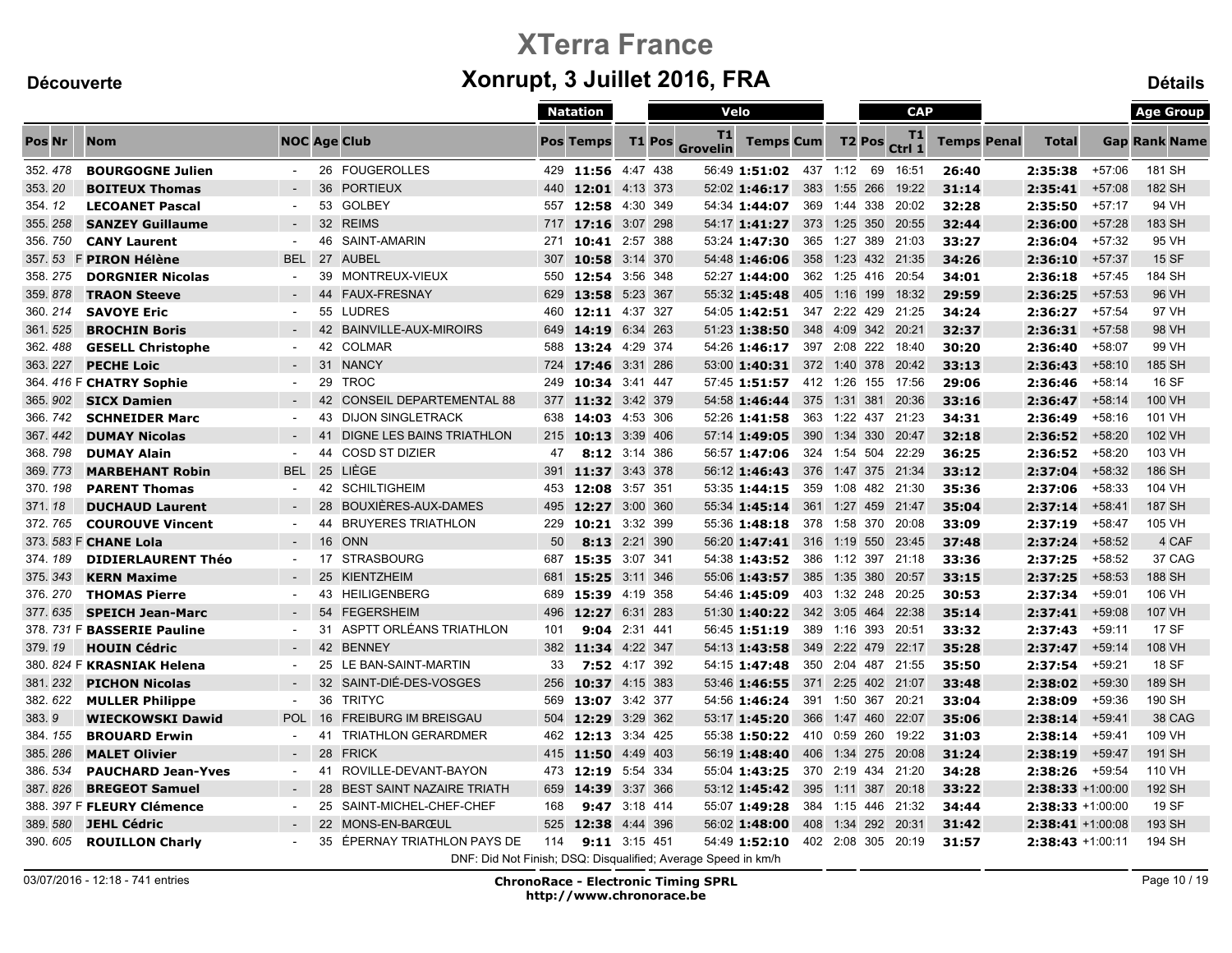|          |                               |                     |    |                                                               |     | <b>Natation</b>    |               |               | Velo                  |                                  |              |                    | <b>CAP</b>         |                    |                     | <b>Age Group</b>     |
|----------|-------------------------------|---------------------|----|---------------------------------------------------------------|-----|--------------------|---------------|---------------|-----------------------|----------------------------------|--------------|--------------------|--------------------|--------------------|---------------------|----------------------|
| Pos Nr   | <b>Nom</b>                    | <b>NOC Age Club</b> |    |                                                               |     | <b>Pos Temps</b>   |               | <b>T1 Pos</b> | T1<br><b>Grovelin</b> | <b>Temps Cum</b>                 |              | T <sub>2</sub> Pos | T1<br>Ctrl 1       | <b>Temps Penal</b> | <b>Total</b>        | <b>Gap Rank Name</b> |
| 391.516  | <b>HEISSAT Eric</b>           |                     |    | 50 SAINT-REMY                                                 |     | 497 12:27 9:43 400 |               |               |                       | 54:24 1:48:25 467 1:40           |              | 58                 | 16:20              | 26:27              | 2:38:44 +1:00:12    | 111 VH               |
|          | 392. 500 F COLLIN Florence    | <b>BEL</b>          | 28 | PROFONDEVILLE                                                 | 269 | 10:41 3:10 463     |               |               |                       | 54:19 1:53:48                    | 435 1:14 197 |                    | 18:16              | 29:59              | $2:38:53 + 1:00:21$ | 20 SF                |
| 393.35   | <b>FERNIOT Pascal</b>         |                     |    | 41 FROUARD                                                    |     | 246 10:33 4:09 402 |               |               |                       | 54:57 1:48:34                    |              |                    | 392 2:06 391 21:23 | 33:29              | 2:38:54 +1:00:21    | 112 VH               |
| 394.25   | <b>VOGLER Hugo</b>            |                     | 17 | <b>TRIATHLON HOCHFELDEN</b>                                   | 235 | 10:27 2:20 404     |               |               |                       | 57:51 1:48:40                    |              |                    | 367 1:37 489 22:19 | 35:53              | $2:38:58 + 1:00:26$ | 39 CAG               |
| 395.594  | <b>CHOVET Olivier</b>         |                     | 44 | <b>EST TRIATHLON TEAM</b>                                     | 357 | 11:22 3:17 420     |               |               |                       | 56:40 1:49:46                    |              |                    | 400 1:42 364 20:57 | 33:02              | 2:39:11 +1:00:38    | 113 VH               |
| 396.674  | <b>SERAFINI Fabien</b>        |                     | 38 | CHAUMOUSEY                                                    | 152 |                    | 9:39 3:37 382 |               |                       | 55:25 1:46:54                    |              |                    | 355 1:53 537 23:24 | 37:15              | $2:39:20 + 1:00:48$ | 195 SH               |
| 397.607  | <b>D'ANTUONO Philippe</b>     | $\blacksquare$      |    | 32 SOULTZ-SOUS-FORÊTS                                         |     | 210 10:09 3:33 381 |               |               |                       | 56:02 1:46:49                    | 360 1:44 531 |                    | 22:57              | 37:11              | 2:39:27 +1:00:55    | 196 SH               |
| 398.312  | <b>MATHIEU Philippe</b>       | $\sim$              |    | 35 SAINT AMÉ                                                  | 627 | 13:56 3:19 412     |               |               |                       | 50:24 1:49:19                    |              |                    | 423 1:24 289 19:57 | 31:37              | $2:39:36 + 1:01:04$ | 197 SH               |
|          | 399. 304 F PERROY Christelle  |                     |    | 42 TEC                                                        | 483 | 12:22 3:26 416     |               |               |                       | 56:26 1:49:34                    |              |                    | 407 1:20 359 20:51 | 32:53              | 2:39:36 +1:01:04    | 7 VF                 |
| 400.727  | <b>HARSIGNY David</b>         | $\sim$              |    | 47 LACHY                                                      | 396 | 11:40 3:59 452     |               |               |                       | 57:37 1:52:10                    |              |                    | 438 1:41 215 18:34 | 30:12              | $2:39:44 +1:01:12$  | 114 VH               |
| 401.747  | <b>BOUR Olivier</b>           |                     |    | 45 FLORANGE                                                   |     | 537 12:46 6:59 380 |               |               |                       | 56:10 1:46:46                    |              |                    | 421 1:41 284 19:50 | 31:32              | $2:39:47 + 1:01:15$ | 115 VH               |
| 402.581  | <b>EICHENLAUB Laurent</b>     |                     |    | 35 RIEDISHEIM                                                 | 351 | 11:19 4:14 391     |               |               |                       | 55:06 1:47:48                    |              |                    | 393 2:39 405 21:19 | 33:49              | $2:39:51$ +1:01:18  | 198 SH               |
| 403.448  | <b>LALOUX Geoffroy</b>        | <b>BEL</b>          | 29 | <b>UEWERPALLEN</b>                                            | 481 | 12:22 4:56 435     |               |               |                       | 55:55 1:50:58                    | 444 1:38 193 |                    | 18:46              | 29:54              | $2:39:51 + 1:01:18$ | 199 SH               |
| 404, 499 | <b>BECKER Christophe</b>      | $\sim$              |    | 37 SAINT-MAX                                                  | 438 | 12:00 5:24 385     |               |               |                       | 55:40 1:47:04                    |              |                    | 401 1:49 394 20:35 | 33:33              | $2:39:51 + 1:01:19$ | 200 SH               |
| 405.536  | <b>WELFRINGER Frank</b>       | $\sim$              | 49 | <b>FAST GUEBWILLER</b>                                        | 414 | 11:48 5:23 361     |               |               |                       | 55:13 1:45:14                    |              |                    | 382 2:29 456 21:58 | 35:00              | 2:39:57 +1:01:24    | 116 VH               |
| 406.610  | <b>HERRMANN Christopher</b>   |                     | 30 | <b>BETTELAINVILLE</b>                                         | 617 | 13:49 4:55 350     |               |               |                       | 57:09 1:44:09                    |              |                    | 388 1:56 469 22:15 | 35:20              | $2:40:10 + 1:01:37$ | 201 SH               |
| 407.542  | <b>NOURDIN Jean-Philippe</b>  | $\sim$              |    | 52 TRIATHLON CLUB DÉODATIEN                                   | 624 | 13:53 4:18 397     |               |               |                       | 55:27 1:48:16 418 2:00 326 20:10 |              |                    |                    | 32:16              | $2:40:45 + 1:02:12$ | 117 VH               |
| 408.865  | <b>LEMONNIER Sébastien</b>    |                     | 36 | <b>LUDRES</b>                                                 | 545 | 12:50 3:27 423     |               |               |                       | 55:12 1:50:03                    |              |                    | 416 2:17 321 20:28 | 32:11              | $2:40:50 + 1:02:17$ | 202 SH               |
|          | 409. 753 F O'TOOLE Anne-Marie | IRL                 | 32 | TRIATHLON VILLEFRANCHE DU                                     | 292 | 10:49 3:11 460     |               |               |                       | 56:45 1:53:17 432 1:45 300 20:10 |              |                    |                    | 31:51              | 2:40:56 +1:02:24    | 21 SF                |
| 410.24   | <b>MARTINEZ Alain</b>         |                     | 57 | <b>TRIATHLON CLUB SAINT-AVOL</b>                              | 369 | 11:29 3:42 446     |               |               |                       | 56:35 1:51:57 429 1:28 331       |              |                    | 20:01              | 32:19              | $2:40:57$ +1:02:25  | 118 VH               |
|          | 411. 333 F GRANDMOUGIN Julie  | $\sim$              |    | 30 LE SYNDICAT                                                | 163 | 9:44 3:48 408      |               |               |                       | 56:35 1:49:08                    |              |                    | 387 1:25 532 23:10 | 37:12              | $2:41:18 + 1:02:46$ | 22 SF                |
| 412.650  | <b>MEUNIER Florian</b>        |                     | 31 | MONT-SAINT-MARTIN                                             |     | 526 12:39 4:56 522 |               |               |                       | 59:04 1:58:25                    | 526 0:41     | 26                 | 15:04              | 24:44              | $2:41:28 + 1:02:55$ | 203 SH               |
| 413.372  | <b>FORDOXCEL Laurent</b>      | $\sim$              | 45 | HOUDREVILLE                                                   | 641 | 14:07 4:47 395     |               |               |                       | 55:46 1:47:58                    | 426 2:44 308 |                    | 19:57              | 31:58              | 2:41:36 +1:03:04    | 119 VH               |
| 414.251  | <b>RENOUF Sébastien</b>       | $\sim$              |    | 42 LOUVIGNY                                                   | 685 | 15:27 4:13 405     |               |               |                       | 50:34 1:49:01                    |              |                    | 448 1:45 282 19:29 | 31:32              | $2:42:00 + 1:03:28$ | 120 VH               |
| 415.890  | <b>FREY Christian</b>         |                     | 34 | TASSIN-LA-DEMI-LUNE                                           | 591 | 13:27 4:43 398     |               |               |                       | 56:50 1:48:17 419 2:15 386 20:19 |              |                    |                    | 33:21              | 2:42:06 +1:03:34    | 204 SH               |
| 416.80   | <b>PAJONK Fabien</b>          | $\sim$              | 36 | SERÉMANGE-ERZANGE                                             |     | 388 11:37 5:37 372 |               |               |                       | 56:21 1:46:14                    |              |                    | 394 1:45 522 22:57 | 36:57              | $2:42:12 + 1:03:39$ | 205 SH               |
| 417.439  | <b>DEVALLEE Claudy</b>        | $\blacksquare$      | 37 | <b>FROIDCHAPELLE</b>                                          | 362 | 11:25 4:35 323     |               |               |                       | 53:41 1:42:38                    |              |                    | 329 1:47 633 26:38 | 41:55              | 2:42:22 +1:03:49    | 206 SH               |
| 418.21   | F ONUKIEWICZ Joséphine        | $\sim$              |    | 47 METZ TRIATHLON                                             |     | 502 12:28 5:02 432 |               |               |                       | 56:16 1:50:51                    |              |                    | 445 1:46 333 20:36 | 32:22              | 2:42:31 +1:03:58    | 8 VF                 |
| 419.666  | <b>FORT Jean-Baptiste</b>     | $\sim$              | 41 | <b>RAVES</b>                                                  |     | 582 13:18 4:21 340 |               |               |                       | 55:10 1:43:52                    |              |                    | 368 2:05 586 24:14 | 39:01              | $2:42:39 +1:04:07$  | 121 VH               |
|          | 420. 828 F BRANDINI Emilie    | $\sim$              | 26 | <b>PASSY MONT BLANC TRIATHLO</b>                              | 187 |                    | 9:57 2:45 453 |               |                       | 56:00 1:52:26                    |              |                    | 404 1:23 498 22:33 | 36:09              | $2:42:41 + 1:04:09$ | 23 SF                |
| 421, 107 | <b>LINSMEAU Ludovic</b>       | <b>BEL</b>          | 38 | FLÉRON                                                        | 527 | 12:40 3:51 369     |               |               |                       | 55:34 1:45:53                    |              |                    | 381 1:30 576 25:01 | 38:46              | 2:42:42 +1:04:10    | 207 SH               |
| 422.473  | <b>DUMONT Thomas</b>          | <b>BEL</b>          |    | 23 ANTHISNES                                                  | 253 | 10:37 3:39 424     |               |               |                       | 54:20 1:50:05                    |              |                    | 398 2:00 509 22:19 | 36:31              | $2:42:53 + 1:04:21$ | 208 SH               |
|          | 423. 762 F CHABOD Julien      |                     | 36 | <b>GENEUILLE</b>                                              | 289 | 10:48 2:48 488     |               |               |                       | 58:01 1:55:48                    |              |                    | 454 0:48 345 20:35 | 32:39              | 2:42:53 +1:04:21    | 24 SF                |
| 424, 389 | <b>KOENIG Corentin</b>        | $\sim$              |    | 22 MARSAL                                                     | 585 | 13:21 4:37 422     |               |               |                       | 57:55 1:49:58                    |              |                    | 442 2:25 349 21:01 | 32:43              | $2:43:05 + 1:04:32$ | 209 SH               |
| 425.54   | <b>PETITJEAN Valentin</b>     |                     |    | 23 ÉLOYES                                                     |     | 542 12:49 4:16 407 |               |               |                       | 57:57 1:49:06 411 1:19 486       |              |                    | 22:50              | 35:46              | $2:43:18 + 1:04:46$ | 210 SH               |
| 426.711  | <b>LISSY Philippe</b>         |                     |    | 55 BAUDONVILLIERS                                             | 127 | 9:21 3:13 421      |               |               |                       | 56:09 1:49:48                    |              |                    | 380 2:13 572 24:25 | 38:41              | $2:43:19 + 1:04:46$ | <b>122 VH</b>        |
| 427.740  | <b>DABENOC Guillaume</b>      | $\sim$              |    | 45 AMANVILLERS                                                |     | 642 14:07 5:22 317 |               |               |                       | 53:50 1:42:24                    |              |                    | 374 2:27 588 24:15 | 39:12              | $2:43:33 + 1:05:01$ | 123 VH               |
| 428.262  | <b>OLEJNIK Karol</b>          |                     | 40 | SAINT-CLOUD                                                   | 536 | 12:46 2:16 440     |               |               |                       | 56:18 1:51:15                    |              |                    | 415 0:47 507 22:40 | 36:29              | 2:43:36 +1:05:03    | 124 VH               |
| 429.680  | <b>MEYER Stephan</b>          | $\sim$              |    | 34 YUTZ                                                       |     | 578 13:15 4:43 411 |               |               |                       | 58:32 1:49:15 431 2:22 415 21:25 |              |                    |                    | 34:00              | 2:43:37 +1:05:04    | 211 SH               |
|          |                               |                     |    | DNF: Did Not Finish; DSQ: Disqualified; Average Speed in km/h |     |                    |               |               |                       |                                  |              |                    |                    |                    |                     |                      |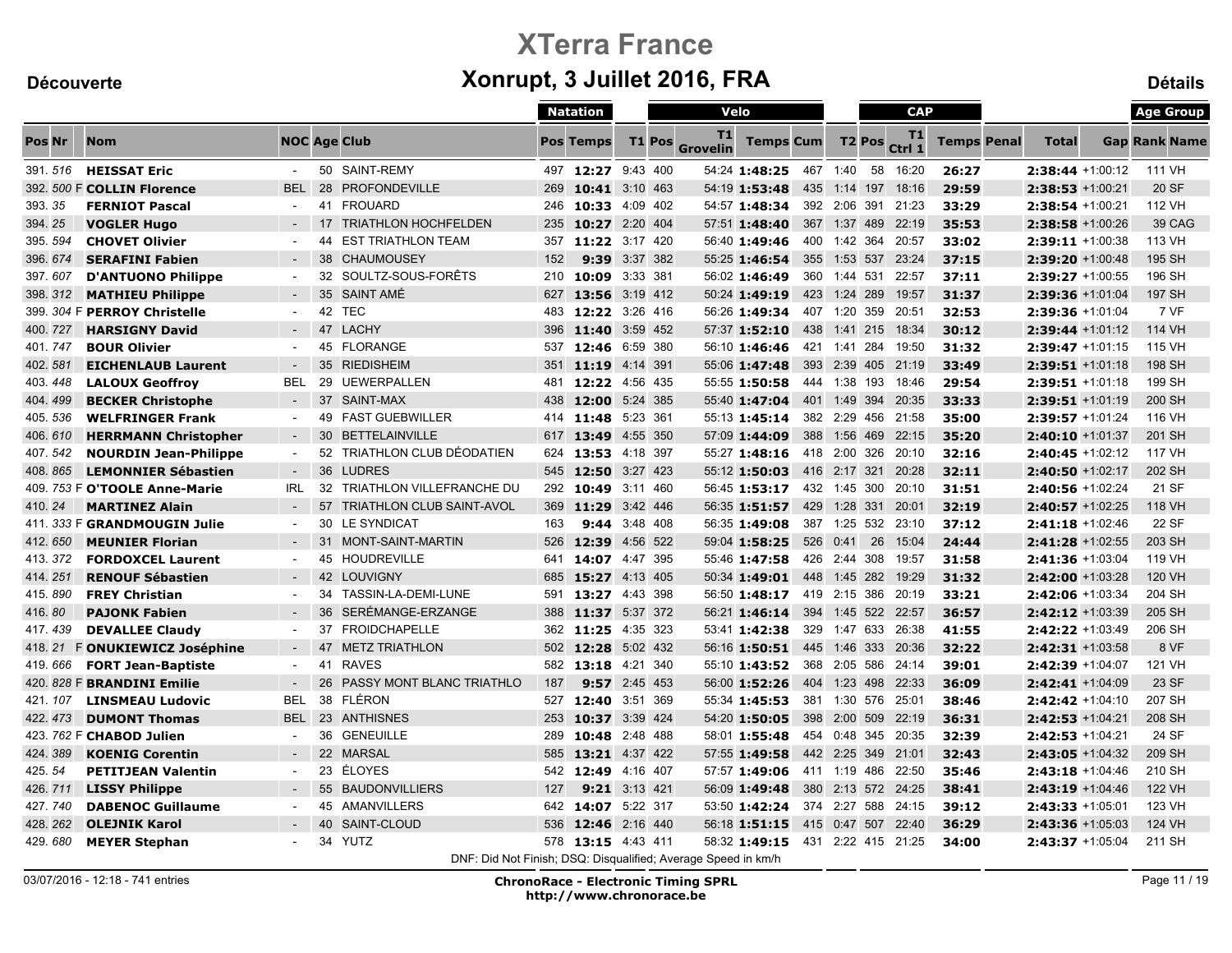|               |          |                               |                |    |                                                               |     | <b>Natation</b>    |                 |          | Velo                  |                                  |              |                    | <b>CAP</b>         |                    |                     | <b>Age Group</b>     |
|---------------|----------|-------------------------------|----------------|----|---------------------------------------------------------------|-----|--------------------|-----------------|----------|-----------------------|----------------------------------|--------------|--------------------|--------------------|--------------------|---------------------|----------------------|
| <b>Pos Nr</b> |          | <b>Nom</b>                    |                |    | <b>NOC Age Club</b>                                           |     | <b>Pos Temps</b>   |                 | T1 Pos   | T1<br><b>Grovelin</b> | <b>Temps Cum</b>                 |              | T <sub>2</sub> Pos | T1<br>Ctrl 1       | <b>Temps Penal</b> | <b>Total</b>        | <b>Gap Rank Name</b> |
| 430.90        |          | <b>BEDEL Jeffrey</b>          | $\sim$         |    | 29 CHARMES                                                    |     | 657 14:34 3:26 401 |                 |          |                       | 57:21 1:48:33 422 1:40 484 23:06 |              |                    |                    | 35:41              | 2:43:56 +1:05:24    | 212 SH               |
| 431.687       |          | <b>OUDIN Paul</b>             | $\sim$         |    | 25 METZ                                                       | 648 | 14:16              |                 | 4:35 466 |                       | 57:59 1:53:57                    | 490          | 1:08 201           | 18:10              | 30:00              | $2:43:58$ +1:05:25  | 213 SH               |
| 432.789       |          | <b>GODIER Jean-Claude</b>     | $\sim$         |    | 47 RETONFEY                                                   |     | 531 12:41 5:12 431 |                 |          |                       | 56:49 1:50:40                    |              |                    | 446 2:40 352 20:12 | 32:46              | $2:44:01 + 1:05:29$ | 125 VH               |
| 433.692       |          | <b>PERDRIEAU Mathieu</b>      | $\sim$         | 21 | <b>ASPTT TRIATHLON ORLEANS</b>                                | 97  |                    | $9:00$ 2:45 568 |          |                       | 50:41 2:01:44                    | 495          |                    | 1:08 174 18:09     | 29:26              | $2:44:05$ +1:05:32  | 214 SH               |
| 434.844       |          | <b>DELAYE Nicolas</b>         | $\sim$         | 35 | <b>CORMONTREUIL</b>                                           | 470 | 12:16 5:13 464     |                 |          |                       | 57:08 1:53:49 479 2:18 237       |              |                    | 19:09              | 30:41              | $2:44:19 + 1:05:46$ | 215 SH               |
|               | 435, 615 | <b>BERGONT Nicolas</b>        | $\sim$         | 30 | ÉPINAY-SUR-ORGE                                               | 666 | 14:58              |                 | 4:05 418 |                       | 56:02 1:49:44                    | 449          |                    | 1:20 444 21:39     | 34:42              | $2:44:52 + 1:06:19$ | 216 SH               |
|               |          | 436. 291 F JUSTE Lucie        | $\sim$         |    | 27 SAINT-MAX                                                  |     | 247 10:33 4:00 458 |                 |          |                       | 57:49 1:53:08 436 1:08 495 22:41 |              |                    |                    | 36:03              | 2:44:54 +1:06:22    | 25 SF                |
| 437.620       |          | <b>DEFAUCHEUX Laurent</b>     | $\sim$         | 39 | <b>REIMS</b>                                                  |     | 397 11:40 5:00 455 |                 |          |                       | 57:50 1:52:56                    |              |                    | 459 1:38 399 21:27 | 33:43              | $2:44:58$ +1:06:26  | 217 SH               |
| 438.31        |          | <b>SOULET Gilles</b>          | $\sim$         | 36 | LIXING-LÈS-SAINT-AVOLD                                        | 346 | 11:18              |                 | 3:44 472 |                       | 57:59 1:54:23                    |              |                    | 455 1:27 424 21:18 | 34:14              | 2:45:07 +1:06:35    | 218 SH               |
| 439.367       |          | <b>HENRY Lionel</b>           | $\sim$         | 44 | <b>AMANVILLERS</b>                                            | 403 | 11:43 3:55 442     |                 |          |                       | 59:47 1:51:35                    | 430          |                    | 1:52 496 22:35     | 36:03              | $2:45:10 + 1:06:37$ | 126 VH               |
| 440.314       |          | <b>BUET Dominique</b>         | $\sim$         | 31 | SAINT AMÉ                                                     | 586 | 13:23 3:54 433     |                 |          |                       | 53:59 1:50:55                    |              |                    | 443 1:05 490 23:06 | 35:54              | 2:45:12 +1:06:40    | 219 SH               |
| 441.311       |          | <b>MATHIEU Christophe</b>     |                | 31 | SAINT AMÉ                                                     | 106 | 9:08               |                 | 2:56 476 |                       | 55:19 1:54:44                    |              |                    | 424 1:10 533 24:09 | 37:13              | $2:45:13 + 1:06:40$ | 220 SH               |
| 442.551       |          | <b>GRAND Francois</b>         | $\sim$         |    | 43 SIGOLSHEIM                                                 | 254 | 10:37 6:52 415     |                 |          |                       | 57:31 1:49:34                    |              |                    | 428 3:45 431 21:40 | 34:25              | $2:45:15 + 1:06:43$ | <b>127 VH</b>        |
|               |          | 443. 231 F COLIN Elise        |                |    | 30 REMIREMONT                                                 | 176 |                    | 9:49 3:55 430   |          |                       | 58:14 1:50:38                    | 399          |                    | 1:39 591 25:01     | 39:16              | 2:45:20 +1:06:47    | 26 SF                |
| 444.582       |          | <b>HIREL Florent</b>          | $\blacksquare$ |    | 48 SAINT-ERBLON                                               |     | 508 12:31 6:02 393 |                 |          |                       | 56:46 1:47:49 417 1:48 535 23:40 |              |                    |                    | 37:13              | $2:45:24 + 1:06:52$ | 128 VH               |
| 445.467       |          | <b>TASSART Nicolas</b>        | $\sim$         | 39 | <b>TRIMOVAL MOLSHEIM</b>                                      | 409 | 11:45 3:48 445     |                 |          |                       | $57:15$ 1:51:47                  |              |                    | 433 1:06 539 23:54 | 37:24              | $2:45:52$ +1:07:20  | 221 SH               |
| 446.561       |          | <b>PELTE Romain</b>           | $\blacksquare$ |    | 30 LAVELINE-DEVANT-BRUYÈRES                                   | 628 | 13:56              |                 | 4:11 419 |                       | 58:09 1:49:46                    |              |                    | 441 1:19 513 23:11 | 36:40              | 2:45:52 +1:07:20    | 222 SH               |
| 447.792       |          | <b>POISSON Rémi</b>           | $\sim$         |    | 25 PARIS                                                      | 169 |                    | 9:47 3:16 567   |          |                       | 54:03 2:01:34                    |              |                    | 508 1:13 204 18:57 | 30:05              | $2:45:57 + 1:07:25$ | 223 SH               |
| 448.647       |          | <b>REBATÉ Thibaut</b>         | $\sim$         |    | 22 LIVRY-GARGAN                                               | 313 | 11:00 3:24 494     |                 |          |                       | 59:12 1:56:17 470 1:56 383 21:13 |              |                    |                    | 33:19              | 2:45:58 +1:07:25    | 224 SH               |
| 449.554       |          | <b>BRIEY Jérôme</b>           | $\sim$         |    | 41 FLÉVILLE-DEVANT-NANCY                                      | 704 | 16:36 3:20 454     |                 |          |                       | 56:16 1:52:40                    |              |                    | 485 1:28 334 20:48 | 32:22              | $2:46:28 + 1:07:55$ | 129 VH               |
|               |          | 450. 235 F JACQUOT Nathalie   | $\blacksquare$ |    | 47 LOUPIAN TRI NATURE                                         | 392 | 11:38              |                 | 3:04 492 |                       | 58:32 1:55:56                    |              |                    | 469 1:55 409 21:06 | 33:54              | 2:46:29 +1:07:57    | 9 VF                 |
|               |          | 451. 296 F CABLÉ-JARDON Fanny | $\sim$         |    | 35 RAON-AUX-BOIS                                              |     | 543 12:49 3:54 462 |                 |          |                       | 58:05 1:53:37                    |              |                    | 464 0:50 470 22:23 | 35:20              | $2:46:32 + 1:08:00$ | 27 SF                |
| 452.158       |          | <b>POUILLE François</b>       | $\sim$         |    | 42 MAMETZ                                                     | 328 | 11:08 4:34 427     |                 |          |                       | 54:54 1:50:31                    |              |                    | 413 2:09 562 23:55 | 38:08              | $2:46:33 + 1:08:01$ | 130 VH               |
| 453.523       |          | <b>FRANCOIS Bruno</b>         | $\sim$         | 48 | <b>VIGNOT</b>                                                 | 465 | 12:14 2:49 473     |                 |          |                       | 58:05 1:54:25                    |              |                    | 457 2:14 449 21:49 | 34:50              | $2:46:34 + 1:08:01$ | 131 VH               |
|               | 454.547  | <b>FLINT David</b>            | <b>BEL</b>     | 34 | <b>IXELLES</b>                                                | 236 | 10:27              |                 | 6:51 417 |                       | 56:42 1:49:36                    |              | 427 1:54 548       | 23:20              | 37:43              | 2:46:34 +1:08:01    | 225 SH               |
|               |          | 455. 898 F TRANCART Capucine  | $\sim$         |    | 26 DREUIL-LÈS-AMIENS                                          |     | 614 13:46 4:19 426 |                 |          |                       | 55:45 1:50:30                    |              |                    | 447 2:01 493 22:39 | 35:56              | $2:46:35 + 1:08:03$ | 28 SF                |
| 456.668       |          | <b>BARLETTA Nicolas</b>       | $\sim$         | 36 | <b>TOMBLAINE</b>                                              |     | 272 10:42 8:52 461 |                 |          |                       | 58:06 1:53:19                    | 491 1:54 304 |                    | 19:56              | 31:56              | $2:46:44 + 1:08:12$ | 226 SH               |
| 457.280       |          | <b>JOLISSAINT Olivier</b>     | $\sim$         |    | 33 THIONVILLE                                                 | 522 | 12:36              |                 | 4:15 497 |                       | $1:00:00$ 1:56:25                |              |                    | 494 1:53 295 19:57 | 31:44              | $2:46:55 + 1:08:23$ | 227 SH               |
|               | 458, 715 | <b>ANOTIN Ludovic</b>         | $\sim$         | 34 | <b>EPINAL</b>                                                 | 494 | 12:27              |                 | 4:36 410 |                       | 57:12 1:49:12                    |              |                    | 414 2:53 552 24:14 | 37:55              | $2:47:05 +1:08:33$  | 228 SH               |
|               |          | 459. 602 F CLAUDEPIERRE Sonia | $\sim$         | 39 | TRIATHLON CLUB DÉODATIEN                                      | 100 |                    | 9:03 3:41 501   |          |                       | 57:41 1:56:56                    |              |                    | 460 1:31 494 21:48 | 35:56              | 2:47:09 +1:08:37    | 29 SF                |
| 460, 649      |          | <b>HENRY Jérôme</b>           | $\sim$         | 34 | TRI LANEUVEVILLE DEVANT N                                     | 408 | 11:45 4:29 479     |                 |          |                       | 58:22 1:54:58 475 4:30 279 19:49 |              |                    |                    | 31:28              | $2:47:11 + 1:08:39$ | 229 SH               |
| 461.329       |          | <b>DENOMME Alexandre</b>      | $\sim$         | 42 | <b>TRIATHLON NANCY LORRAINE</b>                               | 159 |                    | 9:42 4:34 493   |          |                       | 57:51 1:56:09                    | 465          | 1:38 461           | 22:22              | 35:09              | $2:47:14 + 1:08:42$ | 132 VH               |
|               |          | 462. 272 F ROBERT Alison      | $\blacksquare$ | 20 | <b>SAS TRIATHLON 37</b>                                       | 104 | 9:06               |                 | 2:14 565 |                       | 1:01:09 2:01:10                  |              |                    | 484 1:38 368 21:07 | 33:05              | 2:47:15 +1:08:43    | 30 SF                |
|               |          | 463. 485 F WASNIOWSKI Romane  | $\sim$         |    | 17 LES MUREAUX                                                | 27  |                    | 7:44 1:54 540   |          |                       | 57:10 1:59:42 453 0:51 529 23:46 |              |                    |                    | 37:07              | 2:47:20 +1:08:47    | 5 CAF                |
| 464.255       |          | <b>THOMAS David</b>           | $\blacksquare$ |    | 43 PULLIGNY                                                   | 637 | 14:03              |                 | 6:13 443 |                       | 57:13 1:51:41                    |              |                    | 481 2:10 385 20:53 | 33:20              | 2:47:29 +1:08:57    | 133 VH               |
| 465, 573      |          | <b>MOTAIS Alexandre</b>       | $\sim$         | 34 | JARVILLE-LA-MALGRANGE                                         | 348 | 11:18              |                 | 3:45 509 |                       | 59:25 1:57:33                    | 486          |                    | 1:05 403 20:57     | 33:49              | $2:47:32 + 1:09:00$ | 230 SH               |
| 466.570       |          | <b>HAILLUS Thibaut</b>        | $\sim$         |    | 32 FÈVES                                                      | 660 | 14:43              |                 | 5:34 436 |                       | 58:43 1:50:59 477 1:26 453 22:01 |              |                    |                    | 34:55              | 2:47:38 +1:09:06    | 231 SH               |
|               |          | 467. 539 F GOLDMAN Marlene    |                | 16 | <b>TRIATHLON VALENCIENNES</b>                                 | 70  |                    | 8:36 2:27 544   |          |                       | $1:00:03$ 2:00:06                |              |                    | 474 1:11 476 22:52 | 35:24              | $2:47:46 + 1:09:13$ | 6 CAF                |
|               | 468, 493 | <b>ANDREOLETTI Sébastien</b>  |                |    | 45 BRETTEN                                                    |     | 354 11:21 5:55 485 |                 |          |                       | 1:00:25 1:55:27                  |              |                    | 488 2:10 358 20:41 | 32:53              | $2:47:47 + 1:09:14$ | 134 VH               |
|               |          |                               |                |    | DNE: Did Not Einigh: DSO: Disqualified: Average Speed in km/h |     |                    |                 |          |                       |                                  |              |                    |                    |                    |                     |                      |

DNF: Did Not Finish; DSQ: Disqualified; Average Speed in km/h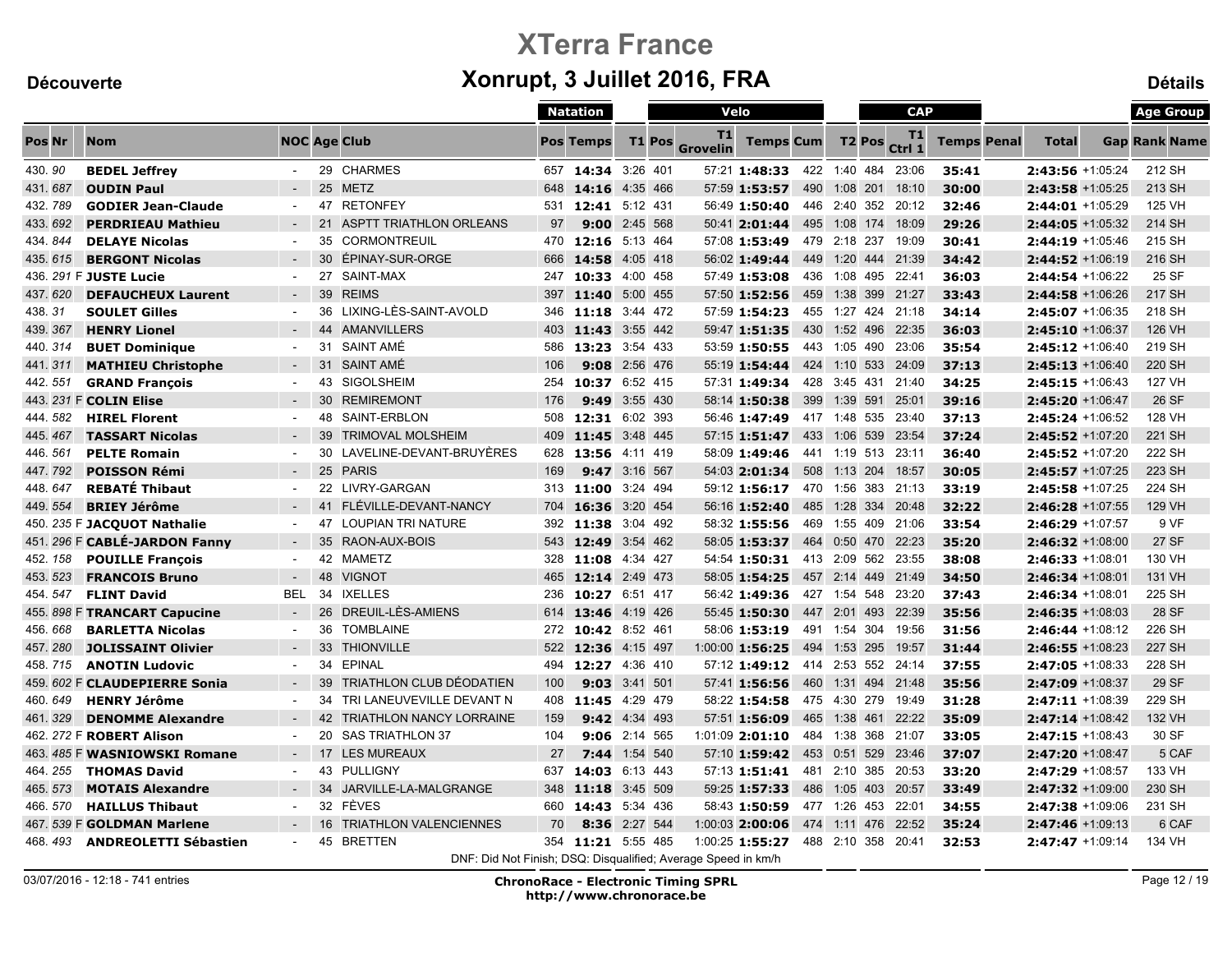|               |                               |                          |    |                                                               |     | <b>Natation</b>    | Velo     |        |                       |                                  | <b>CAP</b> |              |               |                    |                    | <b>Age Group</b>    |                      |
|---------------|-------------------------------|--------------------------|----|---------------------------------------------------------------|-----|--------------------|----------|--------|-----------------------|----------------------------------|------------|--------------|---------------|--------------------|--------------------|---------------------|----------------------|
| <b>Pos Nr</b> | <b>Nom</b>                    |                          |    | <b>NOC Age Club</b>                                           |     | <b>Pos Temps</b>   |          | T1 Pos | T1<br><b>Grovelin</b> | <b>Temps Cum</b>                 |            |              | <b>T2 Pos</b> | T1<br>Ctrl 1       | <b>Temps Penal</b> | <b>Total</b>        | <b>Gap Rank Name</b> |
| 469.352       | <b>BOUCHER Clément</b>        | $\sim$                   |    | 27 SOISSONS                                                   |     | 714 17:08 3:34 456 |          |        |                       | 57:03 1:52:57 497 1:33 347 20:41 |            |              |               |                    | 32:41              | 2:47:55 +1:09:23    | 232 SH               |
| 470.359       | <b>ZOUAGHI Samuel</b>         | $\sim$                   |    | 46 COLMAR                                                     | 607 | 13:42 3:56 439     |          |        |                       | 57:45 1:51:11                    |            | 450 2:17 523 |               | 23:11              | 36:57              | $2:48:05 +1:09:33$  | 135 VH               |
| 471.887       | <b>CREDOT Patrice</b>         | $\blacksquare$           |    | 41 ANTONY                                                     | 360 | 11:24 5:16 505     |          |        |                       | $1:00:20$ 1:57:15                |            |              |               | 500 1:13 362 20:47 | 32:58              | $2:48:07 +1:09:35$  | 136 VH               |
|               | 472. 320 F CHAPUIS Cecile     | $\sim$                   | 29 | LEMAN TRIATHLON CLUB                                          | 296 | 10:52 3:23 502     |          |        |                       | 59:15 1:57:00                    |            |              |               | 476 1:30 474 21:57 | 35:23              | 2:48:09 +1:09:37    | 31 SF                |
| 473.175       | <b>PERRY Flavien</b>          | $\blacksquare$           | 26 | GOLBEY                                                        | 655 | 14:34 3:38 465     |          |        |                       | 56:42 1:53:55                    |            |              |               | 482 2:03 421 21:14 | 34:09              | $2:48:21 + 1:09:49$ | 233 SH               |
| 474, 115      | <b>DEFLIN Emmanuel</b>        | $\sim$                   |    | 40 DARDILLY                                                   |     | 576 13:11 5:59 429 |          |        |                       | 57:37 1:50:38                    |            |              |               | 461 1:41 521 23:42 | 36:56              | 2:48:27 +1:09:54    | <b>137 VH</b>        |
| 475.909       | <b>SIMON Alexandre</b>        | $\sim$                   |    | 40 NMT54                                                      | 129 | 9:22 3:58 475      |          |        |                       | 58:49 1:54:31                    |            |              |               | 440 2:25 567 23:25 | 38:18              | 2:48:36 +1:10:04    | 138 VH               |
| 476, 520      | <b>VALENTIN Arnaud</b>        | $\overline{\phantom{a}}$ |    | 38 BRUYERES TRIATHLON                                         |     | 518 12:34 3:06 575 |          |        |                       | $1:00:30$ 2:02:06                |            |              |               | 549 1:23 171 18:43 | 29:25              | $2:48:37 + 1:10:05$ | 234 SH               |
|               | 477. 118 F BAILLEUX Catherine | <b>BEL</b>               | 35 | <b>BRUXELLES</b>                                              | 381 | 11:34 2:57 521     |          |        |                       | 1:00:34 1:58:24                  |            |              |               | 492 1:31 422 21:40 | 34:13              | 2:48:40 +1:10:07    | 32 SF                |
|               | 478. 259 F LIEDTKE Stéphanie  | <b>GER</b>               | 46 | <b>TRICLUB BADEN</b>                                          | 286 | 10:47 3:30 496     |          |        |                       | 57:01 1:56:21                    |            |              |               | 468 1:53 500 22:19 | 36:13              | $2:48:45 +1:10:13$  | <b>10 VF</b>         |
| 479.2         | <b>F CHAUVIN Camille</b>      | $\sim$                   | 26 | KINGERSHEIM                                                   | 599 | 13:33 3:22 508     |          |        |                       | 55:58 1:57:23                    |            |              |               | 505 1:02 398 20:54 | 33:38              | 2:49:00 +1:10:27    | 33 SF                |
| 480.511       | <b>MEEUS Sébastien</b>        | <b>BEL</b>               | 34 |                                                               | 243 | 10:32 4:18 586     |          |        |                       | 57:40 2:02:46                    |            |              |               | 547 1:23 202 18:35 | 30:02              | $2:49:04 +1:10:31$  | 235 SH               |
| 481.245       | <b>JARRY Edouard</b>          | $\blacksquare$           | 17 | SAINTE-CROIX-EN-PLAINE                                        | 456 | 12:09              | 4:29 526 |        |                       | 1:00:56 1:58:41                  |            | 519 1:05 354 |               | 19:49              | 32:49              | 2:49:14 +1:10:42    | 40 CAG               |
| 482, 105      | <b>GUICHARD Jérôme</b>        |                          |    | <b>42 VITTEL TRIATHLON</b>                                    | 514 | 12:33 4:00 467     |          |        |                       | 57:30 1:54:01                    | 466        |              |               | 1:55 515 22:58     | 36:43              | $2:49:15 + 1:10:42$ | 139 VH               |
| 483.398       | <b>LOUIS Matthias</b>         | $\sim$                   |    | 38 MESSEIN                                                    | 174 | 9:48 3:24 573      |          |        |                       | 59:39 2:01:58 517 1:29 344 20:49 |            |              |               |                    | 32:38              | 2:49:19 +1:10:46    | 236 SH               |
| 484.401       | <b>MINE Stève</b>             | $\sim$                   |    | 38 FLÉVY                                                      | 314 | 11:01              | 4:43 459 |        |                       | 58:51 1:53:15                    |            |              |               | 452 1:52 574 24:47 | 38:45              | $2:49:39 + 1:11:06$ | 237 SH               |
|               | 485, 822 F DELFOSSE Frédéric  | $\blacksquare$           |    | 38 FAULQUEMONT                                                | 519 | 12:34 5:01 468     |          |        |                       | 59:17 1:54:06                    |            |              |               | 480 2:01 492 22:21 | 35:55              | 2:49:40 +1:11:08    | 34 SF                |
| 486.409       | <b>DELHUMEAU Yann</b>         | $\sim$                   |    | 37 PIBLANGE                                                   | 421 | 11:53 4:52 450     |          |        |                       | 57:26 1:52:07                    |            |              |               | 451 2:23 577 23:54 | 38:47              | $2:50:04 +1:11:31$  | 238 SH               |
| 487.96        | <b>PERRON Thomas</b>          | $\sim$                   |    | 27 PLÉRIN                                                     | 501 | 12:28 4:29 470     |          |        |                       | 57:42 1:54:20                    |            |              |               | 478 0:54 556 23:38 | 37:57              | $2:50:10 + 1:11:38$ | 239 SH               |
| 488.640       | <b>DAVIN Jérôme</b>           | $\sim$                   | 35 | <b>YUTZ</b>                                                   | 135 | 9:27               | 5:58 511 |        |                       | 1:00:07 1:57:48                  |            |              |               | 493 2:03 452 22:01 | 34:54              | $2:50:11 + 1:11:39$ | 240 SH               |
| 489.192       | <b>LARGENTIER Sébastien</b>   | $\sim$                   |    | 43 VAGNEY                                                     | 390 | 11:37 3:49 428     |          |        |                       | 57:59 1:50:32                    |            |              |               | 409 1:45 646 26:34 | 42:30              | $2:50:14 + 1:11:42$ | 140 VH               |
| 490.572       | <b>JEANDEL Laurent</b>        | $\sim$                   |    | 42 FAUCOMPIERRE                                               |     | 672 15:07 5:16 471 |          |        |                       | 58:41 1:54:22                    |            |              |               | 512 3:08 329 19:52 | 32:18              | $2:50:14 + 1:11:42$ | 141 VH               |
| 491, 758      | <b>DIENER Yann</b>            | $\sim$                   |    | 24 ALTORF                                                     | 613 | 13:46              | 4:29 524 |        |                       | $1:01:02$ 1:58:33                |            |              |               | 535 1:21 316 20:49 | 32:05              | $2:50:15 + 1:11:43$ | 241 SH               |
| 492.644       | <b>NOSS Benoît</b>            | $\sim$                   |    | 45 CA BELVAUX                                                 | 491 | 12:25 3:39 530     |          |        |                       | 59:25 1:59:05                    |            |              |               | 516 1:06 418 21:16 | 34:06              | $2:50:23 +1:11:51$  | 142 VH               |
| 493.458       | <b>SÉNÉ Robin</b>             | $\sim$                   | 26 | NOGENT-SUR-MARNE                                              |     | 471 12:17 5:03 409 |          |        |                       | 55:41 1:49:09                    |            |              |               | 420 2:28 627 26:24 | 41:29              | $2:50:28 +1:11:55$  | 242 SH               |
| 494.182       | <b>VANNSON Thierry</b>        | $\sim$                   | 54 | <b>CHANTRAINE</b>                                             |     | 432 11:57 4:00 514 |          |        |                       | 59:15 1:57:54                    |            |              |               | 498 2:00 448 21:54 | 34:48              | $2:50:41 + 1:12:09$ | 143 VH               |
| 495.483       | <b>PEROZ Thierry</b>          | $\overline{\phantom{a}}$ |    | 52 MOULINS-LÈS-METZ                                           | 540 | 12:47              | 5:49 500 |        |                       | 59:14 1:56:52                    |            |              |               | 522 3:15 311 19:58 | 32:00              | $2:50:46 + 1:12:13$ | 144 VH               |
| 496.661       | <b>KLEIN Jérôme</b>           | $\sim$                   |    | 37 GERBÉCOURT-ET-HAPLEMONT                                    | 579 | 13:16 4:10 498     |          |        |                       | 58:34 1:56:36                    |            |              |               | 502 1:41 462 22:52 | 35:11              | $2:50:56 +1:12:23$  | 243 SH               |
|               | 497. 181 F VIARD Céline       | $\blacksquare$           |    | 45 AMANVILLERS                                                |     | 386 11:36 3:13 449 |          |        |                       | 55:13 1:52:02                    |            |              |               | 425 0:48 659 27:12 | 43:23              | $2:51:04 +1:12:32$  | <b>11 VF</b>         |
| 498.306       | <b>DUFAY Gaetan</b>           | $\sim$                   |    | 16 AMIENS TRIATHLON                                           | 66  | 8:32 2:09 640      |          |        |                       | 58:54 2:11:34                    | 599        | 1:34         |               | 90 16:39           | 27:14              | $2:51:05 +1:12:33$  | 41 CAG               |
| 499.99        | <b>F PANICHI Anne</b>         | $\blacksquare$           |    | 45 PERL                                                       | 447 | 12:04 3:09 558     |          |        |                       | 59:20 2:00:46                    |            |              |               | 525 1:03 417 21:26 | 34:03              | $2:51:07$ +1:12:35  | 12 VF                |
| 500.283       | <b>BONNEAU Aubert</b>         | $\sim$                   |    | <b>45 VITTEL TRIATHLON</b>                                    | 650 | 14:19 3:19 480     |          |        |                       | 57:09 1:55:01                    |            |              |               | 487 1:34 542 23:14 | 37:31              | $2:51:47 + 1:13:14$ | 145 VH               |
| 501.652       | <b>WALLRICH Samuel</b>        | $\sim$                   | 36 | <b>RANGUEVAUX</b>                                             | 484 | 12:22 5:48 444     |          |        |                       | 57:48 1:51:42                    |            |              |               | 462 2:12 607 25:28 | 40:00              | $2:52:06 + 1:13:33$ | 244 SH               |
| 502.651       | <b>PENANGUER Brieuc</b>       | $\sim$                   |    | 34 MAIZIÈRES-LÈS-METZ                                         | 688 | 15:37 4:35 413     |          |        |                       | 57:25 1:49:22 458 2:21 608 25:36 |            |              |               |                    | 40:10              | 2:52:06 +1:13:34    | 245 SH               |
| 503.195       | <b>GUYON Jean-Christophe</b>  | $\sim$                   |    | 45 RIOZ                                                       |     | 611 13:44 4:48 490 |          |        |                       | 58:11 1:55:49                    |            | 507 1:41 497 |               | 22:21              | 36:06              | 2:52:11 +1:13:39    | 146 VH               |
| 504.167       | <b>TERRIEN Grégory</b>        | $\sim$                   |    | 31 SURESNES                                                   | 583 | 13:19 5:16 512     |          |        |                       | 59:34 1:57:50                    |            |              |               | 530 1:27 426 21:10 | 34:18              | $2:52:12 + 1:13:40$ | 246 SH               |
|               | 505. 141 F DOUCHE Karine      | $\blacksquare$           |    | 38 AMANVILLERS                                                | 478 | 12:20 3:35 516     |          |        |                       | $1:00:37$ 1:58:11                |            |              |               | 503 1:18 519 22:26 | 36:49              | $2:52:15 + 1:13:43$ | 35 SF                |
| 506.669       | <b>AUBRY Ludovic</b>          | $\sim$                   | 37 | <b>METZ TRIATHLON</b>                                         | 639 | 14:03              | 5:56 437 |        |                       | $58:33$ 1:51:01                  |            |              |               | 473 2:03 594 23:49 | 39:24              | 2:52:29 +1:13:56    | 247 SH               |
|               | 507. 396 F KSIAZEK Anna       | <b>POL</b>               |    | 40 ZIELONKI                                                   |     | 384 11:35 6:12 550 |          |        |                       | 1:00:49 2:00:19                  |            |              |               | 554 1:49 343 20:18 | 32:37              | 2:52:35 +1:14:02    | 13 VF                |
|               |                               |                          |    | DNF: Did Not Finish; DSQ: Disqualified; Average Speed in km/h |     |                    |          |        |                       |                                  |            |              |               |                    |                    |                     |                      |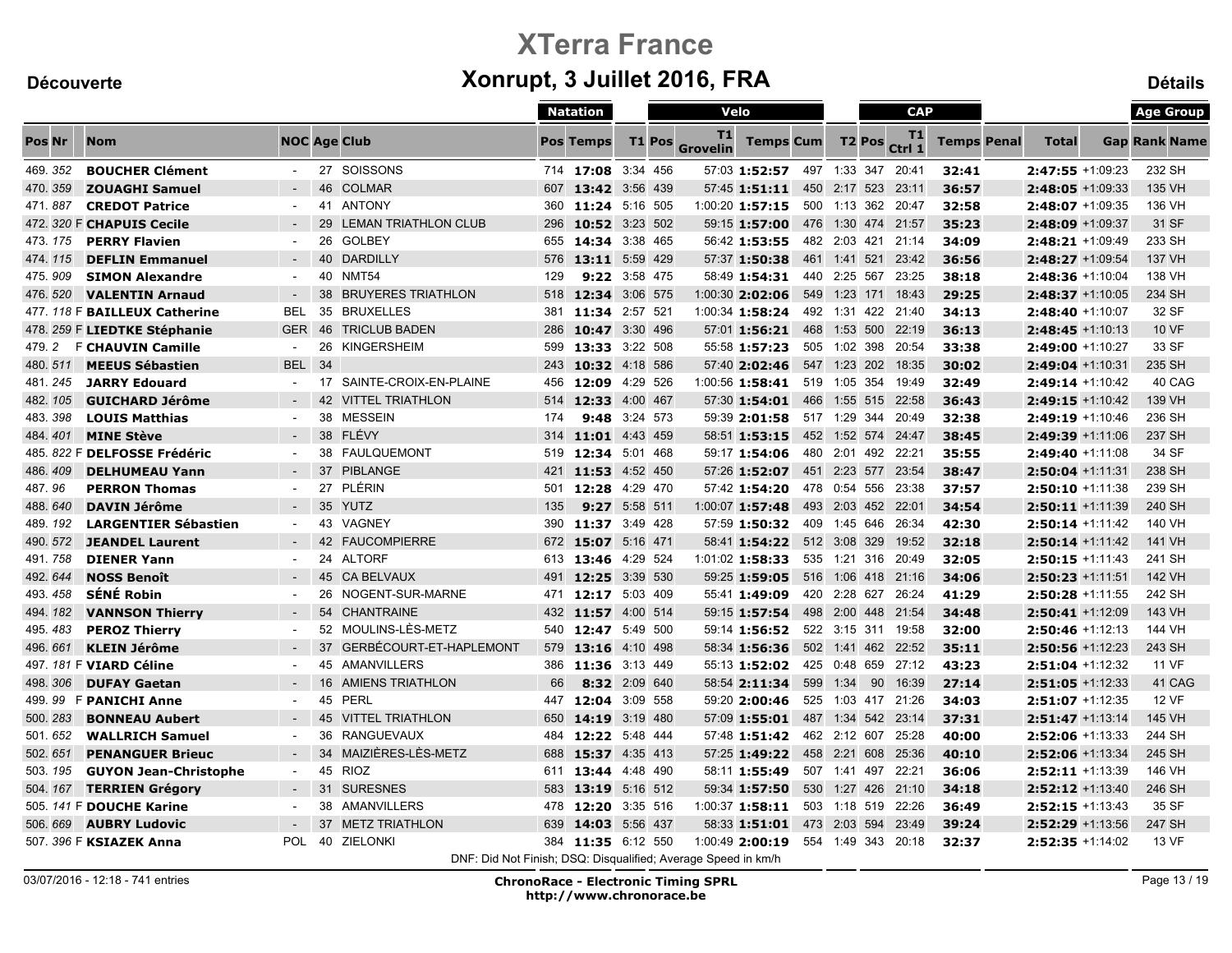|          |                                  |                     |                                                               |     | <b>Natation</b>    |               | Velo          |                |                                    |     | <b>CAP</b>   |               |                    |                    |                     | <b>Age Group</b>     |
|----------|----------------------------------|---------------------|---------------------------------------------------------------|-----|--------------------|---------------|---------------|----------------|------------------------------------|-----|--------------|---------------|--------------------|--------------------|---------------------|----------------------|
| Pos Nr   | <b>Nom</b>                       | <b>NOC Age Club</b> |                                                               |     | <b>Pos Temps</b>   |               | <b>T1 Pos</b> | T1<br>Grovelin | <b>Temps Cum</b>                   |     |              | <b>T2 Pos</b> | T1<br>Ctrl 1       | <b>Temps Penal</b> | <b>Total</b>        | <b>Gap Rank Name</b> |
| 508.88   | <b>CAURIER Pascal</b>            | <b>BEL</b>          | 49 ROUVROY                                                    |     | 406 11:44 5:10 434 |               |               |                | 57:03 1:50:57 439 1:54 653 26:17   |     |              |               |                    | 42:52              | $2:52:39$ +1:14:07  | 147 VH               |
| 509.479  | <b>HEURTAUX Jean-Luc</b>         | $\sim$              | 46 PULLIGNY                                                   |     | 565 13:02 6:28 474 |               |               |                | 59:29 1:54:29                      |     | 501 3:47 454 |               | 22:07              | 34:57              | $2:52:46 +1:14:13$  | 148 VH               |
| 510.253  | <b>ETIENNE Dany</b>              | $\sim$              | 42 VERDUN MEUSE TRIATHLON                                     | 711 | 16:50 5:13 486     |               |               |                | 57:53 1:55:32 546 1:22 404 20:29   |     |              |               |                    | 33:49              | $2:52:47 + 1:14:15$ | 149 VH               |
| 511.632  | <b>SIMEONI Frédéric</b>          | $\sim$              | 53<br><b>FESSENHEIM</b>                                       | 539 | 12:47 5:15 507     |               |               |                | 59:23 1:57:22                      |     |              |               | 520 1:53 485 21:50 | 35:42              | $2:53:01 + 1:14:29$ | 150 VH               |
| 512.861  | <b>NICAISE Nicolas</b>           | $\sim$              | 33 PULNOY                                                     | 184 |                    | 9:54 3:41 529 |               |                | 59:11 1:58:54                      |     |              |               | 483 1:30 592 24:16 | 39:17              | $2:53:19$ +1:14:47  | 248 SH               |
| 513, 340 | <b>CORNELIS Olivier</b>          | <b>BEL</b>          | 38 VRY                                                        |     | 665 14:54 4:06 491 |               |               |                | 1:00:08 1:55:50                    |     |              |               | 513 2:15 503 22:39 | 36:23              | $2:53:30 + 1:14:57$ | 249 SH               |
|          | 514. 150 F WOJCIECHOWSKI Aurélie | $\sim$              | 38 AYDOILLES                                                  |     | 443 12:02 3:23 600 |               |               |                | 1:01:32 2:04:17 576 1:15 353 20:25 |     |              |               |                    | 32:46              | $2:53:45 + 1:15:12$ | 36 SF                |
| 515, 356 | <b>TONNEAU Alban</b>             | $\sim$              | 26 SULLY-SUR-LOIRE                                            | 640 | 14:05 5:10 487     |               |               |                | $1:00:38$ 1:55:45                  |     |              |               | 515 2:07 510 22:44 | 36:36              | $2:53:45$ +1:15:12  | 250 SH               |
| 516, 406 | <b>FISCHER Fabrice</b>           | $\blacksquare$      | 36 AULNOIS-SUR-SEILLE                                         | 573 | 13:09              | 4:48 535      |               |                | 59:31 1:59:36                      |     |              |               | 545 1:54 433 21:36 | 34:28              | $2:53:56 + 1:15:23$ | 251 SH               |
|          | 517. 292 F BOUCHER Jessica       | <b>BEL</b>          | 28 TRISFAST                                                   |     | 499 12:28 4:06 603 |               |               |                | $1:02:41$ 2:04:26                  |     | 587 2:00 251 |               | 19:10              | 30:55              | $2:53:57 +1:15:25$  | 37 SF                |
| 518, 449 | <b>LEFLON Laurent</b>            |                     | 38 REIMS                                                      |     | 530 12:41 3:17 519 |               |               |                | 1:00:56 1:58:21                    |     |              |               | 506 1:43 553 23:25 | 37:55              | 2:53:59 +1:15:27    | 252 SH               |
|          | 519. 891 F BRETON Delphine       | $\sim$              | 33 ORLÉANS                                                    | 702 | 16:29 4:54 506     |               |               |                | 57:58 1:57:18                      |     |              |               | 563 1:04 427 20:21 | 34:21              | $2:54:08 + 1:15:36$ | 38 SF                |
| 520.468  | <b>HESTIN Dominique</b>          | $\sim$              | <b>ILLHAEUSERN</b><br>40                                      | 339 | 11:14 4:01 482     |               |               |                | 58:34 1:55:03                      |     | 463 1:39 638 |               | 26:34              | 42:13              | $2:54:11 + 1:15:39$ | 151 VH               |
|          | 521. 360 F GILLET Camille        | <b>BEL</b>          | 29 ROYAL LEAMINGTON SPA                                       | 209 | 10:08 4:39 580     |               |               |                | 58:10 2:02:30                      |     |              |               | 541 2:17 439 21:48 | 34:36              | $2:54:13 + 1:15:40$ | 39 SF                |
| 522.816  | <b>MATHIEU Thomas</b>            | $\blacksquare$      | 29 MOLSHEIM                                                   | 490 | 12:25 4:43 538     |               |               |                | 58:47 1:59:38                      |     |              |               | 534 1:59 481 22:26 | 35:34              | $2:54:20 + 1:15:47$ | 253 SH               |
| 523.717  | <b>TSCHUDY Norbert</b>           |                     | 35 BRETTEN                                                    | 311 | 10:59              | 4:37 448      |               |                | 59:14 1:51:57                      |     |              |               | 434 2:19 668 26:40 | 44:28              | $2:54:22 + 1:15:50$ | 254 SH               |
| 524.33   | <b>KAMINSKI Corwin</b>           | $\blacksquare$      | 16 BOUSSE                                                     | 663 | 14:49 4:54 503     |               |               |                | $1:00:30$ 1:57:00                  |     |              |               | 533 2:46 450 21:51 | 34:52              | 2:54:24 +1:15:51    | 42 CAG               |
| 525.495  | <b>BRELEST Marc-Antoine</b>      | $\sim$              | <b>CHAMPIGNEULLES</b><br>33                                   | 671 | 15:04 4:22 527     |               |               |                | 1:00:24 1:58:51                    |     |              |               | 556 1:28 455 20:44 | 34:58              | $2:54:44 + 1:16:12$ | 255 SH               |
| 526.426  | <b>BAHÉ Laurent</b>              | $\sim$              | <b>METZ TRIATHLON</b><br>39                                   | 387 | 11:36 4:52 517     |               |               |                | 58:48 1:58:13                      |     |              |               | 509 3:29 512 22:49 | 36:39              | $2:54:52 + 1:16:20$ | 256 SH               |
| 527.394  | <b>DRY Nicolas</b>               | $\sim$              | 35 STRASBOURG                                                 | 72  | 8:40               | 5:23 577      |               |                | 1:02:57 2:02:14                    |     |              |               | 529 1:03 543 23:51 | 37:32              | 2:54:52 +1:16:20    | 257 SH               |
| 528.247  | <b>AGNUS Gregory</b>             | $\sim$              | 33 FAINS-VÉEL                                                 | 468 | 12:15 4:05 576     |               |               |                | 1:03:23 2:02:10                    |     |              |               | 559 1:43 445 21:50 | 34:43              | $2:54:58 + 1:16:26$ | 258 SH               |
| 529.805  | <b>PETITJEAN Michael</b>         | $\sim$              | DOMMARTIN-LÈS-REMIREMONT<br>34                                | 300 | 10:54 4:08 610     |               |               |                | 58:32 2:05:10                      |     |              |               | 580 1:01 425 21:06 | 34:15              | $2:55:30 +1:16:58$  | 259 SH               |
| 530.14   | <b>BRUMAN Bertrand</b>           | $\sim$              | <b>SMAC TRIATHLON</b><br>34                                   | 287 | 10:48 3:38 481     |               |               |                | $1:01:30$ 1:55:02                  |     |              |               | 456 1:27 669 28:09 | 44:44              | $2:55:41$ +1:17:08  | 260 SH               |
| 531.94   | <b>F CASTEL Meghan</b>           |                     | LES TRITONS MELDOIS<br>16                                     | 30  | 7:49               | 2:03 596      |               |                | 58:35 2:03:43                      | 496 |              |               | 1:47 614 27:15     | 40:23              | $2:55:46 + 1:17:14$ | 7 CAF                |
| 532.411  | <b>CHIPOT Pierre</b>             | $\sim$              | 26 LAXOU                                                      | 708 | 16:43 3:12 469     |               |               |                | $1:01:33$ 1:54:17                  |     |              |               | 504 2:10 596 24:57 | 39:24              | $2:55:48 + 1:17:16$ | 261 SH               |
| 533, 412 | <b>ROBIN Alexis</b>              | $\sim$              | 28 LAXOU                                                      | 276 | 10:43              | 4:09 591      |               |                | $1:01:50$ 2:03:17                  | 555 |              |               | 1:11 506 22:00     | 36:28              | $2:55:49 +1:17:16$  | 262 SH               |
| 534.548  | <b>BIGOT Jean-Marie</b>          | $\blacksquare$      | 55 AY                                                         | 630 | 13:59              | 5:34 528      |               |                | 58:44 1:58:54                      |     |              |               | 558 1:58 475 22:12 | 35:24              | $2:55:50 + 1:17:18$ | 152 VH               |
|          | 535. 254 F SIMON Camille         | $\sim$              | 23 TRI LANEUVEUVILLE                                          |     | 439 12:01 3:06 597 |               |               |                | 1:03:44 2:03:56                    |     |              |               | 565 1:12 483 21:54 | 35:40              | 2:55:57 +1:17:24    | 40 SF                |
| 536.371  | <b>BUFFET Patrick</b>            | <b>BEL</b>          | 55 NAMUR                                                      |     | 636 14:03 5:31 510 |               |               |                | 1:02:15 1:57:48                    |     |              |               | 543 1:32 527 23:17 | 37:02              | $2:55:58 +1:17:26$  | 153 VH               |
| 537.619  | <b>HUMBERT Fabien</b>            | $\sim$              | 35 MOYENMOUTIER                                               |     | 412 11:47 5:22 611 |               |               |                | 59:24 2:05:14                      |     |              |               | 600 2:38 255 19:18 | 30:56              | $2:55:59$ +1:17:27  | 263 SH               |
| 538, 832 | <b>BRISSÉ Fabien</b>             | $\sim$              | 23 POMPIERRE                                                  | 679 | 15:21 4:27 478     |               |               |                | 58:06 1:54:56                      |     |              |               | 511 1:45 600 24:38 | 39:34              | 2:56:06 +1:17:34    | 264 SH               |
|          | 539. 226 F <b>HOYER Cécile</b>   | $\sim$              | 28 STADE POITEVIN TRIATHLON                                   | 404 | 11:43 3:12 604     |               |               |                | 1:04:28 2:04:32                    |     |              |               | 574 2:00 442 21:23 | 34:40              | $2:56:10 + 1:17:37$ | 41 SF                |
|          | 540. 707 F POIREL Céline         | $\sim$              | <b>SEZANNE TRIATHLON</b><br>43                                | 138 | 9:30               | 3:20 570      |               |                | 1:00:20 2:01:54                    |     |              |               | 510 1:34 606 25:08 | 39:57              | $2:56:16 + 1:17:43$ | 14 VF                |
| 541.896  | <b>OUARENGHI Mathieu</b>         | $\sim$              | 33 MAIDIÈRES                                                  | 398 | 11:40 5:13 607     |               |               |                | 1:03:39 2:04:50                    |     |              |               | 597 1:05 410 21:29 | 33:55              | $2:56:44 + 1:18:12$ | 265 SH               |
| 542.734  | <b>PEREIRA Raphael</b>           | $\sim$              | 37 AGINCOURT                                                  | 580 | 13:17 6:18 602     |               |               |                | 1:03:41 2:04:24                    |     | 607 2:24 228 |               | 19:05              | 30:26              | 2:56:52 +1:18:20    | 266 SH               |
| 543.46   | <b>PY Maxime</b>                 |                     | 42 KOLBSHEIM                                                  | 192 | 10:00 3:57 587     |               |               |                | 1:01:01 2:02:46                    |     |              |               | 532 2:35 544 23:36 | 37:33              | $2:56:54 +1:18:21$  | 154 VH               |
| 544.172  | <b>ROHRER André</b>              | $\sim$              | MANONCOURT-EN-VERMOIS<br>40                                   | 566 | 13:04 6:33 533     |               |               |                | 56:49 1:59:28                      |     |              |               | 566 2:40 472 22:20 | 35:21              | $2:57:08 +1:18:35$  | 155 VH               |
| 545.68   | <b>BONTEMPS Nathaniel</b>        |                     | 42 AYDOILLES                                                  | 425 | 11:55              | 5:30 523      |               |                | 58:49 1:58:26                      |     | 524 1:39 601 |               | 25:20              | 39:37              | 2:57:08 +1:18:36    | 156 VH               |
| 546.451  | <b>MAIRE Gilles</b>              | $\sim$              | 59 METZ                                                       |     | 684 15:26 5:05 499 |               |               |                | 59:21 1:56:50                      |     |              |               | 542 2:18 541 23:03 | 37:31              | $2:57:11 + 1:18:39$ | 157 VH               |
|          |                                  |                     | DNF: Did Not Finish; DSQ: Disqualified; Average Speed in km/h |     |                    |               |               |                |                                    |     |              |               |                    |                    |                     |                      |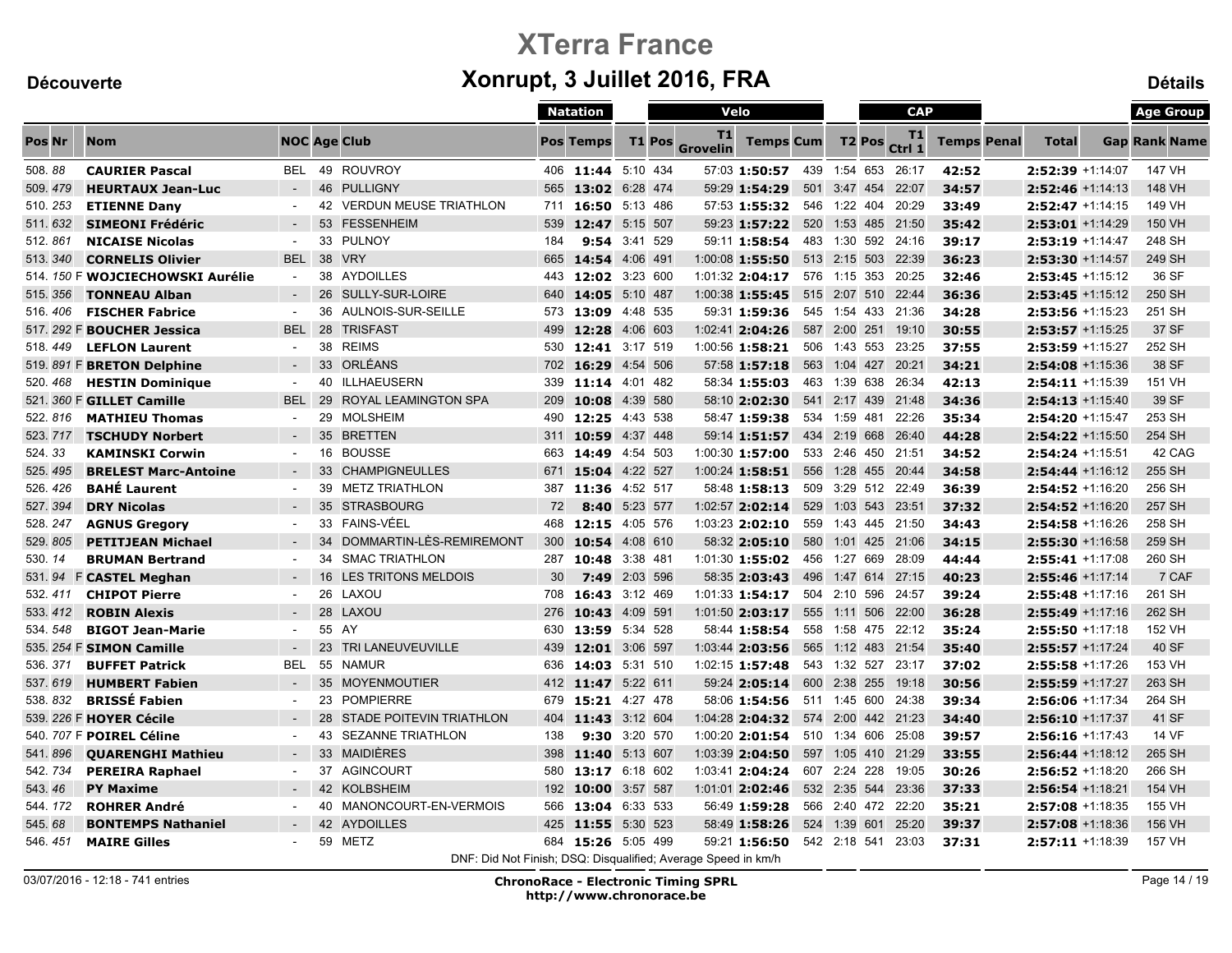|               |                                  |                          |    |                                                               |     | <b>Natation</b>    |            |        |                       | Velo                               |     | <b>CAP</b>   |                    |                    |                    |                     | <b>Age Group</b>    |                      |
|---------------|----------------------------------|--------------------------|----|---------------------------------------------------------------|-----|--------------------|------------|--------|-----------------------|------------------------------------|-----|--------------|--------------------|--------------------|--------------------|---------------------|---------------------|----------------------|
| <b>Pos Nr</b> | <b>Nom</b>                       |                          |    | <b>NOC Age Club</b>                                           |     | <b>Pos Temps</b>   |            | T1 Pos | T1<br><b>Grovelin</b> | <b>Temps Cum</b>                   |     |              | T <sub>2</sub> Pos | T1<br>Ctrl 1       | <b>Temps Penal</b> | <b>Total</b>        |                     | <b>Gap Rank Name</b> |
| 547.802       | <b>MITSCHLER Vincent</b>         |                          |    | 31 RIBEAUVILLE                                                | 291 | 10:49 4:50 484     |            |        |                       | 59:16 1:55:16 471 2:57 657 28:12   |     |              |                    |                    | 43:19              | 2:57:13 +1:18:41    |                     | 267 SH               |
| 548, 737      | <b>BOESCH Arnaud</b>             |                          |    | 31 RIBEAUVILLE                                                |     | 411 11:47          | 4:09 546   |        |                       | $1:01:40$ 2:00:14                  |     | 527 2:17     |                    | 575 24:09          | 38:46              |                     | $2:57:14 + 1:18:42$ | 268 SH               |
|               | 549. 106 F FAGOT-GANDET Florence | $\blacksquare$           | 29 | <b>STRASBOURG</b>                                             | 556 | 12:58 5:24 531     |            |        |                       | 59:26 1:59:07                      |     |              |                    | 544 1:49 554 23:03 | 37:56              | $2:57:16 + 1:18:43$ |                     | 42 SF                |
| 550.689       | <b>NICLOU Tristan</b>            | $\sim$                   | 31 | CLERMONT-FERRAND                                              | 201 | 10:04 5:45 542     |            |        |                       | 59:10 1:59:46                      |     |              |                    | 523 2:26 593 24:23 | 39:18              |                     | $2:57:21$ +1:18:49  | 269 SH               |
| 551.571       | <b>LEPAGE Benoît</b>             | $\blacksquare$           |    | 40 VILLERS-LÈS-NANCY                                          | 593 | 13:29              | 6:20 534   |        |                       | 1:00:44 1:59:28                    |     |              |                    | 569 2:36 478 22:42 | 35:27              |                     | $2:57:22 + 1:18:49$ | 158 VH               |
| 552.452       | <b>ALONSO François</b>           | $\sim$                   |    | 49 MONTIGNY-LÈS-METZ                                          | 379 | 11:33 6:01 483     |            |        |                       | $1:01:18$ 1:55:12                  |     |              |                    | 489 2:26 642 26:32 | 42:21              |                     | $2:57:34 +1:19:02$  | 159 VH               |
|               | 553. 831 F WAGNER Marie-Eve      | $\sim$                   | 29 | BURNHAUPT-LE-BAS                                              |     | 485 12:23 4:06 539 |            |        |                       | 1:01:58 1:59:41                    |     |              |                    | 528 1:54 598 25:00 | 39:30              |                     | 2:57:36 +1:19:03    | 43 SF                |
| 554, 854      | <b>BRIALLART Patrick</b>         | $\overline{\phantom{a}}$ |    | 58 A A S FRESNES TRIATHLON                                    | 691 | 15:46 4:00 541     |            |        |                       | $1:01:14$ 1:59:44                  | 575 |              |                    | 1:37 511 23:11     | 36:38              |                     | $2:57:47$ +1:19:14  | 160 VH               |
| 555.242       | <b>DEHOVE Simon</b>              | $\sim$                   |    | 29 VERDUN                                                     | 600 | 13:34 4:09 599     |            |        |                       | 1:02:06 2:04:15                    |     | 598 1:00 447 |                    | 22:54              | 34:47              |                     | $2:57:47 + 1:19:15$ | 270 SH               |
| 556, 466      | <b>GOBI Alexandre</b>            | $\sim$                   |    | 21 DIEUZE                                                     | 594 | 13:30 3:31 518     |            |        |                       | $1:00:42$ 1:58:13                  |     |              |                    | 518 2:13 611 25:09 | 40:20              |                     | $2:57:48 + 1:19:16$ | 271 SH               |
| 557.683       | <b>KELLER Daniel</b>             | $\blacksquare$           |    | 55 FAST GUEBWILLER                                            | 564 | 13:02 4:29 515     |            |        |                       | 59:37 1:57:55                      |     |              |                    | 521 1:37 619 25:58 | 40:45              |                     | $2:57:50 +1:19:18$  | 161 VH               |
|               | 558. 365 F BOIZET Mélanie        | $\sim$                   |    | 27 MAGSTATT-LE-BAS                                            | 507 | 12:30              | 3:27 566   |        |                       | 59:54 2:01:13                      | 538 |              |                    | 1:43 582 23:01     | 38:58              | $2:57:53 + 1:19:21$ |                     | 44 SF                |
| 559.364       | <b>BURTZ Julien</b>              | $\sim$                   |    | 28 MAGSTATT-LE-BAS                                            | 196 | 10:01              | 5:57 560   |        |                       | 56:22 2:00:58                      |     | 537 2:53 557 |                    | 22:06              | 38:02              | $2:57:53 + 1:19:21$ |                     | 272 SH               |
| 560, 353      | <b>CLEMENCEAU Vivien</b>         |                          |    | 27 SULLY-SUR-LOIRE                                            | 574 | 13:10 6:42 525     |            |        |                       | 1:03:49 1:58:40                    |     |              |                    | 561 1:27 559 23:46 | 38:04              |                     | $2:58:05 +1:19:33$  | 273 SH               |
| 561.137       | <b>THOMAS Andrew</b>             | <b>GBR</b>               |    | 47 NONE                                                       | 435 | 11:58 4:28 547     |            |        |                       | 1:01:05 2:00:15                    |     |              |                    | 531 3:24 558 23:21 | 38:04              | 2:58:12 +1:19:39    |                     | 162 VH               |
| 562.199       | <b>KOCH Benoît</b>               | $\blacksquare$           |    | 41 NANCY                                                      | 538 | 12:47 5:22 579     |            |        |                       | $1:00:57$ 2:02:24                  |     |              |                    | 581 2:31 465 22:27 | 35:16              | $2:58:21 + 1:19:48$ |                     | 163 VH               |
| 563.403       | <b>DECONINCK Franck</b>          | $\blacksquare$           | 38 | CATTENOM                                                      | 563 | 13:02 4:48 561     |            |        |                       | $1:02:05$ 2:01:03                  |     |              |                    | 564 2:27 525 23:06 | 37:01              |                     | 2:58:22 +1:19:50    | 274 SH               |
|               | 564. 308 F PINEL Marion          | $\sim$                   | 29 | ANNEMASSE                                                     | 451 | 12:07 5:00 545     |            |        |                       | $1:01:11$ 2:00:10                  | 540 |              |                    | 1:11 604 24:55     | 39:53              |                     | $2:58:24 +1:19:52$  | 45 SF                |
| 565.528       | <b>BOUR Christophe</b>           | $\sim$                   | 41 | PORCELETTE                                                    | 511 | 12:31 6:12 554     |            |        |                       | 1:01:28 2:00:36                    |     | 571 2:50 501 |                    | 22:34              | 36:15              |                     | $2:58:27 +1:19:55$  | 164 VH               |
| 566.29        | <b>PETIT Eric</b>                | $\sim$                   |    | 49 CHALEZEULE                                                 | 698 | 16:11 6:49 495     |            |        |                       | 58:57 1:56:21                      |     |              |                    | 572 1:46 545 23:24 | 37:36              | $2:58:44 + 1:20:11$ |                     | 165 VH               |
| 567.820       | <b>GRISLAIN Bastien</b>          | <b>BEL</b>               | 29 | <b>BEAURAING</b>                                              | 306 | 10:57 4:14 592     |            |        |                       | 1:04:02 2:03:20                    |     |              |                    | 560 2:07 561 23:35 | 38:07              |                     | $2:58:46 + 1:20:14$ | 275 SH               |
|               | 568. 859 F GENDRIER Ludivine     | $\blacksquare$           | 24 | ASPTT ORLÉANS TRIATHLON                                       | 305 | 10:57 3:04 654     |            |        |                       | 1:01:45 2:13:40                    |     |              |                    | 628 0:47 229 19:33 | 30:27              | 2:58:55 +1:20:23    |                     | 46 SF                |
| 569.814       | <b>GILLET Aurélien</b>           | <b>BEL</b>               | 33 | <b>WATERLOO</b>                                               | 535 | 12:46 6:06 520     |            |        |                       | 59:56 1:58:24                      |     | 539 2:43 587 |                    | 24:54              | 39:03              |                     | 2:59:04 +1:20:31    | 276 SH               |
|               | 570. 238 F ARNOULD Emilie        | $\sim$                   | 16 | BASSE-SUR-LE-RUPT                                             | 310 | 10:59 4:09 489     |            |        |                       | 1:00:05 1:55:48                    |     |              |                    | 472 1:23 677 29:37 | 46:47              | $2:59:08 + 1:20:36$ |                     | 8 CAF                |
|               | 571. 770 F PETIT Virginie        | $\blacksquare$           | 29 | <b>WATTWILLER</b>                                             | 590 | 13:27 4:05 552     |            |        |                       | 1:00:41 2:00:23                    |     |              |                    | 553 1:43 599 24:15 | 39:33              |                     | 2:59:12 +1:20:40    | 47 SF                |
| 572.705       | <b>AUVRAY Nicolas</b>            | $\sim$                   |    | 42 PARIS-20E-ARRONDISSEMENT                                   | 646 | 14:14 5:14 572     |            |        |                       | 1:03:14 2:01:56                    |     |              |                    | 591 1:34 502 23:10 | 36:19              |                     | $2:59:21 + 1:20:48$ | 166 VH               |
| 573.86        | <b>JOLAIN Gilles</b>             | $\blacksquare$           |    | 47 HOUDELMONT                                                 | 668 | 15:00              | 5:07 477   |        |                       | 59:54 1:54:50                      |     | 514 2:27 634 |                    | 26:00              | 42:00              | 2:59:25 +1:20:53    |                     | 167 VH               |
| 574.603       | <b>NURDIN Yannick</b>            | $\sim$                   |    | 35 RAON-AUX-BOIS                                              |     | 516 12:33 6:38 613 |            |        |                       | 1:02:53 2:06:00                    |     |              |                    | 612 1:59 323 20:59 | 32:14              | 2:59:26 +1:20:54    |                     | 277 SH               |
| 575.556       | <b>FORT Enzo</b>                 | $\blacksquare$           |    | 16 RAVES                                                      |     | 231 10:24 3:17 609 |            |        |                       | 55:24 2:04:54                      |     |              |                    | 562 3:01 551 21:49 | 37:49              | 2:59:27 +1:20:54    |                     | 43 CAG               |
| 576.387       | <b>BOUGON Alexis</b>             | $\sim$                   | 31 | <b>PARIS</b>                                                  | 367 | 11:29 6:03 583     |            |        |                       | $1:02:33$ 2:02:39                  |     |              |                    | 579 2:15 526 24:23 | 37:02              | $2:59:30 + 1:20:57$ |                     | 278 SH               |
| 577.126       | <b>GINOLFI Anthony</b>           | $\sim$                   | 41 | <b>TRIATHLON CLUB ST AVOLD</b>                                | 694 | 15:59              | 5:16 548   |        |                       | $1:02:09$ 2:00:15                  |     |              |                    | 593 1:49 499 23:14 | 36:12              | 2:59:34 +1:21:01    |                     | 168 VH               |
|               | 578. 634 F VILFROY Eugénie       | $\overline{\phantom{a}}$ | 26 | <b>REIMS</b>                                                  | 364 | 11:26 4:03 626     |            |        |                       | $1:04:11$ 2:08:10                  |     |              |                    | 604 1:57 414 21:05 | 33:59              |                     | $2:59:37 + 1:21:05$ | 48 SF                |
| 579, 108      | <b>LINSMEAU Alain</b>            | <b>BEL</b>               |    | 58 FLÉRON                                                     | 735 | 20:13 4:32 457     |            |        |                       | 58:58 1:53:08                      |     |              |                    | 552 1:27 615 25:15 | 40:25              |                     | $2:59:47 + 1:21:15$ | 169 VH               |
| 580.592       | <b>KISSELBERGER Cédric</b>       | $\sim$                   |    | 28 RIEDISHEIM                                                 | 567 | 13:05 6:35 563     |            |        |                       | $1:04:02$ 2:01:08                  |     |              |                    | 586 0:58 560 23:37 | 38:05              |                     | $2:59:53 + 1:21:20$ | 279 SH               |
| 581.310       | <b>PY Nicolas</b>                | $\sim$                   |    | 38 FROIDECONCHE                                               | 282 | 10:45 4:54 595     |            |        |                       | 1:00:27 2:03:28                    |     | 567 2:30 566 |                    | 24:19              | 38:18              | 2:59:57 +1:21:24    |                     | 280 SH               |
| 582.584       | <b>LE BUREL Erwann</b>           |                          |    | 34 ROSSELANGE                                                 | 466 | 12:15 6:09 578     |            |        |                       | 1:01:54 2:02:21                    | 585 |              |                    | 1:34 547 23:10     | 37:39              |                     | $3:00:01 + 1:21:29$ | 281 SH               |
|               | 583. 380 F GODEFROY Julie        | $\sim$                   |    | 27 TRITYC                                                     |     | 553 12:57 7:00 532 |            |        |                       | 1:00:48 1:59:26 573 1:26 602 24:55 |     |              |                    |                    | 39:42              | $3:00:33 + 1:22:01$ |                     | 49 SF                |
| 584.648       | <b>SERBY Pascal</b>              |                          |    | 55 BLÉNOD-LÈS-PONT-À-MOUSSON                                  | 612 | 13:46              | $3:11$ 619 |        |                       | 56:25 2:07:17                      | 609 |              |                    | 1:48 438 22:08     | 34:35              |                     | $3:00:38 + 1:22:06$ | 170 VH               |
| 585.901       | <b>NAVARRE Eric</b>              | $\sim$                   |    | 42 VILLAVARD                                                  | 598 | 13:33 4:52 559     |            |        |                       | 1:02:32 2:00:50                    |     |              |                    | 568 1:41 616 25:07 | 40:29              | 3:01:26 +1:22:54    |                     | 171 VH               |
|               |                                  |                          |    | DNF: Did Not Finish; DSQ: Disqualified; Average Speed in km/h |     |                    |            |        |                       |                                    |     |              |                    |                    |                    |                     |                     |                      |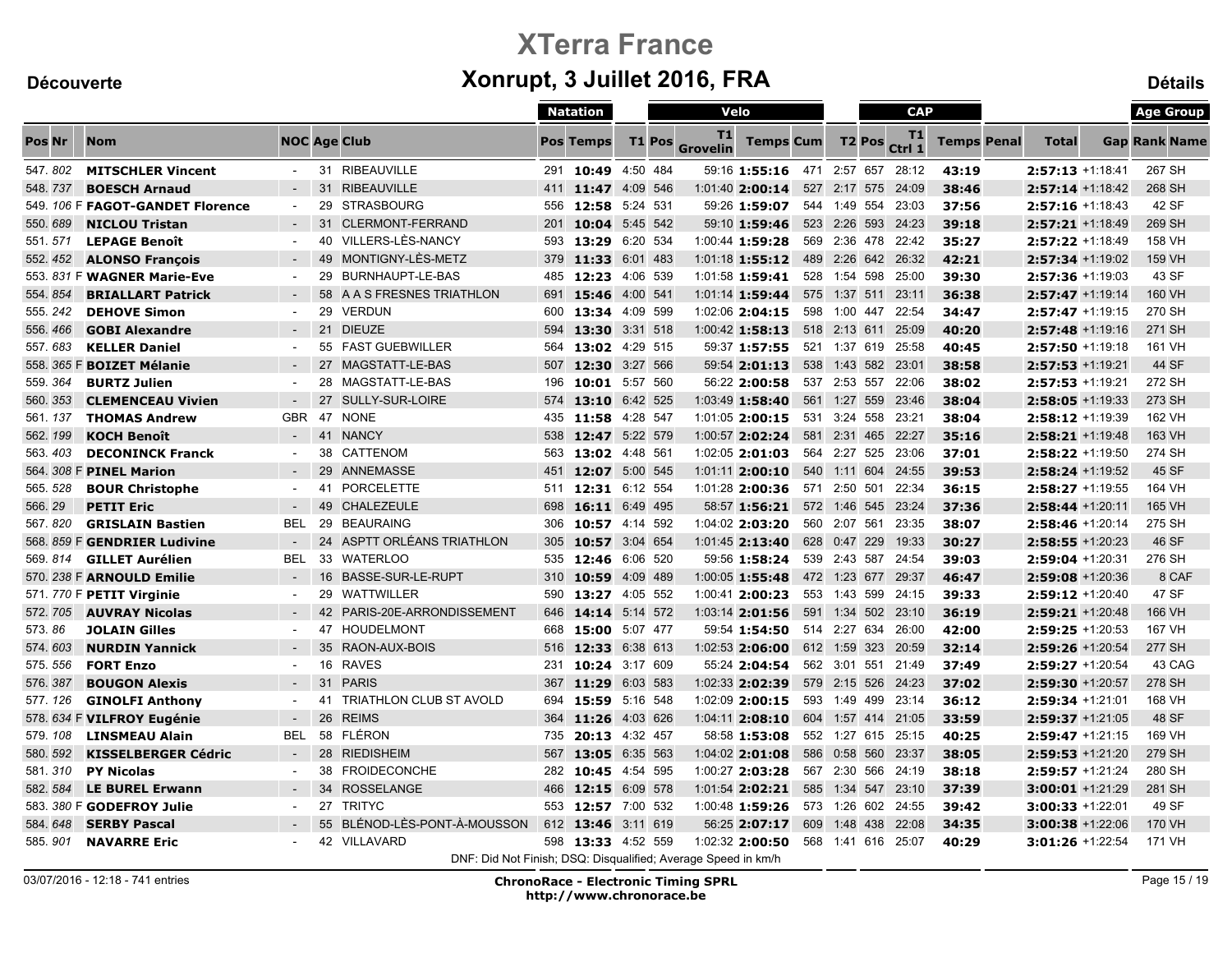|          |                                   |                     |    |                                                               |     | <b>Natation</b>    |          | Velo   |                       |                                    |     |              | <b>CAP</b> |                     |                    |                     | <b>Age Group</b>     |
|----------|-----------------------------------|---------------------|----|---------------------------------------------------------------|-----|--------------------|----------|--------|-----------------------|------------------------------------|-----|--------------|------------|---------------------|--------------------|---------------------|----------------------|
| Pos Nr   | <b>Nom</b>                        | <b>NOC Age Club</b> |    |                                                               |     | <b>Pos Temps</b>   |          | T1 Pos | T1<br><b>Grovelin</b> | <b>Temps Cum</b>                   |     |              |            | T1<br>T2 Pos Ctrl 1 | <b>Temps Penal</b> | <b>Total</b>        | <b>Gap Rank Name</b> |
| 586.549  | <b>DONCK Alexandre</b>            | <b>BEL</b>          | 36 | <b>BEERSEL</b>                                                |     | 577 13:15 5:19 564 |          |        |                       | 1:03:04 2:01:10                    |     | 577 2:21 597 |            | 23:36               | 39:25              | $3:01:32 +1:23:00$  | 282 SH               |
| 587.243  | <b>JARRY Laurent</b>              | $\sim$              | 45 | SAINTE-CROIX-EN-PLAINE                                        |     | 548 12:54 5:27 593 |          |        |                       | $1:03:12$ 2:03:21                  | 595 |              |            | 1:34 571 24:00      | 38:25              | $3:01:42 + 1:23:10$ | 172 VH               |
| 588.761  | <b>CREMMEL Laurent</b>            | $\sim$              | 34 | <b>OTTERSWILLER</b>                                           |     | 621 13:51 6:18 553 |          |        |                       | 1:03:02 2:00:25                    |     |              |            | 582 2:20 578 23:52  | 38:50              | $3:01:47 + 1:23:14$ | 283 SH               |
| 589.836  | <b>TARRONI Alessandro</b>         | <b>ITA</b>          | 31 | MAISONS-LAFFITTE                                              | 378 | 11:32 6:55 581     |          |        |                       | $1:03:40$ 2:02:38                  | 588 |              |            | 4:09 517 22:54      | 36:47              | $3:02:03 + 1:23:31$ | 284 SH               |
| 590.629  | <b>CARVALHO Jean-Paul</b>         | <b>LUX</b>          | 45 | ESCH-SUR-ALZETTE                                              | 719 | 17:27 6:32 504     |          |        |                       | 58:15 1:57:11                      |     |              |            | 589 2:36 583 25:12  | 38:58              | $3:02:47$ +1:24:14  | 173 VH               |
| 591, 373 | <b>ORSI Brice</b>                 | $\sim$              | 38 | <b>PIBLANGE</b>                                               |     | 675 15:12 5:49 549 |          |        |                       | $1:01:40$ 2:00:17                  |     |              |            | 590 2:13 589 25:15  | 39:15              | $3:02:48 + 1:24:15$ | 285 SH               |
| 592.767  | <b>BAZARD Francis</b>             | $\sim$              | 49 | <b>THIONVILLE</b>                                             | 726 | 18:06 4:49 537     |          |        |                       | 1:00:58 1:59:37                    |     |              |            | 601 2:06 563 24:09  | 38:09              | $3:02:48 + 1:24:16$ | 174 VH               |
|          | 593. 70 F JUNG Johanna            | $\sim$              | 26 | <b>VALLEROY</b>                                               | 561 | 13:01 4:10 556     |          |        |                       | 1:01:44 2:00:41                    | 550 |              |            | 1:39 658 27:12      | 43:19              | 3:02:51 +1:24:19    | 50 SF                |
|          | 594. 378 F GRZYWACZ Agnieszka     | <b>POL</b>          | 35 | <b>KRAKÓW</b>                                                 |     | 532 12:43 5:16 551 |          |        |                       | 1:00:52 2:00:20                    |     |              |            | 557 2:06 644 26:33  | 42:28              | 3:02:54 +1:24:22    | 51 SF                |
|          | 595. 679 F DABRAINVILLE Stéphanie | $\sim$              | 29 | ASPTT MULHOUSE TRIATHLON                                      | 368 | 11:29 4:34 638     |          |        |                       | $1:02:54$ 2:11:23                  |     |              |            | 624 1:30 413 21:09  | 33:57              | $3:02:55 + 1:24:23$ | 52 SF                |
| 596.273  | <b>LEGRAS Jacques</b>             | $\sim$              | 49 | DOMBASLE-SUR-MEURTHE                                          | 707 | 16:42 5:10 543     |          |        |                       | 1:01:47 1:59:51                    |     |              |            | 596 2:55 568 24:35  | 38:19              | $3:02:59 + 1:24:26$ | 175 VH               |
| 597.719  | <b>BOEHLER Jean</b>               | $\blacksquare$      | 31 | <b>SCAT SELESTAT</b>                                          | 255 | 10:37              | 3:45 594 |        |                       | 1:02:55 2:03:25                    | 548 |              |            | 2:13 654 25:51      | 43:02              | $3:03:04 + 1:24:32$ | 286 SH               |
|          | 598. 344 F HUSSON Sophie          | $\blacksquare$      | 30 | <b>TEC EPINAL</b>                                             | 395 | 11:39 4:10 667     |          |        |                       | 1:05:27 2:15:35                    |     |              |            | 647 1:29 212 18:50  | 30:11              | $3:03:06 + 1:24:33$ | 53 SF                |
| 599.27   | <b>KAMINSKI Philippe</b>          | $\blacksquare$      | 47 | <b>TRITYC</b>                                                 |     | 661 14:43 5:02 614 |          |        |                       | $1:03:45$ 2:06:20                  |     |              |            | 617 1:47 471 21:47  | 35:21              | $3:03:15 + 1:24:43$ | 176 VH               |
| 600.326  | <b>DELANZY Johnny</b>             | $\sim$              | 28 | <b>NANCY</b>                                                  |     | 482 12:22 3:46 557 |          |        |                       | 56:49 2:00:46                      |     |              |            | 536 2:13 665 25:18  | 44:20              | $3:03:28 + 1:24:56$ | 287 SH               |
| 601.664  | <b>SIEGEL-KOLB Dylan</b>          |                     | 21 | <b>RIEDSELTZ</b>                                              | 686 | 15:33 5:31 584     |          |        |                       | $1:04:17$ 2:02:43                  | 606 |              |            | 1:30 565 24:27      | 38:14              | $3:03:33 + 1:25:00$ | 288 SH               |
| 602.49   | <b>LUKAS Olivier</b>              | $\sim$              | 42 | <b>VIVIERS</b>                                                | 547 | 12:52 6:43 571     |          |        |                       | 1:01:45 2:01:56                    |     |              |            | 594 3:04 585 23:31  | 38:59              | 3:03:36 +1:25:03    | 177 VH               |
| 603.342  | <b>NAVARRE Nicolas</b>            | $\sim$              | 30 | MONTOIRE-SUR-LE-LOIR                                          | 658 | 14:36 4:25 601     |          |        |                       | $1:01:08$ 2:04:21                  | 603 |              |            | 1:20 579 24:23      | 38:53              | $3:03:36 + 1:25:04$ | 289 SH               |
| 604.370  | <b>CABARET Pierre</b>             | $\sim$              | 28 | <b>HAUBOURDIN</b>                                             | 128 | 9:22 6:08 634      |          |        |                       | 1:00:58 2:10:42 619 2:05 473 22:25 |     |              |            |                     | 35:22              | 3:03:42 +1:25:09    | 290 SH               |
| 605.703  | <b>ROLLING Lionel</b>             |                     | 29 | <b>WANGEN</b>                                                 | 568 | 13:05 5:35 555     |          |        |                       | 1:00:40 2:00:38                    |     |              |            | 570 3:04 629 26:28  | 41:40              | $3:04:05 + 1:25:32$ | 291 SH               |
| 606.263  | <b>BAILLY Ludovic</b>             | $\mathbf{r}$        |    | 40 AUBERGENVILLE                                              |     | 355 11:21 4:41 513 |          |        |                       | 1:00:29 1:57:52 499 1:38 683 31:06 |     |              |            |                     | 48:35              | 3:04:09 +1:25:37    | 178 VH               |
| 607.351  | <b>BAISE Jonathan</b>             |                     | 36 | <b>NOMPATELIZE</b>                                            | 693 | 15:54 3:30 574     |          |        |                       | 1:03:56 2:02:04                    | 592 |              |            | 1:51 621 25:28      | 41:02              | $3:04:25 + 1:25:52$ | 292 SH               |
|          | 608. 723 F KRIEGER Deborah        | $\sim$              | 26 | RÉMERING-LÈS-PUTTELANGE                                       | 299 | 10:53              | 4:57 608 |        |                       | $1:01:32$ 2:04:52                  |     |              |            | 584 1:04 649 26:22  | 42:44              | 3:04:32 +1:26:00    | 54 SF                |
| 609.438  | <b>D'HABIT Valentin</b>           |                     | 17 | <b>VITTEL</b>                                                 | 587 | 13:23 6:15 661     |          |        |                       | 1:03:31 2:15:00                    |     |              |            | 665 1:55 116 17:50  | 28:04              | $3:04:38 + 1:26:06$ | 44 CAG               |
| 610.681  | <b>PIETERS Wouter</b>             | <b>BEL</b>          | 34 | <b>WAREGEM</b>                                                | 705 | 16:41 5:43 588     |          |        |                       | 1:01:54 2:02:54 613 2:18 530 23:28 |     |              |            |                     | 37:10              | $3:04:48 + 1:26:16$ | 293 SH               |
| 611.161  | <b>CLOLUS Jérémy</b>              | $\sim$              |    | 32 SAPOIS                                                     | 721 | 17:34              | 5:41 585 |        |                       | 1:01:08 2:02:44                    | 616 |              |            | 1:46 534 23:46      | 37:13              | $3:05:00 + 1:26:28$ | 294 SH               |
| 612.732  | <b>LAZARUS Guillaume</b>          | $\blacksquare$      | 32 | SAINT-JEAN-SAVERNE                                            | 589 | 13:25 5:48 668     |          |        |                       | 1:04:22 2:15:39                    |     |              |            | 670 1:31 146 18:03  | 28:52              | $3:05:17 + 1:26:45$ | 295 SH               |
| 613.332  | <b>BOUR Richard</b>               | $\sim$              | 35 | <b>JŒUF</b>                                                   | 139 | 9:30 5:59 605      |          |        |                       | 1:03:49 2:04:34                    |     |              |            | 578 2:35 650 26:46  | 42:45              | $3:05:25 + 1:26:53$ | 296 SH               |
| 614.663  | <b>EME Quentin</b>                | $\blacksquare$      | 19 | <b>RIEDSELTZ</b>                                              | 669 | 15:00 6:54 625     |          |        |                       | 1:03:32 2:07:58                    |     |              |            | 637 1:29 419 21:38  | 34:07              | 3:05:30 +1:26:58    | 20 JUH               |
| 615.780  | <b>LE GAGNE Eric</b>              | $\sim$              | 53 | <b>NANCY</b>                                                  | 510 | 12:31 4:17 562     |          |        |                       | $1:03:20$ 2:01:04                  |     |              |            | 551 1:58 673 28:10  | 45:44              | $3:05:36 + 1:27:04$ | 179 VH               |
|          | 616. 212 F MANDRACCHIA Sylvia     | $\sim$              | 43 | <b>VITROLLES TRIATHLON</b>                                    | 285 | 10:47 3:45 650     |          |        |                       | 1:04:39 2:13:30                    |     |              |            | 630 1:14 514 23:23  | 36:42              | $3:06:00 + 1:27:28$ | <b>15 VF</b>         |
| 617.659  | <b>ROYER Ludovic</b>              | <b>BEL</b>          | 35 | CHAUDFONTAINE                                                 | 428 | 11:55 6:39 624     |          |        |                       | 1:02:21 2:07:56                    |     |              |            | 620 3:04 505 22:51  | 36:26              | $3:06:02 + 1:27:30$ | 297 SH               |
| 618, 417 | <b>PROVINS Sébastien</b>          | $\sim$              | 43 | <b>NANCY</b>                                                  | 700 | 16:22 5:34 569     |          |        |                       | 1:05:16 2:01:47                    |     |              |            | 605 2:00 613 26:01  | 40:21              | $3:06:07 + 1:27:35$ | 180 VH               |
| 619.504  | <b>REINBOLD Gilles</b>            | $\sim$              | 35 | <b>SCHILTIGHEIM</b>                                           | 673 | 15:09 4:35 615     |          |        |                       | $1:03:57$ 2:06:25                  |     |              |            | 618 2:05 570 24:08  | 38:23              | $3:06:38 + 1:28:05$ | 298 SH               |
| 620. 702 | <b>CONRARD Jérôme</b>             | $\sim$              | 30 | LÉROUVILLE                                                    | 656 | 14:34 5:12 589     |          |        |                       | 1:00:12 2:03:12                    |     | 602 1:29     |            | 643 25:32           | 42:24              | 3:06:53 +1:28:21    | 299 SH               |
|          | 621. 414 F <b>BOILEAU Claire</b>  | $\sim$              | 38 | LAXOU                                                         |     | 575 13:11 3:53 632 |          |        |                       | $1:04:49$ 2:10:35                  |     |              |            | 627 1:48 555 23:24  | 37:56              | $3:07:24 + 1:28:52$ | 55 SF                |
| 622.444  | <b>CUNY Christophe</b>            | $\blacksquare$      | 44 | <b>AUMONTZEY</b>                                              |     | 712 16:57 4:25 616 |          |        |                       | 1:03:11 2:06:43                    |     |              |            | 631 2:02 540 23:34  | 37:28              | 3:07:38 +1:29:06    | 181 VH               |
| 623.421  | <b>PASQUIER Franck</b>            |                     | 30 | SAINT-AMAND-LONGPRÉ                                           | 682 | 15:26              | 4:25 621 |        |                       | $1:04:29$ 2:07:28                  | 623 |              |            | 0:54 631 27:24      | 41:49              | $3:10:03 + 1:31:31$ | 300 SH               |
| 624.368  | <b>HAUSSY Frédéric</b>            |                     | 39 | <b>DENTING</b>                                                |     | 332 11:10 5:41 617 |          |        |                       | 1:05:34 2:07:13                    |     |              |            | 608 2:13 664 27:50  | 44:14              | $3:10:33 + 1:32:00$ | 301 SH               |
|          |                                   |                     |    | DNF: Did Not Finish; DSQ: Disqualified; Average Speed in km/h |     |                    |          |        |                       |                                    |     |              |            |                     |                    |                     |                      |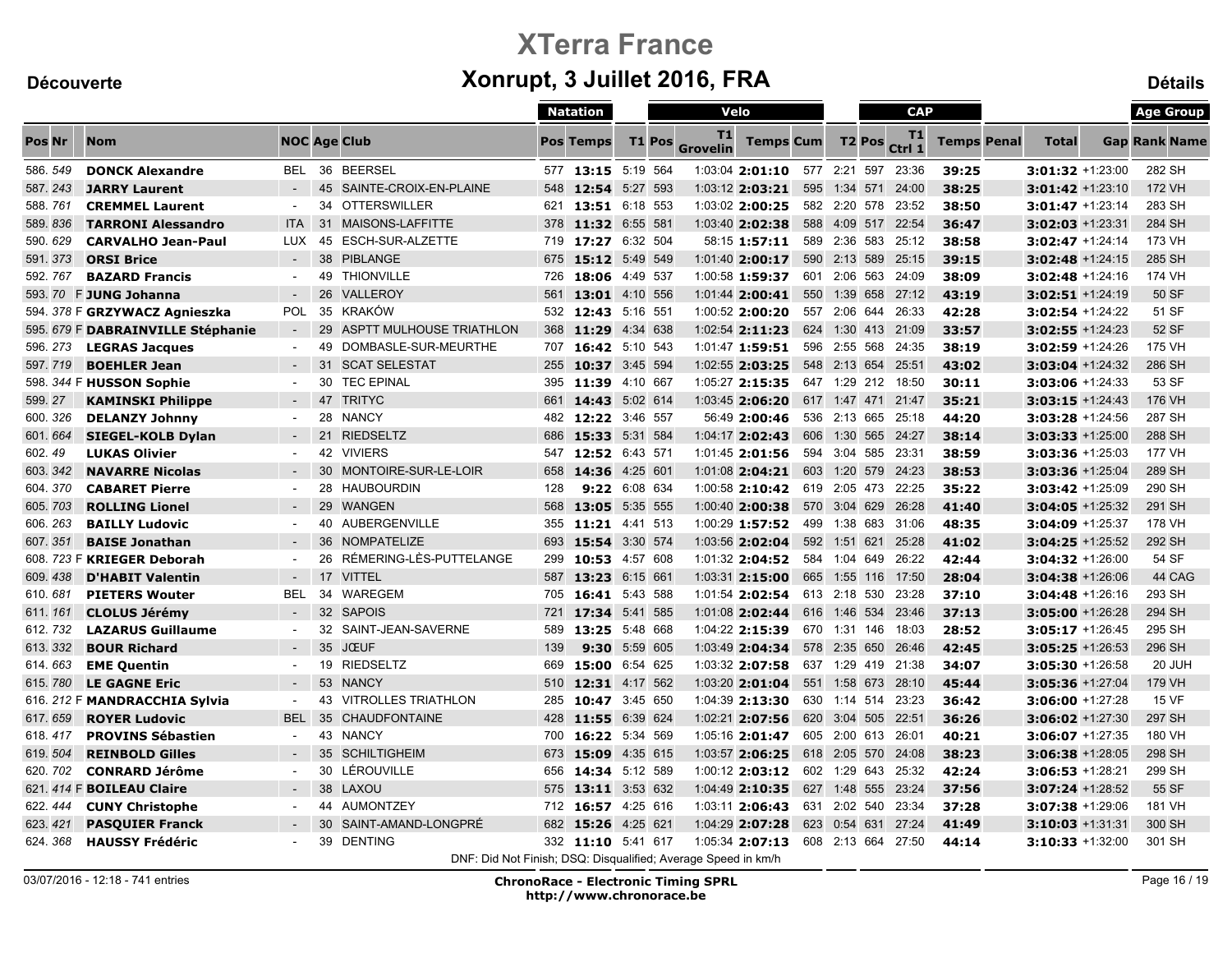|               |                               |                          |    |                                                               |     | <b>Natation</b>      |          |          |                       | Velo                               |              |              | <b>CAP</b>    |                    |                    |                     |                     | <b>Age Group</b>     |
|---------------|-------------------------------|--------------------------|----|---------------------------------------------------------------|-----|----------------------|----------|----------|-----------------------|------------------------------------|--------------|--------------|---------------|--------------------|--------------------|---------------------|---------------------|----------------------|
| <b>Pos Nr</b> | <b>Nom</b>                    |                          |    | <b>NOC Age Club</b>                                           |     | <b>Pos Temps</b>     |          | T1 Pos   | T1<br><b>Grovelin</b> | <b>Temps Cum</b>                   |              |              | <b>T2 Pos</b> | T1<br>Ctrl 1       | <b>Temps Penal</b> | <b>Total</b>        |                     | <b>Gap Rank Name</b> |
| 625.501       | <b>FLAMANT Nicolas</b>        |                          |    | 29 BERTEAUCOURT-LÈS-THENNES                                   |     | 731 19:13 6:02 536   |          |          |                       | 1:02:11 1:59:36 610 3:55 636 27:32 |              |              |               |                    | 42:05              |                     | 3:10:54 +1:32:22    | 302 SH               |
| 626, 462      | <b>EBNER Michel</b>           |                          |    | 62 STRASBOURG                                                 |     | 632 14:01            | 6:50 598 |          |                       | $1:02:55$ 2:04:03                  |              |              |               | 611 2:40 660 27:44 | 43:23              | $3:10:59 + 1:32:27$ |                     | <b>182 VH</b>        |
| 627.463       | <b>ANTOINE Thibaut</b>        | $\blacksquare$           |    | 30 TRIATHLON CLUB DEODATIEN                                   | 521 | 12:36 5:20 623       |          |          |                       | 1:07:04 2:07:54 615 0:55 663 29:04 |              |              |               |                    | 44:12              | 3:11:00 +1:32:27    |                     | 303 SH               |
| 628.856       | <b>GUILHEMSANG Julien</b>     | $\sim$                   |    | 33 SAINT-PIERRE-BOIS                                          | 424 | 11:55 4:56 635       |          |          |                       | $1:05:04$ 2:10:47                  |              |              |               | 626 2:00 628 26:54 | 41:35              |                     | $3:11:14 + 1:32:42$ | 304 SH               |
| 629.73        | <b>GROSDIDIER Jean-Claude</b> | $\sim$                   | 62 | SAINT-MICHEL-SUR-MEURTHE                                      | 560 | 13:00 4:13 629       |          |          |                       | 1:08:43 2:09:47                    |              |              |               | 622 1:44 647 27:50 | 42:31              |                     | $3:11:18 + 1:32:46$ | 183 VH               |
| 630, 76       | <b>F BOUILLON Anne-Claire</b> | $\sim$                   |    | 28 TEC                                                        | 154 | <b>9:40</b> 3:30 663 |          |          |                       | $1:09:08$ 2:15:04                  |              |              |               | 632 1:57 622 26:24 | 41:05              | $3:11:18 + 1:32:46$ |                     | 56 SF                |
| 631.899       | <b>DABBABI Samy</b>           | $\sim$                   |    | 29 LE PETIT-QUEVILLY                                          | 626 | 13:54 5:57 628       |          |          |                       | 1:02:19 2:08:43                    |              |              |               | 633 2:48 605 25:36 | 39:55              |                     | $3:11:19 + 1:32:47$ | 305 SH               |
| 632.23        | <b>F LEMAIRE Dominique</b>    | $\overline{\phantom{a}}$ |    | 43 SHARKS TRIATHLON CHIMAY C                                  | 410 | 11:47 3:43 669       |          |          |                       | 1:09:25 2:15:43                    | 646          |              |               | 1:13 584 24:28     | 38:58              | $3:11:26 + 1:32:54$ |                     | <b>16 VF</b>         |
|               | 633. 170 F MAGIS Justine      | <b>BEL</b>               | 28 | <b>SHARKS TRIATHLON CHIMAY C</b>                              | 376 | 11:32                |          | 5:06 659 |                       | 1:08:15 2:14:30                    |              | 645 1:20 581 |               | 24:28              | 38:57              | 3:11:26 +1:32:54    |                     | 57 SF                |
| 634, 200      | <b>MEY Sébastien</b>          | $\sim$                   |    | 39 XONRUPT-LONGEMER                                           | 606 | 13:42 4:46 618       |          |          |                       | $1:05:33$ 2:07:15                  |              |              |               | 614 3:24 648 26:08 | 42:40              | 3:11:49 +1:33:17    |                     | 306 SH               |
| 635, 671      | <b>CUNIN Nicolas</b>          | $\sim$                   |    | 36 NANCY                                                      | 667 | 14:59 4:39 655       |          |          |                       | 1:00:50 2:13:49                    | 660          |              |               | 1:29 520 22:24     | 36:54              | $3:11:53 + 1:33:20$ |                     | 307 SH               |
|               | 636. 267 F VERECCHIA Fabienne | $\sim$                   |    | 51 LES FORGES                                                 | 709 | 16:45                |          | 5:21 606 |                       | 1:04:58 2:04:47                    |              |              |               | 621 3:06 635 26:51 | 42:04              | 3:12:05 +1:33:33    |                     | <b>17 VF</b>         |
| 637.787       | <b>MONIN Grégory</b>          | $\sim$                   |    | 29 PARIS                                                      | 529 | 12:40 5:45 647       |          |          |                       | 1:03:55 2:12:29                    |              |              |               | 643 1:34 603 26:04 | 39:45              |                     | 3:12:16 +1:33:43    | 308 SH               |
| 638, 776      | <b>DUSSIOT Richard</b>        |                          |    | 53 PARIS                                                      | 265 | 10:40 4:45 646       |          |          |                       | 1:03:15 2:12:25                    |              |              |               | 629 2:08 645 26:56 | 42:30              |                     | $3:12:31 + 1:33:58$ | 184 VH               |
|               | 639. 357 F LEFÈVRE Valentine  | $\sim$                   |    | 26 VILLERS-COTTERÊTS                                          |     | 431 11:57 4:10 683   |          |          |                       | 1:06:32 2:19:10 674 1:21 488 23:02 |              |              |               |                    | 35:52              |                     | 3:12:31 +1:33:58    | 58 SF                |
|               | 640. 443 F DURIN Séverine     | $\sim$                   |    | 40 MACH3                                                      | 268 | 10:40 3:53 680       |          |          |                       | $1:07:39$ 2:17:56                  | 650          |              |               | 1:11 590 24:59     | 39:16              | $3:12:58 + 1:34:26$ |                     | <b>18 VF</b>         |
| 641.123       | <b>HARNICHARD Romuald</b>     | $\blacksquare$           | 36 | BOVÉE-SUR-BARBOURE                                            | 728 | 18:21 7:30 622       |          |          |                       | 59:42 2:07:44                      |              |              |               | 661 3:14 508 22:48 | 36:30              |                     | $3:13:21 + 1:34:48$ | 309 SH               |
| 642.720       | <b>JURADO Gérald</b>          |                          | 36 | RURANGE-LÈS-THIONVILLE                                        | 584 | 13:21                | 4:59 637 |          |                       | $1:07:33$ 2:11:10                  |              |              |               | 636 2:06 632 26:32 | 41:52              | 3:13:30 +1:34:58    |                     | 310 SH               |
| 643.163       | <b>DESPREZ Fabrice</b>        | $\sim$                   |    | 41 FROUARD                                                    | 730 | 18:34 6:40 620       |          |          |                       | 1:02:07 2:07:21                    |              |              |               | 651 2:23 573 23:52 | 38:42              |                     | 3:13:42 +1:35:09    | 185 VH               |
| 644.492       | <b>MORIN Daniel</b>           | $\sim$                   | 56 | <b>BEZONS</b>                                                 | 736 | 20:55                |          | 5:20 590 |                       | $1:00:56$ 2:03:13                  |              | 635 2:06     |               | 637 25:59          | 42:09              | $3:13:46 + 1:35:14$ |                     | 186 VH               |
| 645.180       | <b>PREVOSTAT Camille</b>      | $\sim$                   |    | 40 PARIS                                                      |     | 523 12:37 5:48 645   |          |          |                       | 1:04:58 2:12:23                    |              |              |               | 640 0:59 652 26:56 | 42:50              |                     | $3:14:39 + 1:36:06$ | 187 VH               |
| 646.456       | <b>GEHIN Rémy</b>             | $\sim$                   | 34 | MANDRAY                                                       | 52  | 8:19 4:53 682        |          |          |                       | 1:13:49 2:19:09                    |              |              |               | 649 2:19 618 25:25 | 40:36              |                     | $3:15:19 + 1:36:46$ | 311 SH               |
|               | 647. 361 F BACH Vanessa       | $\sim$                   |    | 26 STRASBOURG                                                 | 416 | 11:51 4:32 673       |          |          |                       | 1:07:14 2:16:22                    |              |              |               | 655 1:31 625 26:21 | 41:23              |                     | 3:15:41 +1:37:08    | 59 SF                |
| 648.553       | <b>WEPPE Baptiste</b>         | $\sim$                   | 21 | ÉPINAL                                                        | 619 | 13:49 4:52 642       |          |          |                       | $1:06:36$ 2:12:11                  |              |              |               | 641 3:18 639 25:08 | 42:13              |                     | $3:16:25 + 1:37:53$ | 312 SH               |
| 649.552       | <b>WEPPE Olivier</b>          | $\blacksquare$           | 49 | ÉPINAL                                                        |     | 692 15:52 4:55 630   |          |          |                       | 1:04:12 2:09:57                    |              |              |               | 639 3:27 640 23:12 | 42:15              |                     | 3:16:28 +1:37:56    | 188 VH               |
| 650, 835      | <b>LOEFFLER Denis</b>         | $\sim$                   |    | 52 LAXOU                                                      | 365 | 11:27 7:02 685       |          |          |                       | 1:05:42 2:19:31                    |              |              |               | 684 2:07 516 22:38 | 36:47              | $3:16:56 + 1:38:23$ |                     | 189 VH               |
| 651.754       | <b>JEANGUYOT David</b>        | $\blacksquare$           |    | 43 NANCY                                                      | 340 | 11:15 7:12 684       |          |          |                       | 1:05:20 2:19:23                    |              |              |               | 683 2:16 518 22:21 | 36:47              |                     | $3:16:56 + 1:38:24$ | 190 VH               |
| 652.522       | <b>PINTOS David</b>           | $\sim$                   |    | 29 TRIATHLON CLUB DEODATIEN                                   | 323 | 11:05 3:23 674       |          |          |                       | 1:10:17 2:16:32                    |              |              |               | 644 1:09 671 29:07 | 45:16              | $3:17:27 + 1:38:55$ |                     | 313 SH               |
|               | 653. 15 F ZAMPIERO Célia      | $\blacksquare$           | 27 | BOUXIÈRES-AUX-DAMES                                           |     | 541 12:49 5:10 675   |          |          |                       | 1:08:04 2:16:50                    |              |              |               | 667 4:33 564 24:34 | 38:12              | 3:17:35 +1:39:03    |                     | 60 SF                |
|               | 654. 562 F PELTE Angélique    | $\sim$                   |    | 31 LAVELINE-DEVANT-BRUYERES                                   | 487 | 12:24 4:57 678       |          |          |                       | $1:08:19$ 2:17:29                  | 668          |              |               | 1:37 623 27:27     | 41:08              |                     | $3:17:37$ +1:39:05  | 61 SF                |
| 655.7         | <b>LACOTE Vincent</b>         | $\overline{\phantom{a}}$ |    | 62 FRAIZE                                                     | 732 | 19:59                | 5:13 631 |          |                       | 1:05:48 2:10:27                    |              | 676 1:45 609 |               | 25:55              | 40:12              |                     | 3:17:38 +1:39:06    | 191 VH               |
| 656, 129      | <b>COLIN Jc</b>               | $\sim$                   |    | 52 NANCY                                                      |     | 713 17:06 6:39 653   |          |          |                       | $1:03:39$ 2:13:40                  |              |              |               | 681 1:58 569 23:51 | 38:22              |                     | $3:17:48 + 1:39:15$ | 192 VH               |
| 657, 174      | <b>DESPREZ Eric</b>           | $\sim$                   |    | 47 POMPEY                                                     | 475 | 12:19 11:13 641      |          |          |                       | 1:04:46 2:12:05 675 3:11 595 25:26 |              |              |               |                    | 39:24              | $3:18:13 + 1:39:41$ |                     | 193 VH               |
|               | 658. 391 F JEANNELLE Hélène   | $\sim$                   |    | 35 LES MAZURES                                                | 259 | 10:38 3:42 677       |          |          |                       | 1:08:53 2:17:21                    |              |              |               | 648 2:14 670 28:18 | 45:00              | $3:18:57$ +1:40:25  |                     | 62 SF                |
|               | 659. 321 F PELLADE Mélanie    | $\sim$                   |    | 25 VILLIERS-SUR-SUIZE                                         | 653 | 14:30 5:00 672       |          |          |                       | $1:07:54$ 2:16:19                  | 677 1:56 624 |              |               | 26:23              | 41:19              |                     | $3:19:06 + 1:40:33$ | 63 SF                |
| 660.341       | <b>NAVARRE David</b>          |                          |    | 33 VILLIERS-SUR-LOIR                                          | 463 | 12:13 4:53 679       |          |          |                       | 1:06:44 2:17:35                    | 666          |              |               | 1:59 651 28:12     | 42:45              |                     | $3:19:27 +1:40:55$  | 314 SH               |
| 661.507       | <b>MARTIN Eric</b>            | $\blacksquare$           |    | 35 BISCHHEIM                                                  | 733 | 20:11 8:53 612       |          |          |                       | 1:03:21 2:05:58 673 1:19 655 29:40 |              |              |               |                    | 43:08              |                     | $3:19:31 + 1:40:59$ | 315 SH               |
|               | 662. 560 F CHOUKI Eva         |                          |    | 34 LES AUXONS                                                 | 723 | 17:42 7:01 648       |          |          |                       | $1:05:42$ 2:12:40                  | 680          |              |               | 1:29 620 25:57     | 40:51              |                     | 3:19:44 +1:41:12    | 64 SF                |
| 663.801       | <b>ORTHWEIN Marie</b>         | $\sim$                   |    | 30 LUTTERBACH                                                 | 625 | 13:54 3:49 693       |          |          |                       | 1:10:08 2:23:23 692 0:55 549 23:53 |              |              |               |                    | 37:46              |                     | $3:19:50 +1:41:17$  | 316 SH               |
|               |                               |                          |    | DNF: Did Not Finish; DSQ: Disqualified; Average Speed in km/h |     |                      |          |          |                       |                                    |              |              |               |                    |                    |                     |                     |                      |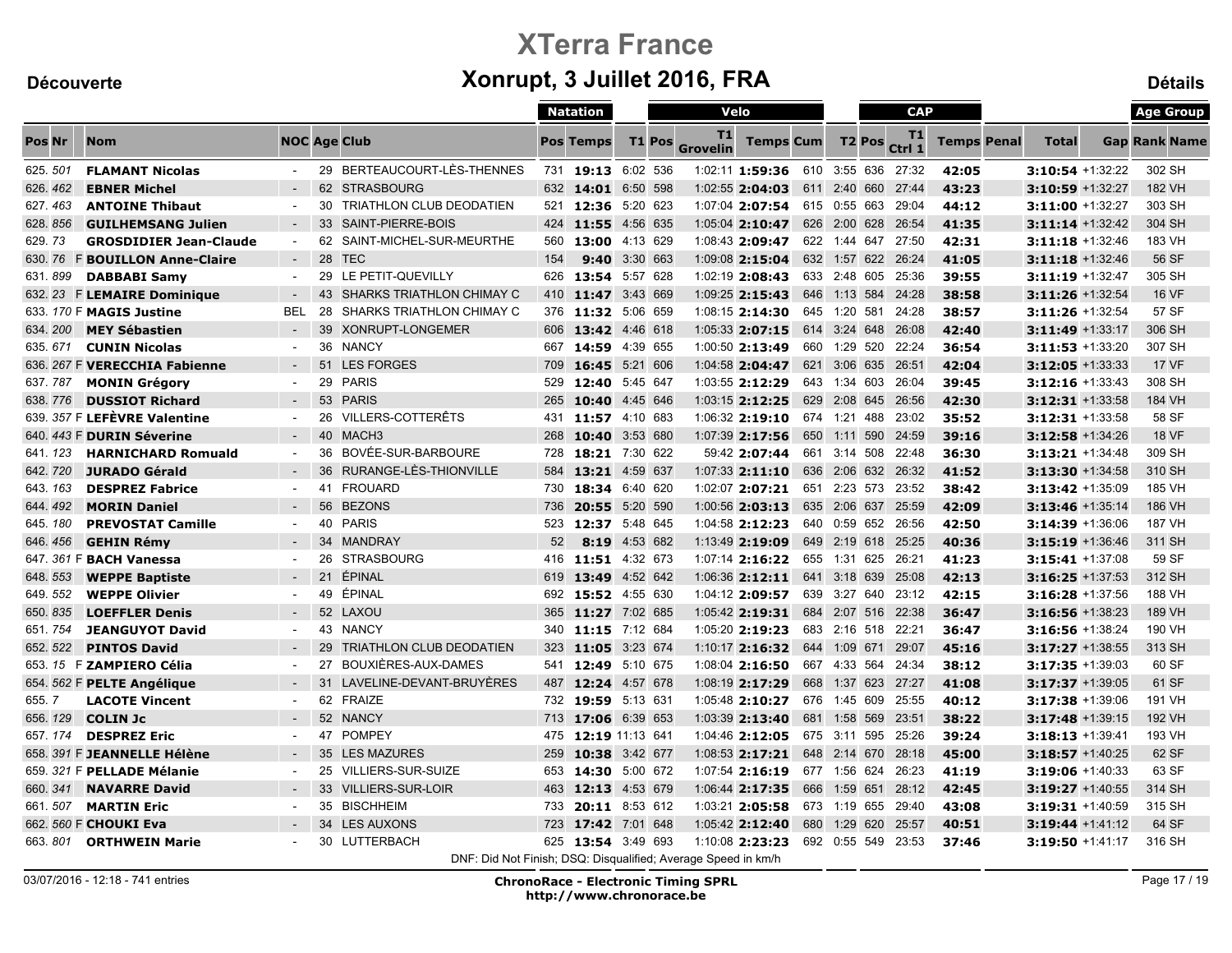|                |                                |                     |    |                                                               |     | <b>Natation</b>     |          | Velo          |                       |                                    |     | <b>CAP</b>   |                          |                    |                            |                     |                     | <b>Age Group</b>     |
|----------------|--------------------------------|---------------------|----|---------------------------------------------------------------|-----|---------------------|----------|---------------|-----------------------|------------------------------------|-----|--------------|--------------------------|--------------------|----------------------------|---------------------|---------------------|----------------------|
| <b>Pos Nr</b>  | <b>Nom</b>                     | <b>NOC Age Club</b> |    |                                                               |     | <b>Pos Temps</b>    |          | <b>T1 Pos</b> | T1<br><b>Grovelin</b> | <b>Temps Cum</b>                   |     |              | T <sub>2</sub> Pos       | T1<br>Ctrl 1       | <b>Temps Penal</b>         | <b>Total</b>        |                     | <b>Gap Rank Name</b> |
|                | 664.50 F SPIESER Valérie       |                     |    | 50 TACC COLMAR                                                |     | 405 11:44 4:07 651  |          |               |                       | 1:06:07 2:13:32 634 1:51 684 31:39 |     |              |                          |                    | 48:38                      | 3:19:53 +1:41:21    |                     | 19 VF                |
|                | 665. 853 F WETZEL Audrey       |                     |    | 33 BUSCHWILLER                                                |     | 616 13:48 4:50 662  |          |               |                       | $1:07:23$ 2:15:01                  |     |              |                          | 662 1:54 666 28:48 | 44:24                      | 3:19:59 +1:41:26    |                     | 65 SF                |
| 666.506        | <b>RYBINSKI Bruno</b>          |                     |    | 33 BISCHHEIM                                                  |     | 703 16:32 5:01 660  |          |               |                       | $1:06:06$ 2:14:51                  |     |              |                          | 678 1:30 641 28:08 | 42:19                      |                     | $3:20:14 + 1:41:42$ | 317 SH               |
| 667.617        | <b>CHEBION Morgan</b>          | $\sim$              |    | 29 NOMEXY                                                     |     | 677 15:19 6:59 643  |          |               |                       | $1:09:32$ 2:12:14                  |     |              |                          | 663 5:37 610 26:57 | 40:18                      |                     | $3:20:29 +1:41:57$  | 318 SH               |
| 668.616        | <b>HATIEZ Cédric</b>           | $\sim$              | 29 | ÉPINAL                                                        |     | 678 15:21 6:56 644  |          |               |                       | $1:09:25$ 2:12:16                  |     |              |                          | 664 5:36 612 26:56 | 40:21                      | $3:20:31 +1:41:59$  |                     | 319 SH               |
| 669.519        | <b>PEYREGNE Marc</b>           | $\sim$              |    | 27 LILLE                                                      |     | 479 12:20 5:02 652  |          |               |                       | $1:08:42$ 2:13:32                  |     |              |                          | 642 2:00 679 28:45 | 47:41                      | $3:20:37 +1:42:05$  |                     | 320 SH               |
| 670.138        | <b>MORETTI Renaud</b>          | $\sim$              |    | 41 DIMECHAUX                                                  |     | 622 13:51 5:04 627  |          |               |                       | 1:06:13 2:08:32                    |     |              |                          | 625 2:03 686 32:51 | 51:33                      |                     | 3:21:05 +1:42:33    | 194 VH               |
| 671.690        | <b>FERRY Sébastien</b>         | $\sim$              |    | 47 NANCY                                                      |     | 654 14:33 7:40 636  |          |               |                       | $1:04:20$ 2:10:53                  |     |              |                          | 658 2:40 674 29:01 | 45:45                      | $3:21:33 + 1:43:00$ |                     | 195 VH               |
| 672.721        | <b>VIAL Fabrice</b>            |                     | 48 | LAXOU                                                         |     | 452 12:08 10:05 633 |          |               |                       | $1:04:17$ 2:10:42                  |     |              |                          | 656 2:39 675 28:53 | 45:58                      | $3:21:33 + 1:43:01$ |                     | 196 VH               |
|                | 673. 502 F CHENOT Cécile       | <b>BEL</b>          |    | 24 NAMUR                                                      | 551 | 12:55 4:08 690      |          |               |                       | 1:10:04 2:22:20                    |     |              |                          | 687 1:45 617 25:48 | 40:36                      | $3:21:47 + 1:43:14$ |                     | 66 SF                |
| 674.675        | <b>HUMBLOT Dimitri</b>         | $\sim$              | 24 | <b>TOUL</b>                                                   |     | 317 11:02 5:16 671  |          |               |                       | 1:08:05 2:16:17                    |     |              |                          | 653 1:57 678 33:28 | 47:25                      | 3:21:59 +1:43:27    |                     | 321 SH               |
|                | 675. 178 F BOILEAU Valérie     |                     | 44 | <b>BRUYÈRES TRIATHLON</b>                                     | 315 | 11:02 6:50 681      |          |               |                       | $1:04:03$ 2:19:03                  |     |              |                          | 679 3:54 626 26:57 | 41:27                      | 3:22:17 +1:43:45    |                     | 20 VF                |
| 676, 756       | <b>GIRARDI Alessandro</b>      | ITA                 |    | 34 HOWALD                                                     | 366 | 11:27 4:59 656      |          |               |                       | $1:10:47$ 2:13:52                  |     |              |                          | 638 3:39 682 32:02 | 48:21                      | 3:22:20 +1:43:47    |                     | 322 SH               |
|                | 677. 578 F ROISIN Pauline      | <b>BEL</b>          | 18 | CHAPELLE-LEZ-HERLAIMONT                                       |     | 437 11:59 4:12 694  |          |               |                       | 1:11:05 2:23:43                    |     |              |                          | 688 1:06 656 26:59 | 43:14                      | $3:24:17 + 1:45:44$ |                     | 1 JUF                |
| 678.5          | F BLACKIE-TAYLOR Kathryn       | <b>GBR</b>          | 50 | <b>BCR TRI</b>                                                |     | 512 12:32 5:13 691  |          |               |                       | 1:10:30 2:22:53                    |     |              |                          | 690 2:24 630 25:34 | 41:42                      | 3:24:46 +1:46:14    |                     | 21 VF                |
|                | 679. 366 F MULLER Nathalie     | $\sim$              | 44 | <b>TRIATHON EPINAL CLUB</b>                                   |     | 445 12:03 4:19 695  |          |               |                       | 1:07:45 2:24:15                    |     |              |                          | 689 1:15 661 27:03 | 43:36                      | $3:25:30 + 1:46:58$ |                     | <b>22 VF</b>         |
|                | 680. 169 F PERRIN Isabelle     | $\sim$              | 48 | <b>GOLBEY</b>                                                 |     | 718 17:22 6:13 657  |          |               |                       | $1:06:55$ 2:14:12                  |     |              |                          | 682 3:23 672 28:54 | 45:23                      | 3:26:35 +1:48:03    |                     | 23 VF                |
|                | 681. 457 F GELEBART Lisa       | $\sim$              | 26 | NOGENT-SUR-MARNE                                              |     | 423 11:54 4:54 687  |          |               |                       | $1:07:29$ 2:21:14                  |     |              |                          | 685 1:17 680 29:06 | 47:43                      | $3:27:04 + 1:48:31$ |                     | 67 SF                |
|                | 682. 197 F GAUSS Valérie       | $\sim$              | 40 | <b>SCHILTIGHEIM</b>                                           | 597 | 13:32 4:03 696      |          |               |                       | $1:10:12$ 2:24:33                  |     | 694 1:44 667 |                          | 28:34              | 44:25                      |                     | $3:28:19 + 1:49:46$ | 24 VF                |
| 683.643        | <b>LE BUREL Ronan</b>          |                     |    | 31 MOYEUVRE-GRANDE                                            |     | 674 15:11 6:16 686  |          |               |                       | 1:07:48 2:20:38                    |     |              |                          | 693 2:08 662 25:59 | 44:06                      | $3:28:21 + 1:49:49$ |                     | 323 SH               |
| 684, 893       | <b>FAVRE Philippe</b>          | $\sim$              |    | 49 NOGENT-SUR-MARNE                                           |     | 695 16:00 4:00 649  |          |               |                       | 1:07:16 2:13:05                    |     |              |                          | 657 2:18 687 37:40 | 53:10                      |                     | $3:28:35 + 1:50:03$ | 197 VH               |
| 685.873        | <b>BILDSTEIN David</b>         |                     | 36 | <b>PLOBSHEIM</b>                                              |     | 592 13:29 4:27 582  |          |               |                       | 58:54 2:02:39                      |     |              |                          |                    | 583 3:35 695 46:21 1:04:46 |                     | $3:28:58 + 1:50:25$ | 324 SH               |
| 686.48         | <b>MARIA Matthieu</b>          | $\blacksquare$      | 42 | <b>TRIATHLON NANCY LORRAINE</b>                               | 337 | 11:13 3:56 692      |          |               |                       | $1:10:42$ 2:23:21                  |     | 686 2:42 681 |                          | 29:15              | 47:54                      |                     | 3:29:08 +1:50:36    | 198 VH               |
| 687.156        | <b>MULLER Emmanuel</b>         | $\sim$              | 44 | <b>MOLSHEIM</b>                                               |     | 729 18:26 7:56 658  |          |               |                       | $1:12:24$ <b>2:14:18</b>           |     |              |                          | 691 1:59 676 30:18 | 46:39                      | 3:29:19 +1:50:47    |                     | 199 VH               |
|                | 688. 284 F BARTHELEMY Séverine | $\sim$              | 44 | <b>ONCOURT</b>                                                |     | 480 12:20 4:36 670  |          |               |                       | 1:09:42 2:15:46                    |     |              |                          | 654 2:11 692 38:40 | 55:13                      |                     | 3:30:09 +1:51:36    | 25 VF                |
| 689.869        | <b>PRIN Frédéric</b>           | $\sim$              |    | 38 METZ                                                       | 361 | 11:24 8:03 666      |          |               |                       | $1:07:35$ 2:15:33                  |     |              |                          | 672 2:16 690 36:27 | 54:22                      | $3:31:41 + 1:53:08$ |                     | 325 SH               |
| 690.211        | <b>JANNOT Sébastien</b>        | $\sim$              |    | 42 NANCY                                                      |     | 683 15:26 6:13 639  |          |               |                       | 1:04:57 2:11:29                    |     | 659 2:29 693 |                          | 38:19              | 56:04                      | 3:31:42 +1:53:10    |                     | 200 VH               |
| 691.22         | <b>TESSIER Laurent</b>         | $\sim$              |    | 44 VELAINE-EN-HAYE                                            |     | 374 11:31 7:56 665  |          |               |                       | 1:06:32 2:15:25                    |     |              |                          | 669 2:24 691 36:15 | 54:24                      | $3:31:42 + 1:53:10$ |                     | 201 VH               |
| 692.17         | <b>KLEIN Frank-Olivier</b>     | $\sim$              | 41 | VANDOEUVRE-LÈS-NANCY                                          | 651 | 14:21 5:11 664      |          |               |                       | 1:07:47 2:15:24 671 2:25 689 36:22 |     |              |                          |                    | 54:21                      | $3:31:43 + 1:53:11$ |                     | 202 VH               |
| 693.265        | <b>ARNOLD Dominique</b>        |                     | 49 | <b>GRANGES-SUR-VOLOGNE</b>                                    | 670 | 15:03 4:59 688      |          |               |                       | $1:10:55$ 2:22:06                  | 695 |              |                          | 1:52 685 30:38     | 50:11                      | $3:34:13 + 1:55:41$ |                     | 203 VH               |
| 694.216        | <b>VAN ROMPAIJ Alain</b>       | <b>BEL</b>          | 60 | <b>SHARKS TRIATHLON CHIMAY C</b>                              | 602 | 13:37 6:37 689      |          |               |                       | 1:06:44 2:22:07                    |     |              |                          | 696 1:39 688 30:49 | 53:33                      | 3:37:36 +1:59:03    |                     | 204 VH               |
| 695.503        | <b>MOREL Nicolas</b>           |                     | 34 | <b>KRAUTERGERSHEIM</b>                                        | 467 | 12:15 4:14 698      |          |               |                       | 1:08:27 2:26:41                    |     |              |                          | 697 1:40 694 33:26 | 59:42                      |                     | $3:44:34 + 2:06:02$ | 326 SH               |
| <b>DNF 508</b> | <b>MARTIN Christophe</b>       | $\sim$              |    | 32 BISCHHEIM                                                  | 734 | 20:13 9:34          |          | $\sim$        |                       |                                    |     |              | $\overline{\phantom{a}}$ |                    |                            |                     |                     | $-SH$                |
| <b>DNF 846</b> | <b>MASSON Michael</b>          |                     |    | 46 LYS CALAIS TRIATHLON                                       | 22  | 7:33                | 2:14 139 |               |                       | 41:46 1:28:42                      |     | 95 3:05      | $\blacksquare$           |                    |                            |                     |                     | $-VH$                |
| <b>DNF 609</b> | <b>CRETEUR Alan</b>            |                     | 28 | TRIATHLON CLUB DEODATIEN                                      | 57  | 8:24 2:46           |          | $\sim$        | 43:41                 |                                    |     |              | $\overline{a}$           |                    |                            |                     |                     | - SH                 |
| <b>DNF 626</b> | <b>ESPIAND Jérôme</b>          | $\sim$              |    | 45 NANCY                                                      |     | 727 18:15 5:42 699  |          |               |                       | $1:21:42$ 2:31:30                  |     | 701 2:34     | $\blacksquare$           |                    |                            |                     |                     | $-VH$                |
|                | DNF 621 F BOUDRY Hélène        | $\sim$              | 37 | GENECH                                                        |     | 623 13:52 7:56 700  |          |               |                       | 1:17:04 2:32:31                    |     | 699 4:02     | $\sim$                   |                    |                            |                     |                     | - SF                 |
| <b>DNF 418</b> | <b>MARX Philippe</b>           |                     | 34 | SARREGUEMINES TRIATHLON C                                     |     | 352 11:19 4:09 676  |          |               |                       | 1:05:22 2:17:07                    |     | 652 55:14    |                          |                    |                            |                     |                     | - SH                 |
| <b>DNF 290</b> | <b>GRESLE David</b>            | $\sim$              |    | 36 METZ                                                       |     | 715 17:14 5:55 697  |          |               |                       | 1:08:58 2:24:48                    | 698 |              | $\overline{a}$           |                    |                            |                     |                     | - SH                 |
|                |                                |                     |    | DNF: Did Not Finish; DSQ: Disqualified; Average Speed in km/h |     |                     |          |               |                       |                                    |     |              |                          |                    |                            |                     |                     |                      |